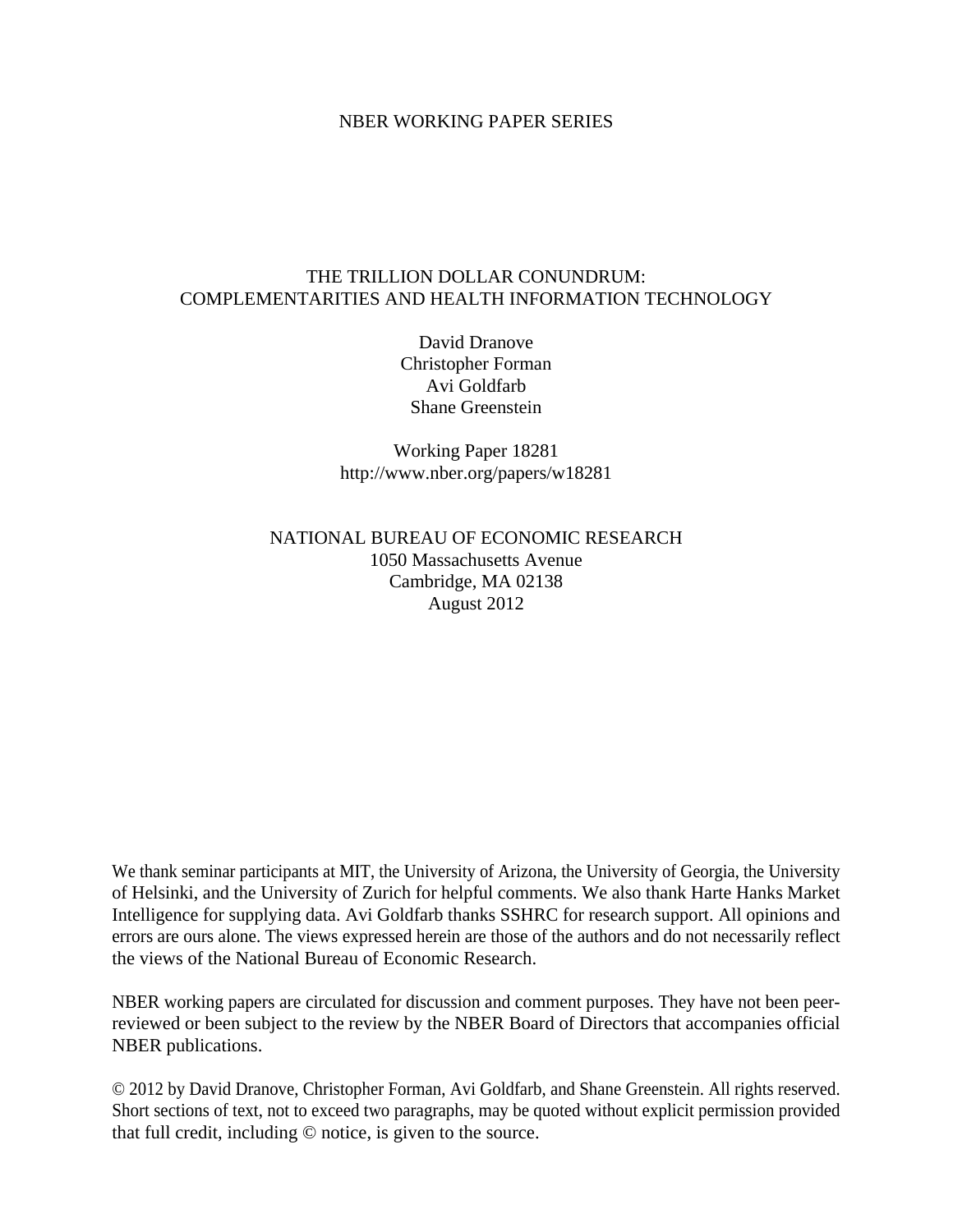The Trillion Dollar Conundrum: Complementarities and Health Information Technology David Dranove, Christopher Forman, Avi Goldfarb, and Shane Greenstein NBER Working Paper No. 18281 August 2012 JEL No. I10,L30

## **ABSTRACT**

We examine the heterogeneous relationship between the adoption of electronic medical records (EMR) and hospital operating costs at thousands of US hospitals between 1996 and 2009. Combining data from multiple sources, we first identify a puzzle that has been seen in prior studies: Adoption of EMR is generally associated with a slight increase in costs. We draw on the literature on information technology as a business process innovation to analyze why this average effect arises, and explain why it masks important differences over time, across locations, and across hospitals. We find evidence consistent with this approach, namely, that: (1) EMR adoption is initially associated with a rise in costs; (2) EMR adoption at hospitals in favorable conditions – such as urban locations – leads to a decrease in costs after three years; and (3) Hospitals in unfavorable conditions experience a sharp increase in costs even after six years.

David Dranove Management & Strategy Department Kellogg School of Management Northwestern University 2001 Sheridan Road Evanston, IL 60208-2001 d-dranove@kellogg.northwestern.edu

Christopher Forman Georgia Institute of Technology College of Management 800 West Peachtree Street, NW Atlanta GA 30308 USA chris.forman@mgt.gatech.edu

Avi Goldfarb Rotman School of Management University of Toronto 105 St George St Toronto, ON M5S 3E6 agoldfarb@rotman.utoronto.ca

Shane Greenstein The Elinor and Wendell Hobbs Professor Kellogg School of Management Northwestern University 2001 Sheridan Road Evanston, IL 60208-2013 and NBER greenstein@kellogg.northwestern.edu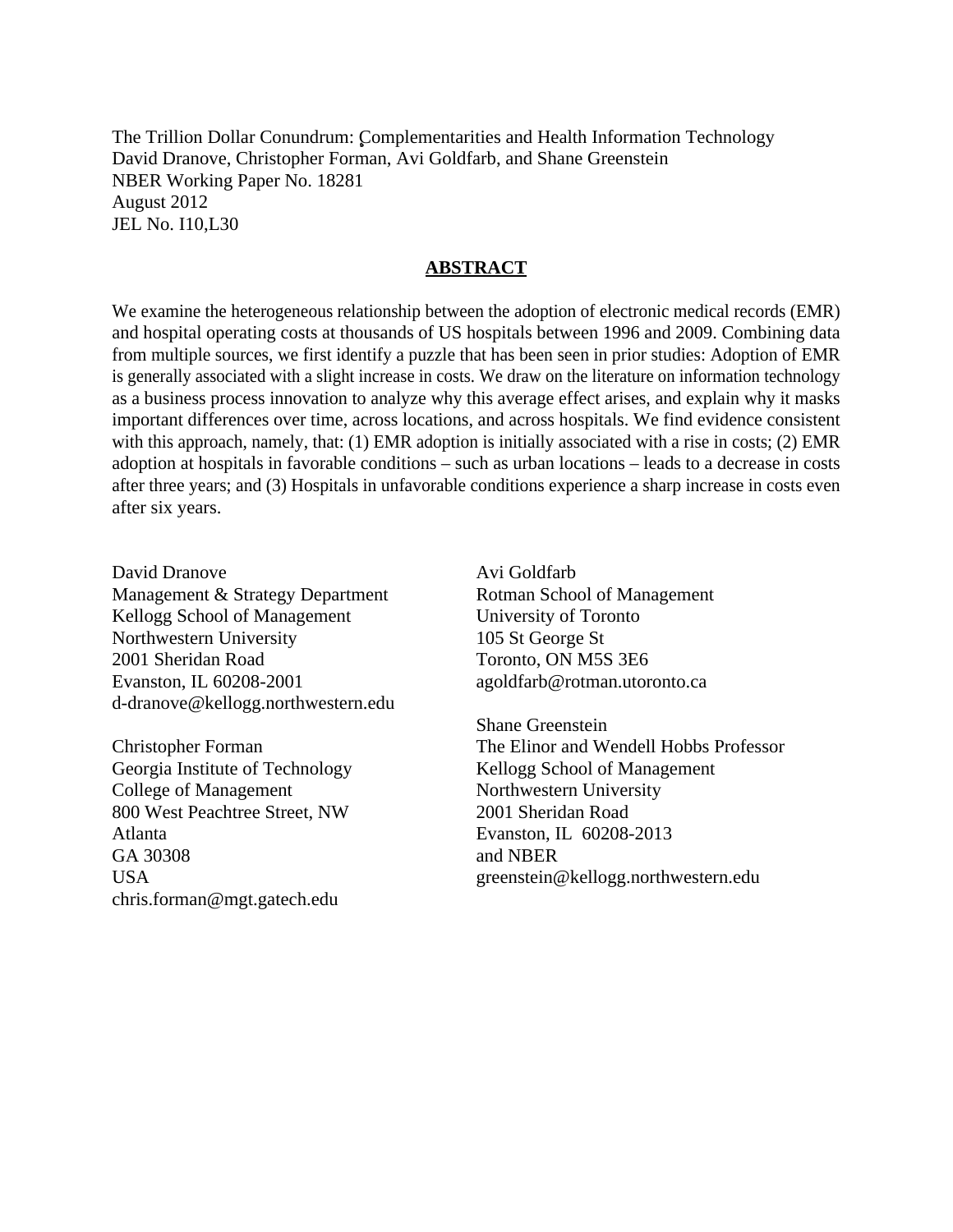#### **I. Introduction**

 $\overline{a}$ 

As annual U.S. healthcare expenditures climb towards \$3 trillion and with spending forecast to exceed \$4.5 trillion by 2020, many analysts hope that electronic medical records (EMR) can stem the tide (Centers for Medicare & Medicaid Services). For example, David Cutler and Melinda Beeuwkes Buntin make EMR the centerpiece of their "Two Trillion Dollar" solution for modernizing the health care system (Buntin and Cutler 2009). While some are confident in EMR, others remain cautious. The Congressional Budget Office states: "No aspect of health information technology entails as much uncertainty as the magnitude of its potential benefits" (Congressional Budget Office 2008).<sup>1</sup>

A small sampling of research from the last half dozen years provides a sense of the uncertainty. A widely cited 2005 report by the RAND Corporation, published in the leading policy journal *Health Affairs*, estimates that widespread adoption of EMR by hospitals and doctors could reduce annual health spending by as much as \$81 billion while simultaneously leading to better outcomes (Hillestad et al. 2005). Jaan Sidorov, a medical director with the Geisinger Health Plan, an early adopter of EMR, published a response to the RAND report in *Health Affairs*. Sidorov (2006) highlights the high cost of adoption and cites evidence that EMR leads to greater health spending and lower productivity. Other recent studies, cited below, fail to find consistent evidence that EMR savings offset adoption costs. With a lack of consistent research evidence, it remains uncertain whether EMR can fulfill its promise and bring about major reductions in health spending.

This study speaks to this conundrum and reframes the debate. We characterize EMR in terms of the impact new enterprise information technology (IT) has on existing organizations. Specifically, we view EMR as a *business process innovation*, which is a change in the operational practices inside the adopting organization.<sup>2</sup> Just like any other business process innovation, the impact of new EMR depends on complementary assets that reduce the costs associated with "co-invention," which is the process of adapting the business process innovation to unique circumstances and turning the overall change into a net benefit to

<sup>&</sup>lt;sup>1</sup> Though EMR is a type of Health Information Technology, the terms are often used interchangeably.<br><sup>2</sup> There is a large and ostablished literature on business process inpountions in the edention of large IT

<sup>&</sup>lt;sup>2</sup> There is a large and established literature on business process innovations in the adoption of large IT platforms. This study builds on the econometric analysis of the adoption of large scale enterprise IT, as found in Bresnahan and Greenstein (1996), Bresnahan, Brynjolfsson, and Hitt (2002), Forman, Goldfarb and Greenstein (2005), and Bloom, Garicano, Sadun, and Van Reenen (2009).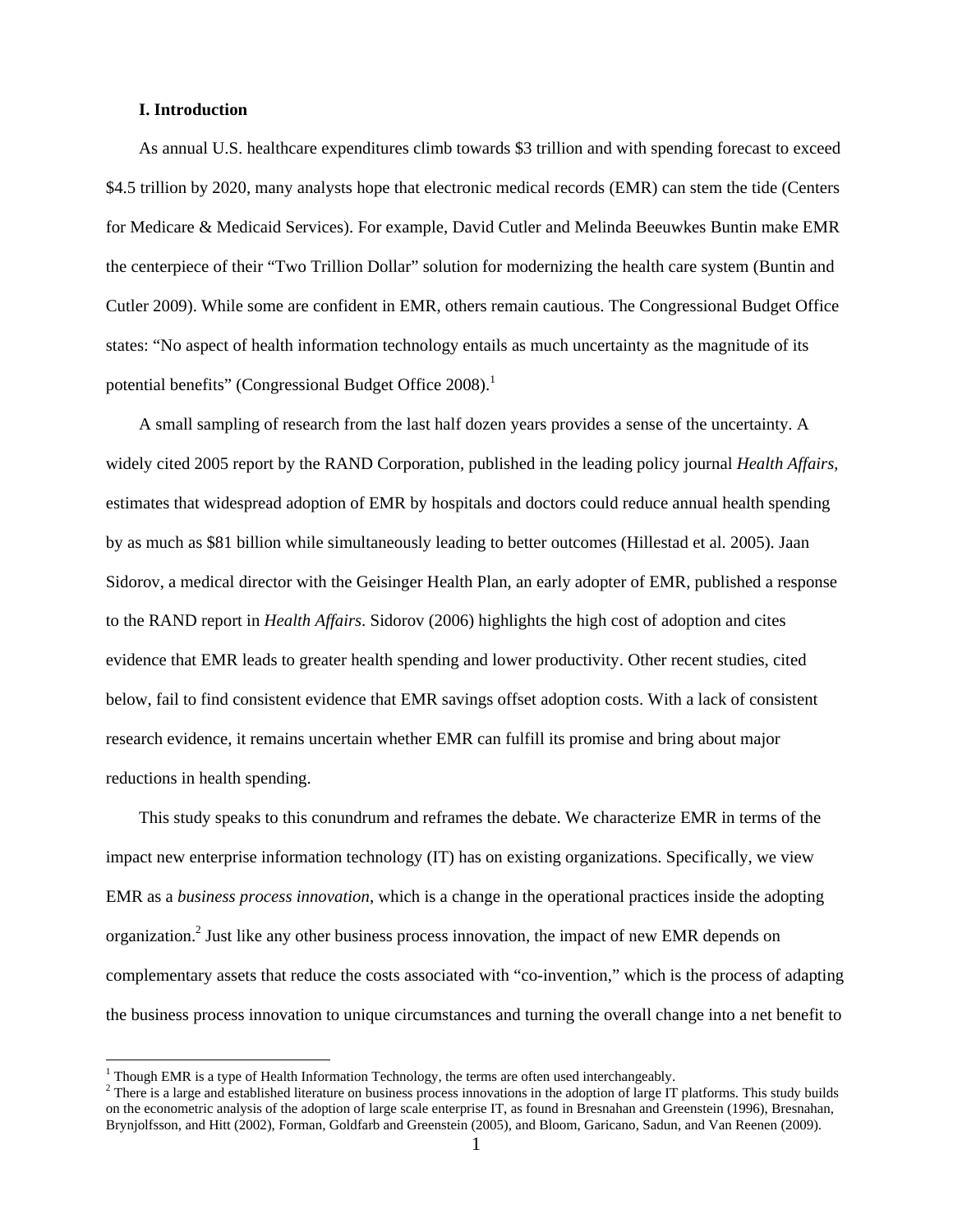the enterprise. These complementary assets come from several sources. *Local* resources may be available as market services, such as expertise in implementing similar business process innovations. Resources available *internally to the enterprise,* such as expertise with other business processes inside the enterprise, may also help implement the business process innovation and often cannot be purchased from markets in the short run. We argue that prior literature has missed important features of EMR by not using this type of framework to assess its impact and explain why it succeeds in some settings more than others.

We apply this reframing to an empirical examination of the impact of EMR adoption on hospital operating costs during the period 1996 to 2009. The data comes from several sources linking hospital costs to EMR adoption and the potential for complementarities.<sup>3</sup> Our main analysis regresses logged operating costs on EMR adoption, hospital fixed effects, and a large number of controls. We focus on whether the impact of EMR is greater for hospitals that are positioned to exploit available complementarities. Thus, our key independent variable is the interaction between EMR adoption and the presence of local complements, as measured by the IT-intensity of local industry. Our key identification assumption is that EMR adoption is not correlated with unobservable cost factors that are differentially trending in hospitals with locally available complementary inputs relative to hospitals that lack these inputs. We explain below why we believe that this is a reasonable assumption; even so, we show robustness to instrumenting for EMR adoption using hospital proximity to EMR vendors and EMR adoption in alliance systems and geographically linked markets. We find the evidence consistent with our reframing of the conundrum, namely, differences in outcomes relate to differences in local conditions. Moreover, the timing of cost savings is also consistent with what we would expect from a business process innovation.

A key assumption in this interpretation is that hospitals are a sufficiently small proportion of local IT expertise and that investments by hospitals have little impact on the overall availability of local complementary assets. Thus, rather than focus on IT adoption by other hospitals, a sector which is a relative

<sup>&</sup>lt;sup>3</sup> We use data from the American Hospital Association Annual Survey (hospital characteristics), from the Medicare Costs Report (hospital costs), from the Healthcare Information and Management Systems Society Analytics Database (hospital EMR adoption), from the decennial U.S. Census and from U.S. County Business Patterns data (county-level demographics and IT-intensiveness of local industry), and from the Harte Hanks Market Intelligence IT survey (measures of hospital IT capabilities in 1996).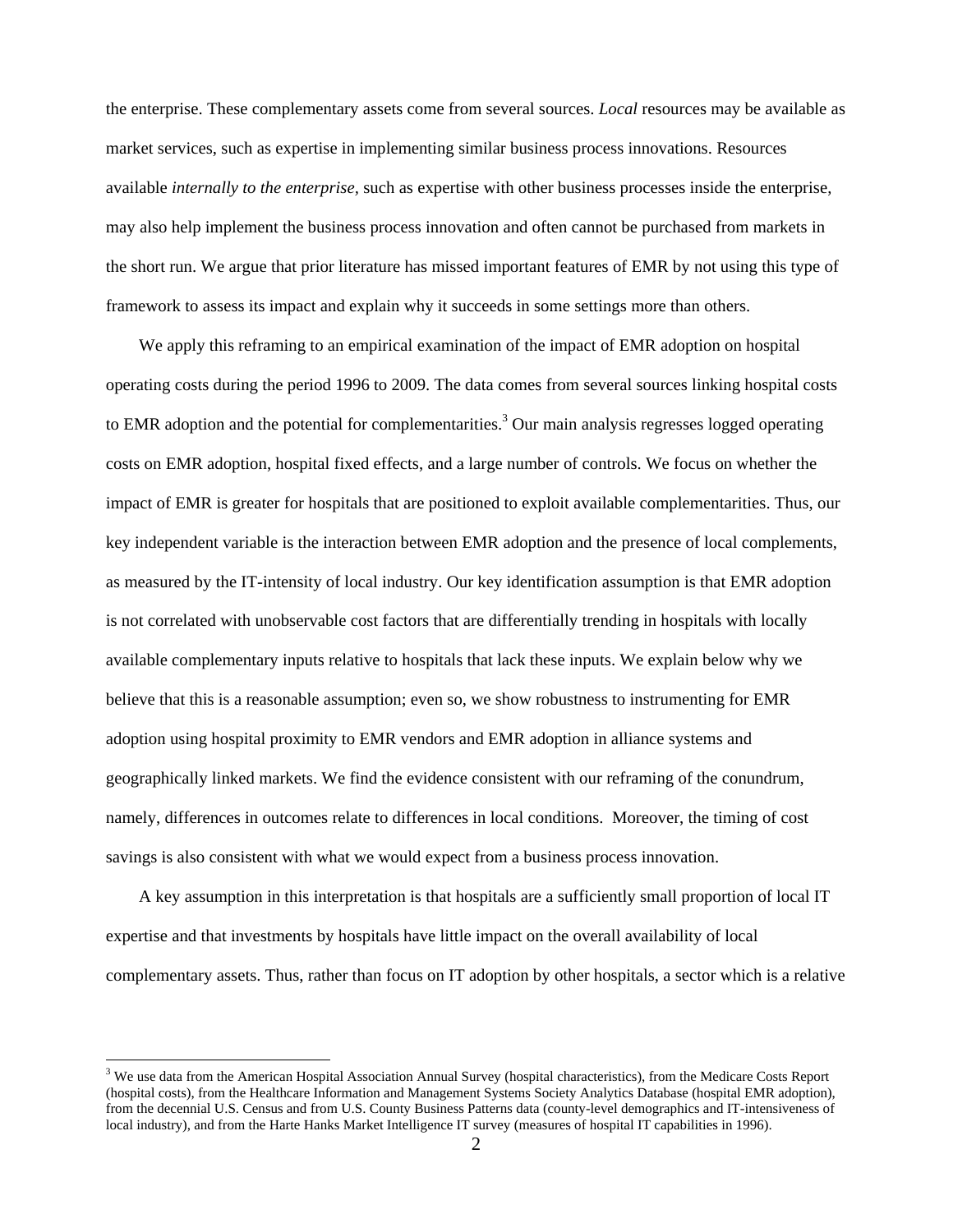laggard in IT usage, we focus on the role of the IT-intensity of all local industry as a proxy for the availability of local complementary inputs.4

Our findings can be summarized as follows: Hospitals that adopted EMR between 1996 and 2009 did not experience a statistically significant decrease in costs on average. In fact, under many specifications, costs rose after EMR adoption, particularly for the more advanced EMR systems. However, this effect is mediated by a measure of the availability of technology skills in the local labor market. Specifically, in strong IT locations, costs can fall sharply after the first year of adoption to below pre-adoption levels. In weak IT locations, costs remain above pre-adoption levels indefinitely. Overall, hospitals in IT-intensive markets enjoyed a statistically significant 3.4 percent decrease in costs from three years after adoption of basic EMR and a marginally significant 2.2 percent decrease in costs from three years after adoption of advanced EMR. These are significantly better than the up to 4 percent *increase* in costs after adoption by hospitals in other markets.

Figure 1 displays these general patterns in the raw data, comparing hospitals that adopt basic and advanced EMR before the adoption period, during the adoption period, and after the adoption period. For basic EMR, costs do not fall until three years after adoption. For non-IT intensive locations, costs rise sharply in the year of adoption, and then fall back. For IT intensive locations, costs fall with adoption, and are substantially lower three years after adoption. For advanced EMR, the patterns are similar: costs rise in the period of adoption for non-IT intensive locations and fall over time for the other hospitals.

We also show results suggesting that complementary skills can be found internally in the hospital. For advanced EMR, the initial increase in costs is mitigated substantially if hospitals already have substantial software experience, measured by programmers employed, the intensity of use of clinical software applications, and the intensity of use of business software applications. Hospitals without experience are hurt in the short run for the most sophisticated technologies. We do find, however, that within a short time inexperienced hospitals can make up the difference; perhaps they hire or outsource expertise. This suggests

<sup>&</sup>lt;sup>4</sup> This assumption makes clear that our emphasis on local complements is distinct from an exploration of network externalities through data sharing across hospitals, which Lee, McCullough, and Town (2012) show to be unimportant to hospital productivity.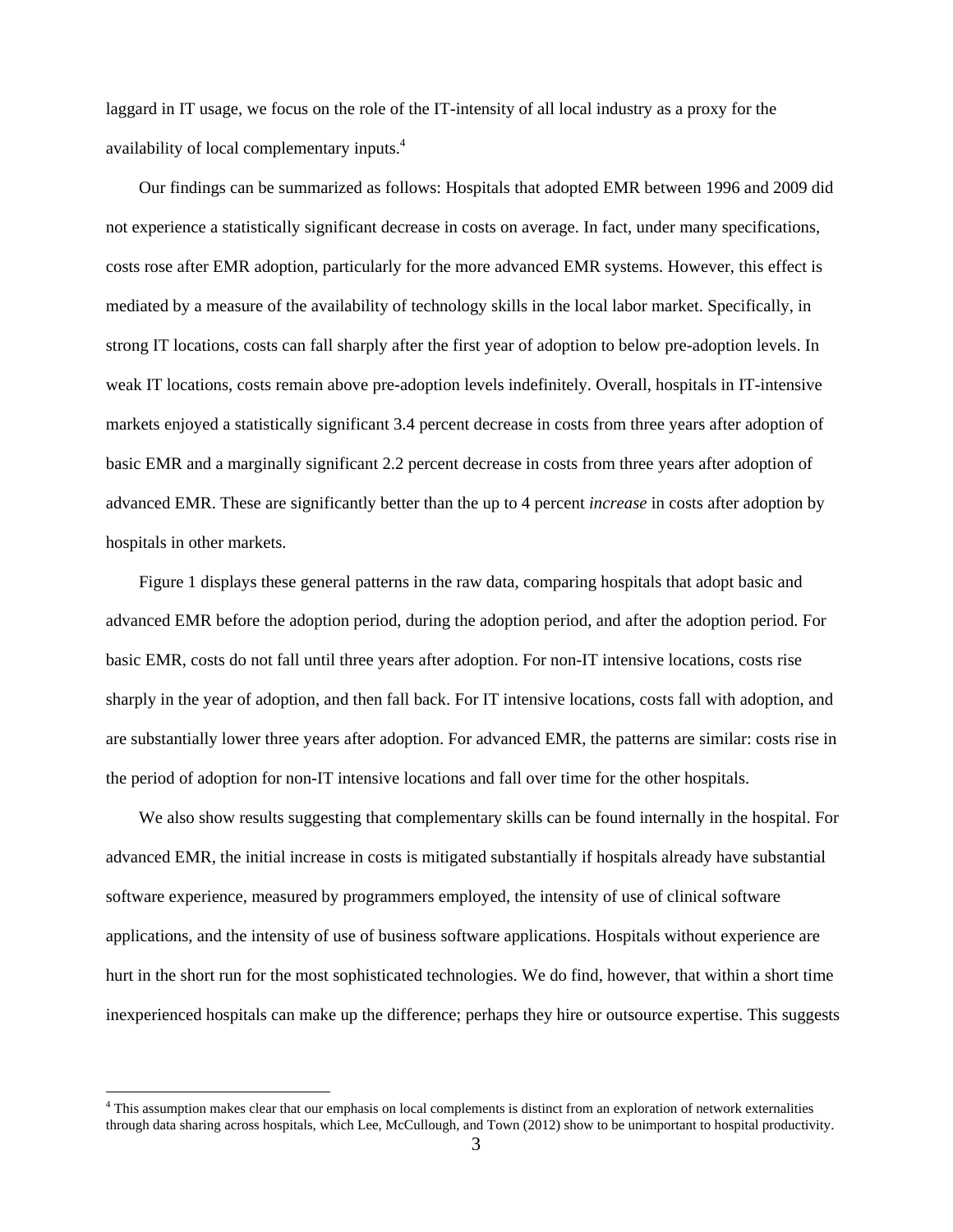that, in contrast to complementary assets that depend on a location with favorable agglomeration economies, some complementary assets to business process innovation can be acquired relatively quickly.

These findings have several implications. First, this analysis informs the drivers of EMR's sluggish diffusion. As of 2009, only about 30 percent of America's hospitals have adopted any advanced elements of EMR.<sup>5</sup> This may be due, in part, to the lack of consistent evidence of cost savings. In order to spur EMR adoption, Congress in 2009 passed the Health Information Technology for Economic and Clinical Health Act (HITECH Act), which provides \$20 billion in subsidies for providers who adopt EMR. Two thirds of hospitals said they planned to enroll in the first stage of HITECH subsidy programs by the end of 2012 (US Department of Health and Human Services 2011). In addition, the 2010 Patient Protection and Affordable Care Act promotes EMR adoption. PPACA directs the establishment of quality reporting measures that likely will require providers to adopt EMR in order to comply. PPACA creates a new "shared savings" program for Medicare; participation in this program is predicated on the use of EMR. Finally, PPACA encourages providers to apply to participate in a range of new programs and gives preference to those that have adopted EMR.

Second, our findings may help resolve the ongoing debate between EMR supporters and skeptics. Both sides seem to treat EMR as if its economic impact is independent of other environmental factors, as if it either works or it doesn't. This creates a conundrum for both sides. If EMR is going to save hundreds of billions of dollars or more, as its supporters claim, why isn't it working in obvious ways? If it costs more than it saves, as the skeptics argue, why are policy makers so keen to expand adoption? Our results suggest that the debate about EMR should be reframed by drawing on the general literature on business process innovation, where it is very common for successful adoption of enterprise IT to require complementary changes in business processes that often rely on specific labor and information inputs. It is also common for new enterprise IT to be more productive when companies have access to these inputs in their local market. Using this experience, it is not surprising that EMR can simultaneously have the potential to generate substantial savings, yet demonstrate mixed results in practice.

 5 Source: Authors' calculations based on data supplied by HIMSS.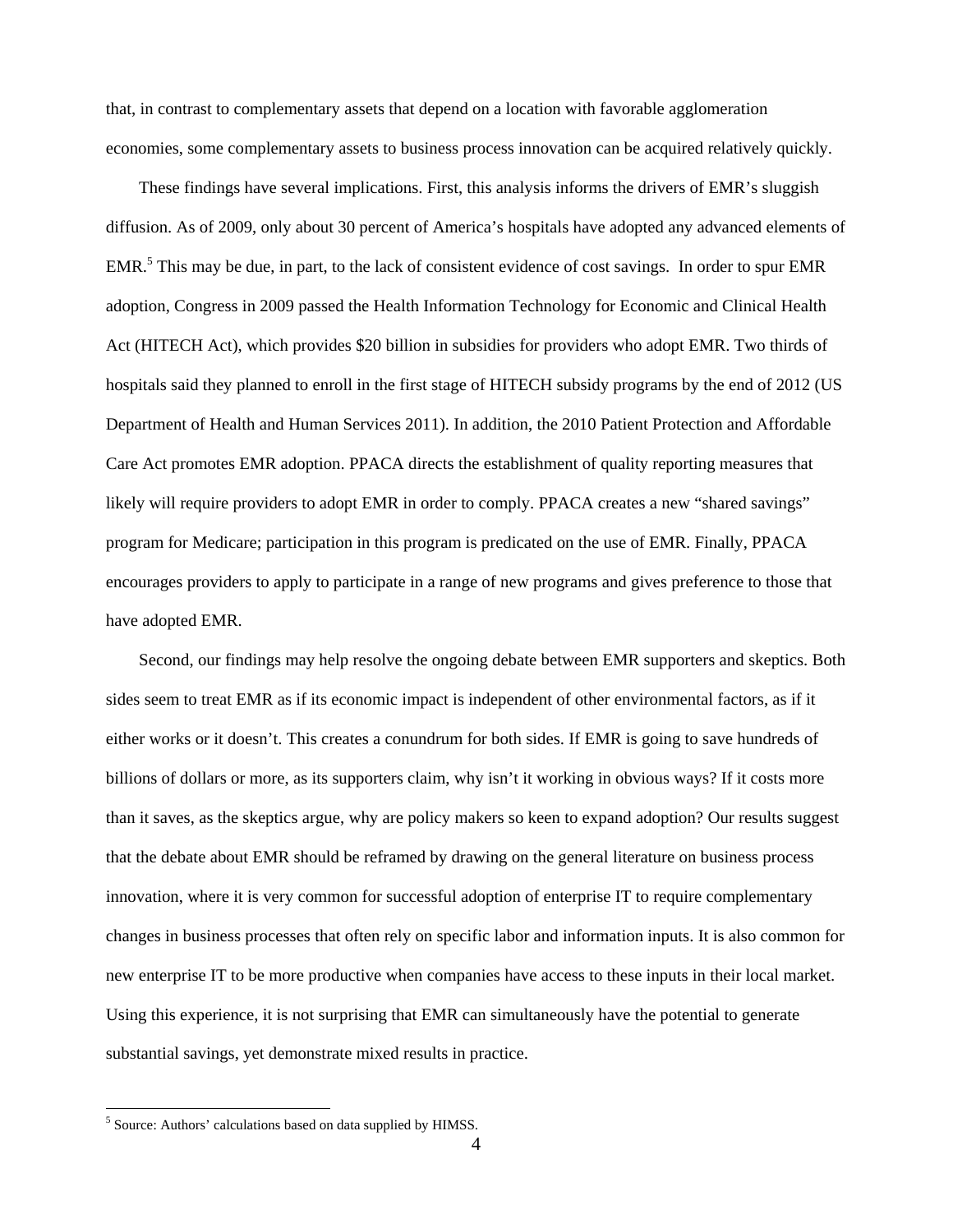Seen through this lens, the debate around the benefits of EMR is just a new manifestation of a similar debate on the benefits of IT investment in manufacturing and services that started a quarter century ago with the Solow 'Productivity Paradox'—"You can see the computer age everywhere but in the productivity statistics" (Solow 1987). That debate eventually faded from view partly because the data began to reject it, as firms achieved productivity benefits, just with a lag. Moreover, the challenges to productivity benefits were due to the costly adaptations and business process innovation required for the successful implementation of new IT. In time, it was found that the firms realizing benefits from their IT investments were those that had made complementary investments in areas such as worker skills and organizational decision rights, or, in other words, had been engaged in the kinds of business process innovations highlighted above.<sup>6</sup> Our paper highlights similar patterns in the benefits to EMR adoption: For the average hospital, the benefits of EMR adoption appear with some delay; however there is significant heterogeneity in the benefits achieved that depend upon the availability of complementary factors such as hospital IT skills and proximity to strong IT locations.

We proceed as follows. Sections II and III describe the institutional setting for EMR, and some of the prior evidence about its effects on hospitals. This motivates a comparison in Section IV between EMR and the adoption of IT inside organizations, which leads to a reframing of several key hypotheses. Sections V and VI present data and results. Section VII concludes.

#### **II. What is EMR?**

 $\overline{a}$ 

EMR is a catchall expression used to characterize a wide range of information technologies used by hospitals to keep track of utilization, costs, outcomes, and billings. In practice, EMR includes, but is not limited to:

 A *Clinical Data Repository (CDR)* is a real time database that combines disparate information about patients into a single file. This information may include test results, drug utilization, pathology reports, patient demographics, and discharge summaries.

<sup>&</sup>lt;sup>6</sup> See, for example, Bresnahan, Brynjolfsson, and Hitt (2002) and Bloom, Sadun, and Van Reenen (2012). Several other explanations also have been highlighted for these empirical findings, including mismeasurement of IT capital or output. For further details on these issues, see Triplett (1999).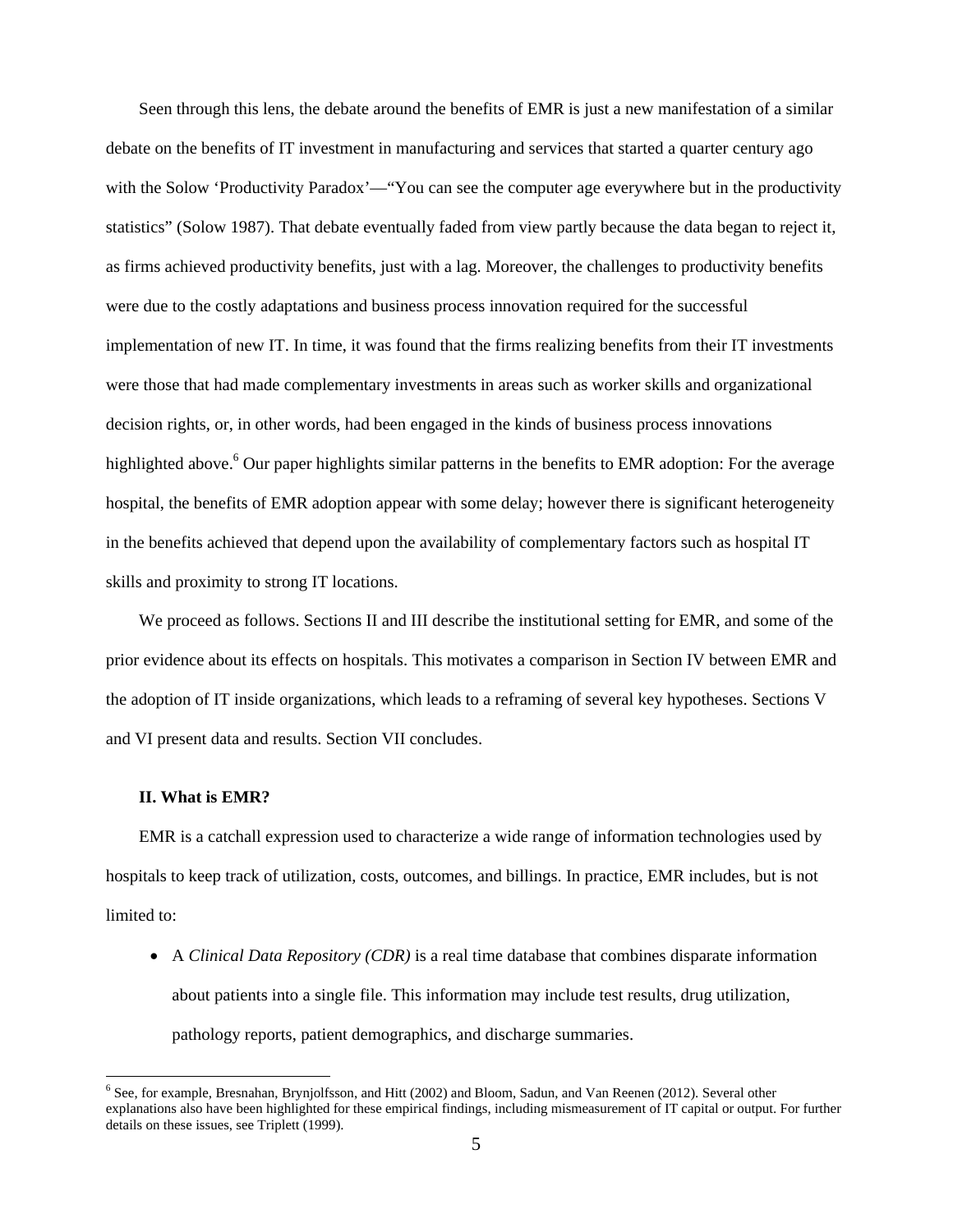- *Clinical Decision Support Systems (CDSS)* use clinical information to help providers diagnose patients and develop treatment plans.
- *Order Entry* provides electronic forms to streamline hospital operations (replacing faxes and paper forms).
- Computerized Provider Order Entry (CPOE) is a more sophisticated type of electronic order entry and involves physician entry of orders into the computer network to medical staff and to departments such as pharmacy or radiology. CPOE systems typically include patient information and clinical guidelines, and can flag potential adverse drug reactions.
- *Physician Documentation* helps physicians use clinical information to generate diagnostic codes that are meaningful for other practitioners and valid for reimbursement

As this list shows, there is no single technology associated with EMR, and different EMR technologies may perform overlapping tasks. Our data from HIMSS Analytics contain hospital-level adoption data for each of these technologies. Therefore, we are able to explore how different technologies might affect costs in different ways.

Nearly all of the information collected by EMR already resides in hospital billing and medical records departments and in physicians' offices. EMR automates the collection and reporting of this information, including all diagnostic information, test results, and services and medications received by the patient. EMR can also link this information to administrative data such as insurance information, billing, and basic demographics. EMR can reduce the costs and improve the accuracy of this data collection. Two components of EMR, Clinical Decision Support Systems and Computerized Provider Order Entry, use clinical data to support clinical decision making (Agha (2012) refers to this as a distinct category labeled Clinical Decision Support or CDS). If implemented in ideal conditions and executed according to the highest standards, EMR can reduce personnel costs while facilitating more accurate diagnoses, fewer unnecessary and duplicative tests, and superior outcomes with fewer costly complications.

Despite these potential savings, EMR adoption has been uneven. Table 1 reports hospital adoption rates for the five components of EMR described above. The data is taken from HIMSS Analytics, which we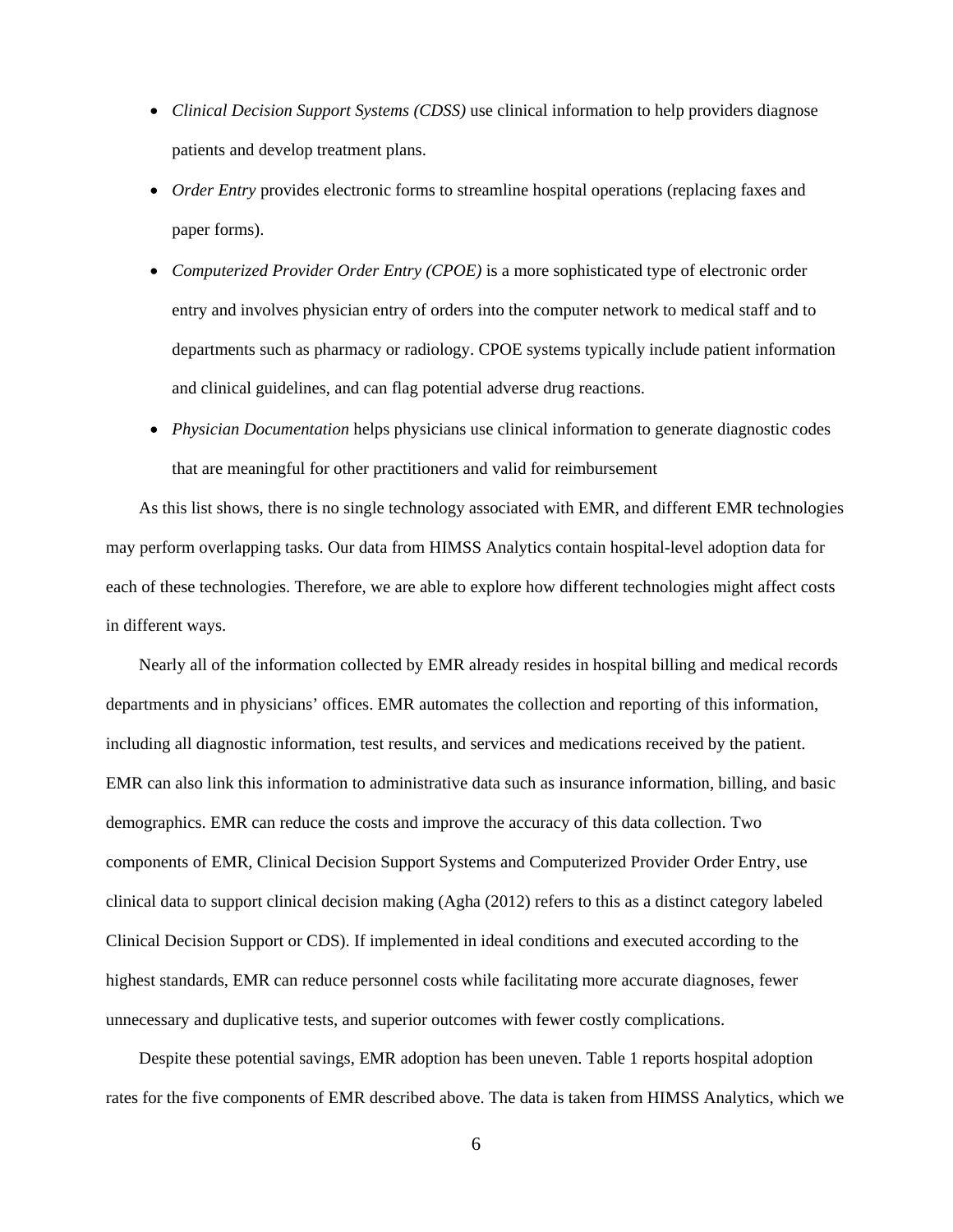describe in more detail in Section V. Clinical Data Repository, Clinical Decision Support, and Order Entry are older technologies that were present in many hospitals in the 1990s. Even for these older technologies, adoption rates range from 75 to 85 percent in 2009. The remaining applications emerge in the early to mid-2000s. Adoption rates for these are below 25 percent.

While informative, Table 1 lacks several crucial pieces of information. It lacks comparable data on physician adoption of EMR, for example. The conventional wisdom is that physician adoption rates are much lower than hospital adoption rates. Our data do not tell us about intensity of use by physicians and staff within hospitals, about the details of the installation, or on how close operations come to ideal conditions. Conventional wisdom suggests that many hospitals have experienced a wide range of outcomes, and in some cases this is due to poorly executed installation, poor training, lack of adaptation of the installation to the unique needs of the enterprise, and (as a cause of the other three) lack of ideal conditions for hiring skilled talent.

Although beyond the scope of this study, compatibility issues may shape the success of EMR at a regional level, and this too is missing from the table. There are many different EMR vendors and their systems do not easily interoperate. As a result, independent providers cannot always exchange information, which defeats some of the purpose of EMR adoption (Miller and Tucker 2009). The HITECH Act changes the nature of privacy and security protections and may therefore make it easier for different vendor systems to exchange information in the future.

#### **III. Evidence on the Potential Savings from EMR**

Has the adoption of EMR reduced costs? This section reviews prior evidence, stressing the absence of work focusing on operational savings, lack of emphasis on complementarities with the labor market, and the absence of accounting for the functional heterogeneity of EMR's components. This discussion will motivate our concerns and our approach to framing the study of EMR's impact on productivity as a business process innovation.

Every EMR study begins from the same place: EMR is expensive. One prominent estimate, from the Congressional Budget Office (CBO 2008), estimates that the cost of adopting EMR for office-based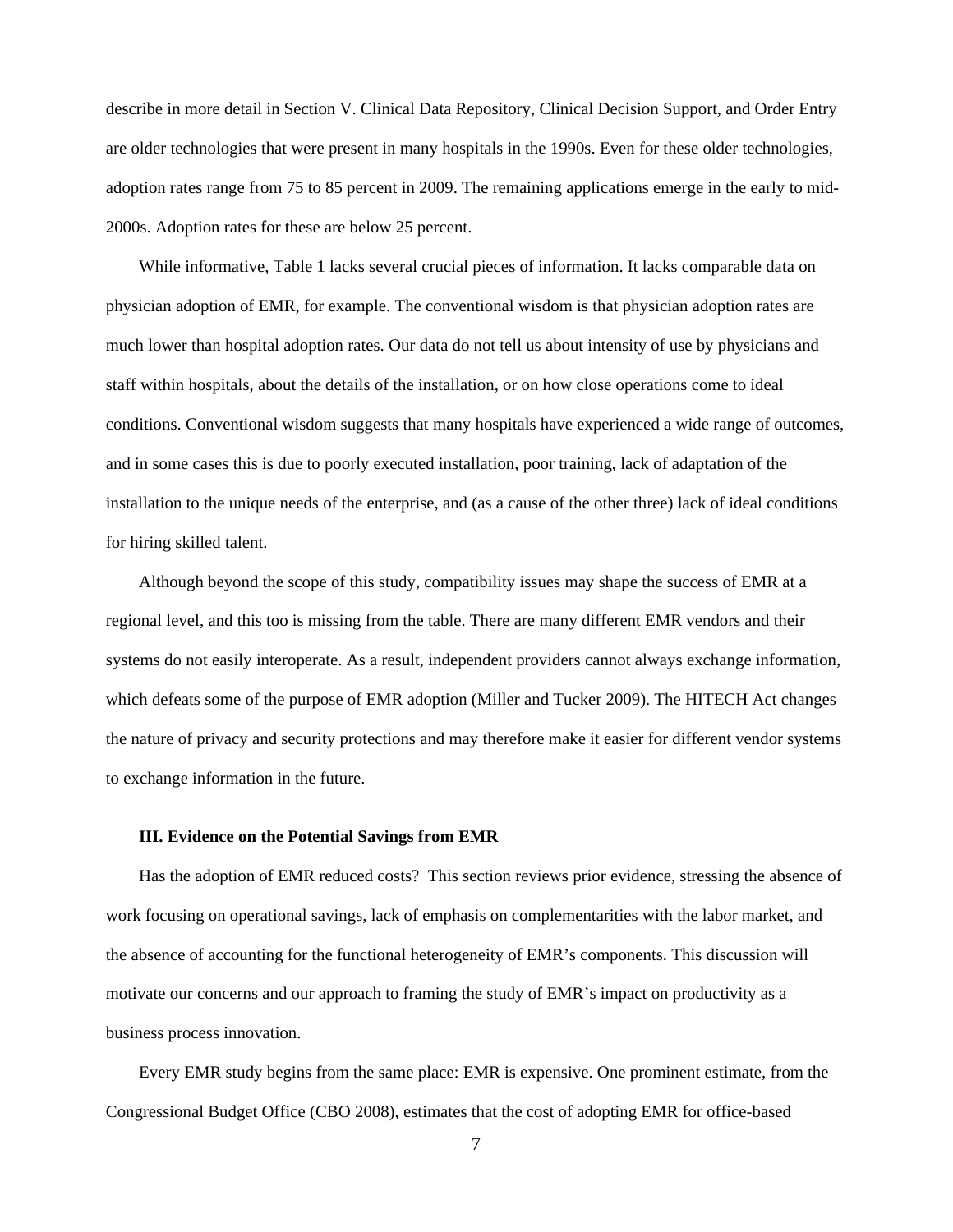physicians is between \$25,000 and \$45,000 per physician, with annual maintenance costs of \$3000 to \$9000. For a typical urban hospital, these figures range from \$3-\$9 million for adoption and \$700,000- \$1.35 million for maintenance. In context these costs are quite significant: If the adoption costs are amortized over ten years, EMR can account for about 1 percent of total provider costs. It would be no surprise, therefore, if research suggested that EMR may not pay for itself, let alone generate hundreds of millions of dollars in savings.

In their review of 257 studies of EMR effectiveness, Chaudry et al. (2006) note that few studies focus on cost savings, providing, at best, indirect evidence of productivity gains.<sup>7</sup> Most of the studies they review focus on quality of care.<sup>8</sup> Ten studies examine the effects of EMR on utilization of various services. Eight studies show significant reductions of 8.5-24 percent, mainly in laboratory and radiology testing. While fifteen studies contained some data on costs, none offered reliable estimates of cost savings. Indeed, only three reported the costs of implementing EMR and two of these studies were more than ten years old.

One of the most widely cited cost studies, Hillestad et al. (2005) (the RAND study cited in our introduction), uses results from prior studies of EMR and medical utilization and extrapolates the potential cost savings net of adoption costs. They identify several dozen potential areas of cost savings, including reduced drug, radiology, and laboratory usage, reduced nursing time, reductions in clerical staff, fewer medical errors, and shorter inpatient lengths of stay. They estimate that if 90 percent of U.S. hospitals were to adopt EMR, total savings in the first year would equal \$41.8 billion, rising to \$77.4 billion after fifteen years. They also predict that EMR adoption could eliminate several million adverse drug events annually, and save tens of thousands of lives through improved chronic disease management.

Sidorov (2006) challenges these findings, arguing that the projected savings are based on unrealistic assumptions. For example, the RAND study appears to assume that EMR would entirely replace a physician's clerical staff. Sidorov argues that providers who adopt EMR tend to reassign staff rather than replace them. To take another example, EMR is supposed to eliminate duplicate tests, while it is just as likely that, in reality, EMR may allow providers to justify ordering additional tests. Sidorov also questions

<sup>&</sup>lt;sup>7</sup> Chaudry et al state that they study Health Information Technology and they do not indicate if they distinguish between HIT and EMR.  $\frac{8}{100}$  For recent studies of the impact of EMP on patient outcomes, see McCullou

 $8$  For recent studies of the impact of EMR on patient outcomes, see McCullough, Parente, and Town (2011) and Miller and Tucker (2012).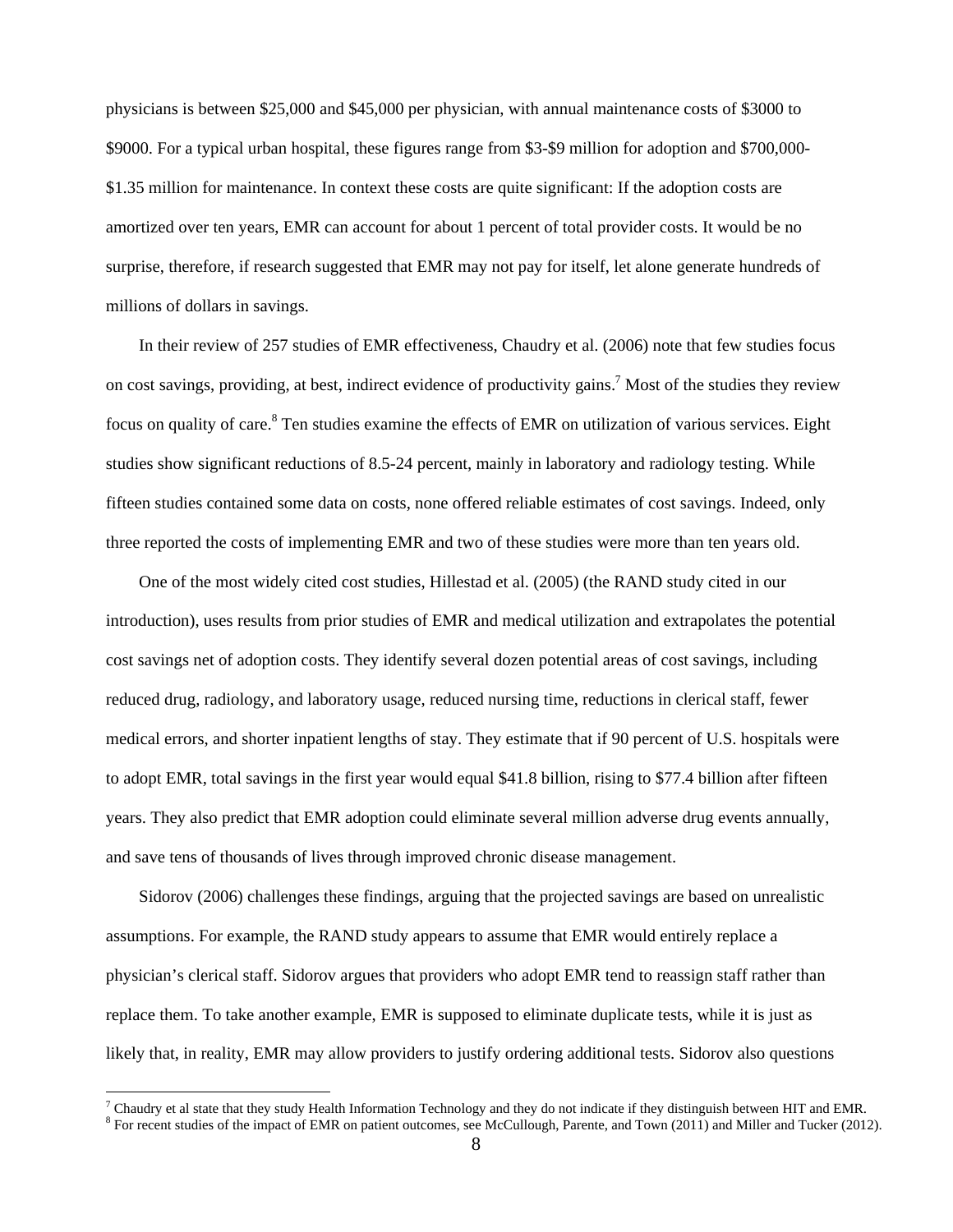whether EMR will generate forecasted reductions in medical errors. McCormick et al (2012) document thatphysicians with computerized imaging results tend to order more images, though they do not address the role of omitted variables in driving this result.

Buntin et al. (2011) review 73 studies of the impact of EMR on medical utilization. EMR is associated with a significant reduction in utilization in 51 (70 percent) of these studies. They do not break these down into specific areas of savings, however. Buntin et al. do not identify any studies of EMR and costs. To our knowledge, such studies remain few and far between.

Indeed, we have identified only three focused cost studies.<sup>9</sup> Borzokowski (2009) uses fixed effects regression to examine whether early versions of financial and clinical information technology systems generated significant savings between 1987 and 1994. He finds that hospitals adopting the most thoroughly automated versions of EMR realize up to 5 percent savings within five years of adoption. He also finds that hospitals that adopt less automated versions of EMR experience an increase in costs. His conclusions mirror the popular discussion: there appears to be the potential for savings but there is little understanding of the drivers of the heterogeneity across hospitals. Second, Furukawa, Raghu, and Shao (2010) study the effect of EMR adoption on overall costs among hospitals in California for the period 1998-2007. Also using fixed effects regression, they find that EMR adoption is associated with 6-10 percent higher costs per discharge in medical-surgical acute units, in large part because nursing hours per patient day increased by 15-26 percent. This is plausible because nurse use of EMR can be very time consuming. Finally, Agha (2012) uses variation in hospitals' adoption status over time, analyzing 2.5 million inpatient admissions across 3900 hospitals between the years 1998-2005. Health IT is associated with an initial 1.3 percent increase in billed charges. She finds no evidence of cost savings, even five years after adoption. Additionally, adoption appears to have little impact on the quality of care, measured by patient mortality, medical complication rates, adverse drug events, and readmission rates.

None of the studies frame EMR as a business process innovation. In other words, there is no examination of factors that shape availability of complementary components, such as the characteristics of

<sup>&</sup>lt;sup>9</sup> For related work on the implications of HIT for hospital productivity, see Lee, McCullough, and Town (2012).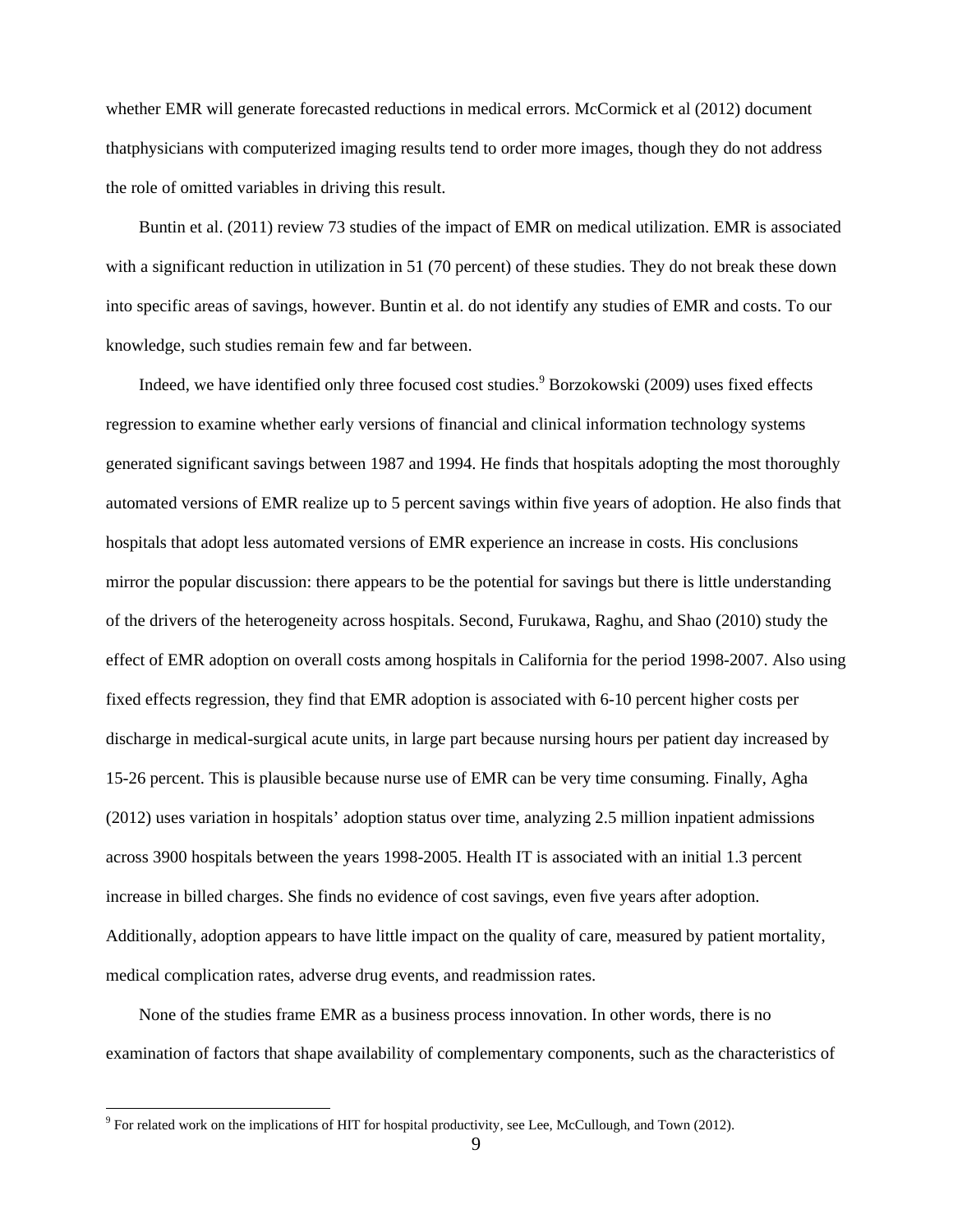the local settings or the experience of the hospital with other computing and communications technologies. This may be due to the absence of familiarity with theoretical frameworks that would suggest such differential effects. In the next section, we offer such a framework, based on research on the productivity of large scale IT projects in enterprises, and develop some specific implications for the deployment of EMR.

### **IV. Information Technology and Complementarities**

*Business process innovations* alter organizational practices, generally with the intent of improving services, reducing operational costs, and taking advantage of new opportunities to match new services to new operational practices. Typically this type of innovation involves changes in the discretion given to employees, changes to the knowledge and information that employees are expected to retain and employ, and changes to the patterns of communications between employees and administrators within an organization. Because important *business process innovations* in enterprise IT occur on a large scale, they typically involve a range of investments, both in computing hardware and software, and in communications hardware and software. They also involve the retraining of employees, and the redesign of organizational architecture, such as its hierarchy, lines of control, compensation patterns, and oversight norms. In the discussion below, we draw on a wide literature to explain a number of common misunderstandings about business process innovations.<sup>10</sup>

For example, there is a myth that new IT hardware or software yields the vast majority of productivity gains by themselves. In fact, business process innovations are not often readily interchangeable with older products or processes, meaning that the initial investment often does not generate a substantial productivity gain until after complementary investments, adaptations, and organizational changes. Many of these necessary changes are made long after the initial adoption.

This suggests another common misunderstanding, a planning myth. Though the installation of any substantial business process innovation requires planning – i.e., administrative effort by the enterprise in advance of installation – such planning alone rarely ends the administrative tasks required to generate

<sup>&</sup>lt;sup>10</sup> Specifically, Attewell (1992), Bresnahan and Greenstein (1996), Black and Lynch (2001), Bresnahan, Brynjolfsson, and Hitt (2002), Brynjolfsson and Hitt (2003), Hubbard (2003), Forman, Goldfarb, and Greenstein (2005), Bloom, Garicano, Sadun, and Van Reenen (2009), and Bloom, Sadun, and Van Reenen (2012). Forman and Goldfarb (2005) summarizes the earlier literature.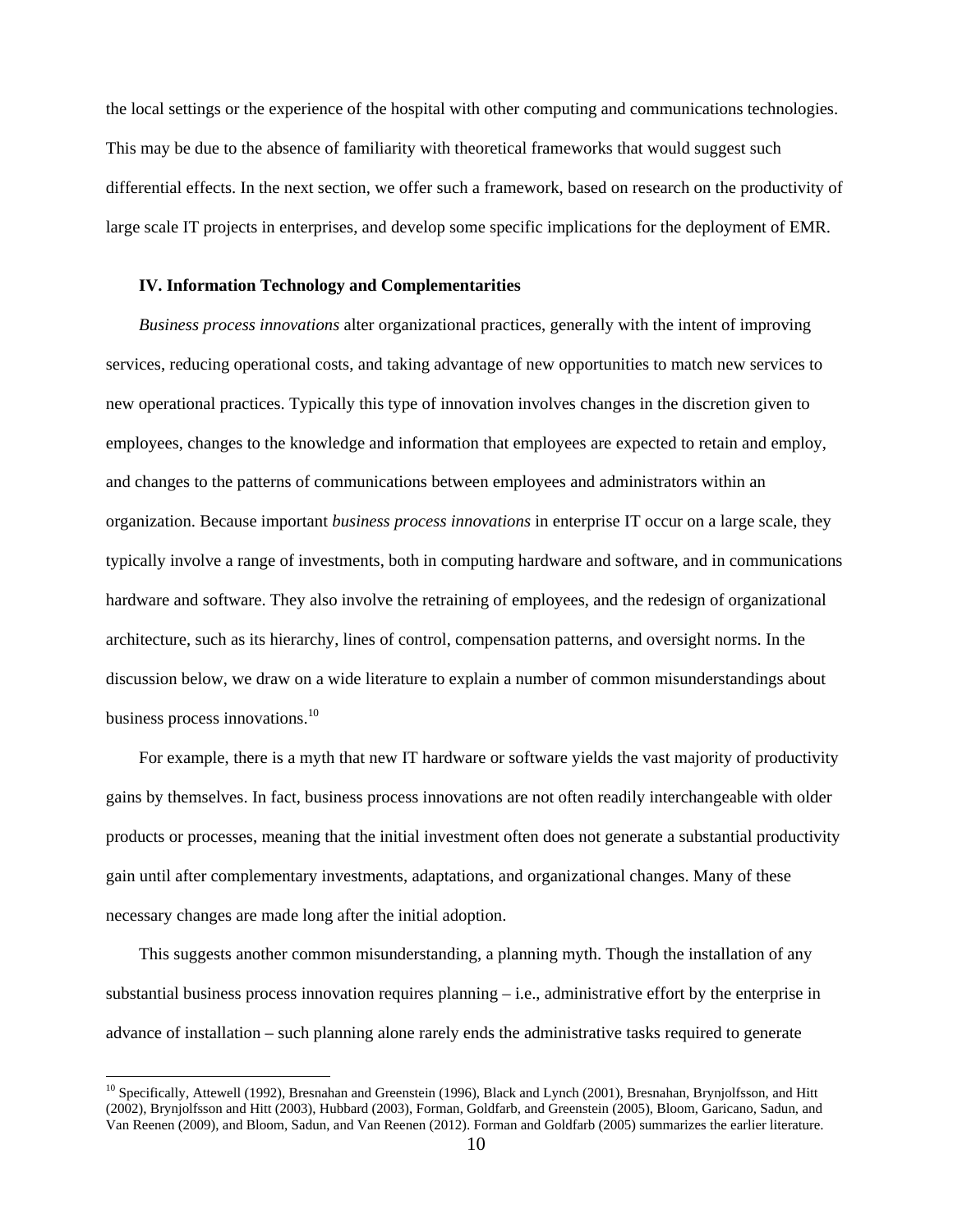productivity gains. Administrative effort does not cease after installation, or even necessarily reach a routine set of procedures. Rather, administrative effort continues throughout implementation. Training personnel generates use of new hardware, software, and procedures. New users in new settings then notice unanticipated problems, which generates new insight about unexpected issues. For example, one division may require a maximal set of information on one set of medical issues, while a satellite campus may rarely need to wade through all the screens. Adapting the software to the specific types of users and the specific setting may be required to experience maximal productivity gains.

That relates to a third common misunderstanding, the shrink-wrap myth. Installing business process innovations is not equivalent to installing shrink-wrap software for a PC that works instantly, or merely after training of staff. Instead, prior studies stress the importance of *co-invention*, the post-adoption invention of complementary business processes and adaptations aimed at making adoption useful (Bresnahan and Greenstein 1996). The initial investment in IT is not sufficient for ensuring productivity gains. Those gains depends on whether the employees of the adopting organization–in the case of hospitals, administrative staff, doctors, and nurses–find new uses to take advantage of the new capabilities, and/or invent new processes for many unanticipated problems. Due to co-invention, there is often little immediate payoff to adoption, and a strong potential for lagged payoff, if any arises at all.

Misunderstandings about the necessity for co-invention generate a fourth myth, namely, expectations that the entire cost of investment is incurred as monetary expense. In fact, non-monetary costs comprise a substantial risk from installing a business process innovation. Prior studies emphasize the cost of delays, for example. Delays arise from non-convexities in investment (e.g., all the wiring must be installed before the communications routines can be tested), the technical necessity to invest in one stage of a project only after another is completed (e.g., the client cannot be modified until the servers work as designed), and cognitive limits (e.g., staff does not anticipate idiosyncratic issues until a new process is at their fingertips). Moreover, interruptions to ongoing operations generate large opportunity costs in foregone services that can be substantially mediated with internal resources (e.g., development of middleware by in-house IT staff) for which there may be no market price or, for that matter, no potential for resale. Third-party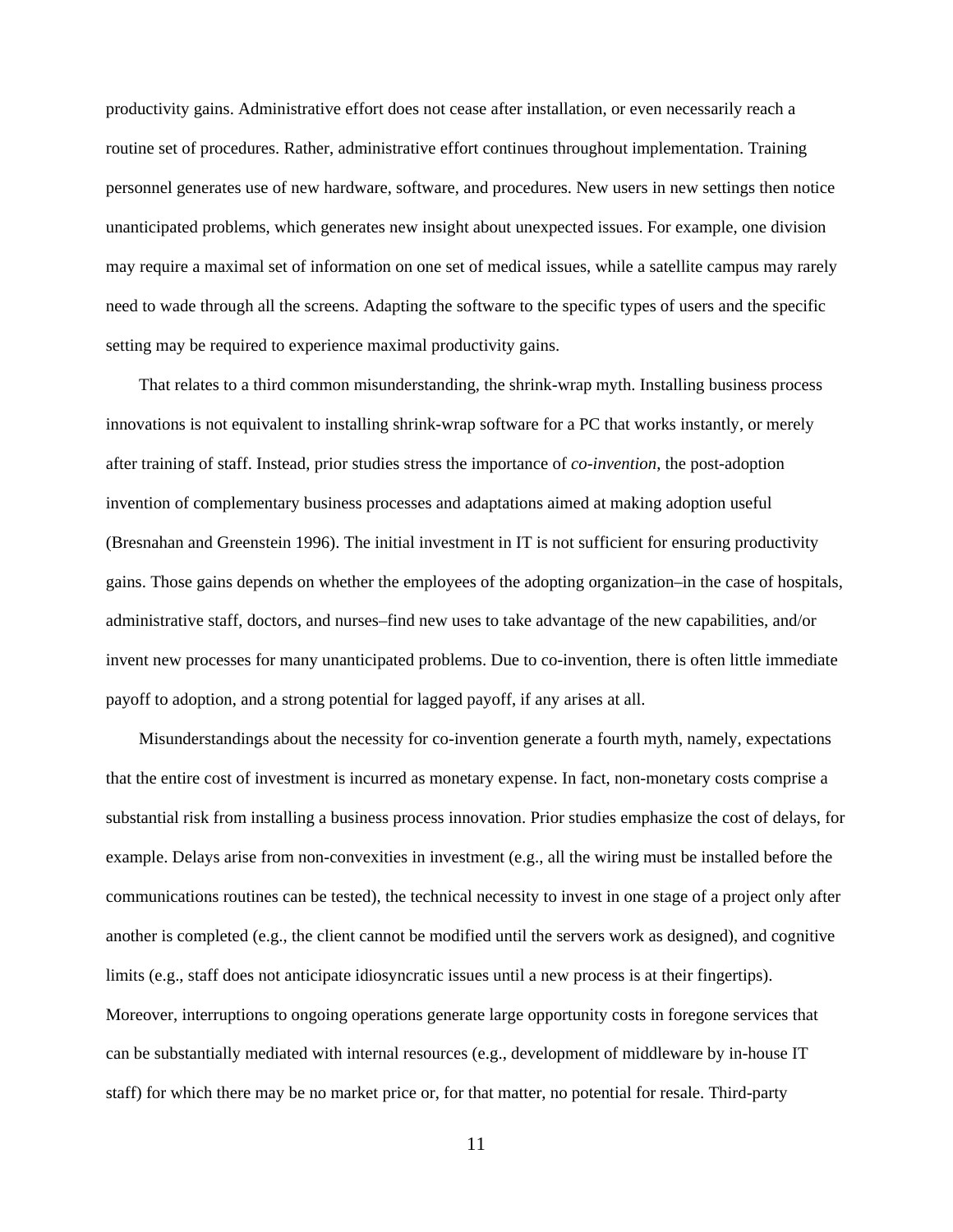consulting services, which are often hired on a short-term basis from the local market, can attenuate these costs. The incentives around utilization and investment also can change considerably over time due to changes in the restructuring of the organization's hierarchy and operational practices (Bloom, Garicano, Sadun, and Van Reenen 2009).

Two key implications arise from this discussion. First, enterprises with existing IT facilities should expect lower co-invention costs than establishments without extensive operations, and that should shape costs around the time of adoption. Having more resources elsewhere in the organization means that lower cost resources can be tapped, or loaned between projects of the same organization. Programmers provide experience with IT projects. Prior IT projects may reduce development costs if programmers are able to transfer lessons learned from one project to another.<sup>11</sup> Prior work on other IT projects may create learning economies and spillovers that decrease the costs of adapting general purpose IT to organizational needs, reducing the importance of external consultants and local spillovers.

Second, given that there is considerable heterogeneity across US locations in the availability of complementary factors, such as skilled labor (Forman, Goldfarb, and Greenstein 2005, 2012), third-party software support and service (Arora and Forman 2007), and infrastructure (Greenstein 2005, Greenstein and McDevitt 2011), there should be a visible relationship between investment in health IT and local conditions in a limited metropolitan geographic area. Large cities may have thicker labor markets for complementary services or for specialized skills. Thicker markets lower the (quality-adjusted) price of obtaining IT services such as contract programming and of hiring workers to develop in-house functions. Such locations may also have better availability of complementary information technology infrastructure, such as broadband services. Increases in each of these factors may increase the (net) benefits of adopting complex technologies in some cities and not others, other things being equal. Overall, the presence of thicker labor markets for technical talent, greater input sharing of complex IT processes, and greater

 $11$  For example, software developers may be able to share common tools for design, development, and testing (Banker and Slaughter 1997), or they may be able to reuse code (Barnes and Bollinger 1991). Software development may also have learning economies (Attewell 1992) that through experience reduce the unit costs of new IT projects. Much prior research in the costs of innovative activity has also presumed experience with prior related projects can lower the costs of innovation (Cohen and Levinthal 1990).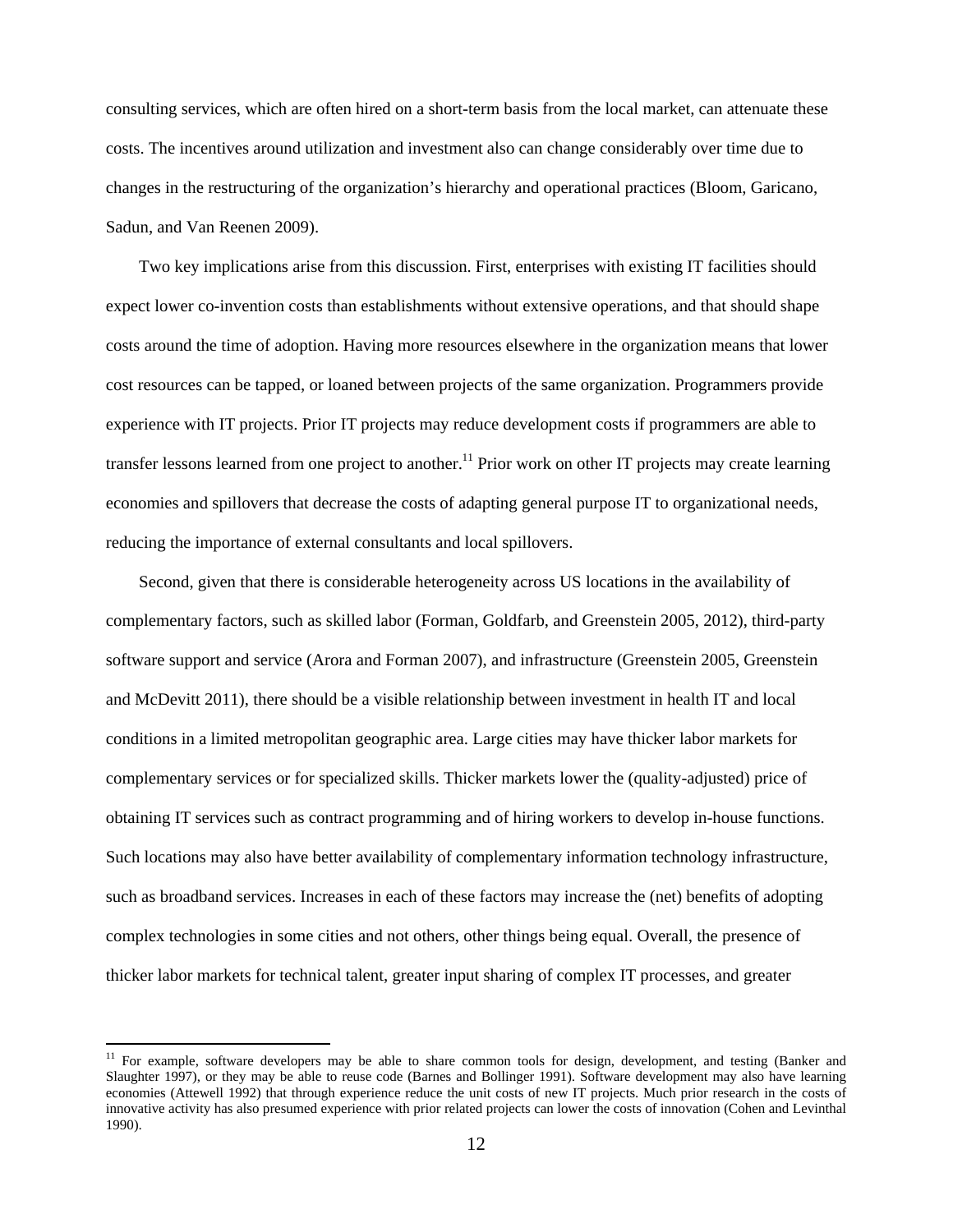knowledge spillovers in cities should increase the benefits to adoption of frontier technologies in big cities relative to other locations (Henderson 2003, Forman, Goldfarb, and Greenstein 2008).

In summary, if the productivity impact of EMR follows patterns seen with other business process innovations, then it should come with a lag. Furthermore, the productivity impact of EMR should depend on factors that shape the supply conditions for complements, such as the experience of a hospital's IT staff, as well as the local labor market for skilled labor and third-party software and support.

#### **V. Data**

 $\overline{a}$ 

We use a variety of data sources to examine the relationship between EMR adoption and costs. In particular, the data for this study matches data on EMR adoption from a well-known private data source on health IT investments (HIMSS Analytics) with cost data from the Medicare Hospital Cost Report. We add data from the American Hospital Association's (AHA) Annual Survey of Hospitals. We obtain regional controls and information on local complementary factors from the decennial U.S. Census and from U.S. County Business Patterns data. We supplement the sources above with information on lagged hospital-level IT capabilities from another private source on IT investment, the Harte Hanks Computer Intelligence Database. Our data are organized as an unbalanced panel, with data available every year from 1996 to 2009. Table 2 provides descriptive statistics.<sup>12</sup>

**EMR adoption.** Information about EMR adoption comes from the Healthcare Information and Management Systems Society (HIMSS) Analytics data base. The HIMSS Annual Study collects information systems data related to software and hardware inventory and reports the current status of EMR implementation in more than 5300 healthcare providers nationwide, including well over 3000 community hospitals.<sup>13</sup> Organizations that seek access to HIMSS Analytics data must provide their information on software and hardware use. Because most organizations tend to participate for a long period of time, the HIMSS Analytics data closely approximates panel data and can be used for fixed effects regression.

 $12$  The number of observations column in table 2 shows a key challenge within and across data sources: missing data. There is considerable variation across hospitals and years for each of the variables. We simply drop observations with any missing data from

 $^{13}$  Community hospitals provide treatments for a wide range of diseases and have relatively short (less than 30 day) average lengths of stay. There are approximately 5000 community hospitals in the United States. HIMSS hospitals are more likely than average to be privately owned and tend to be larger than non-reporting hospitals.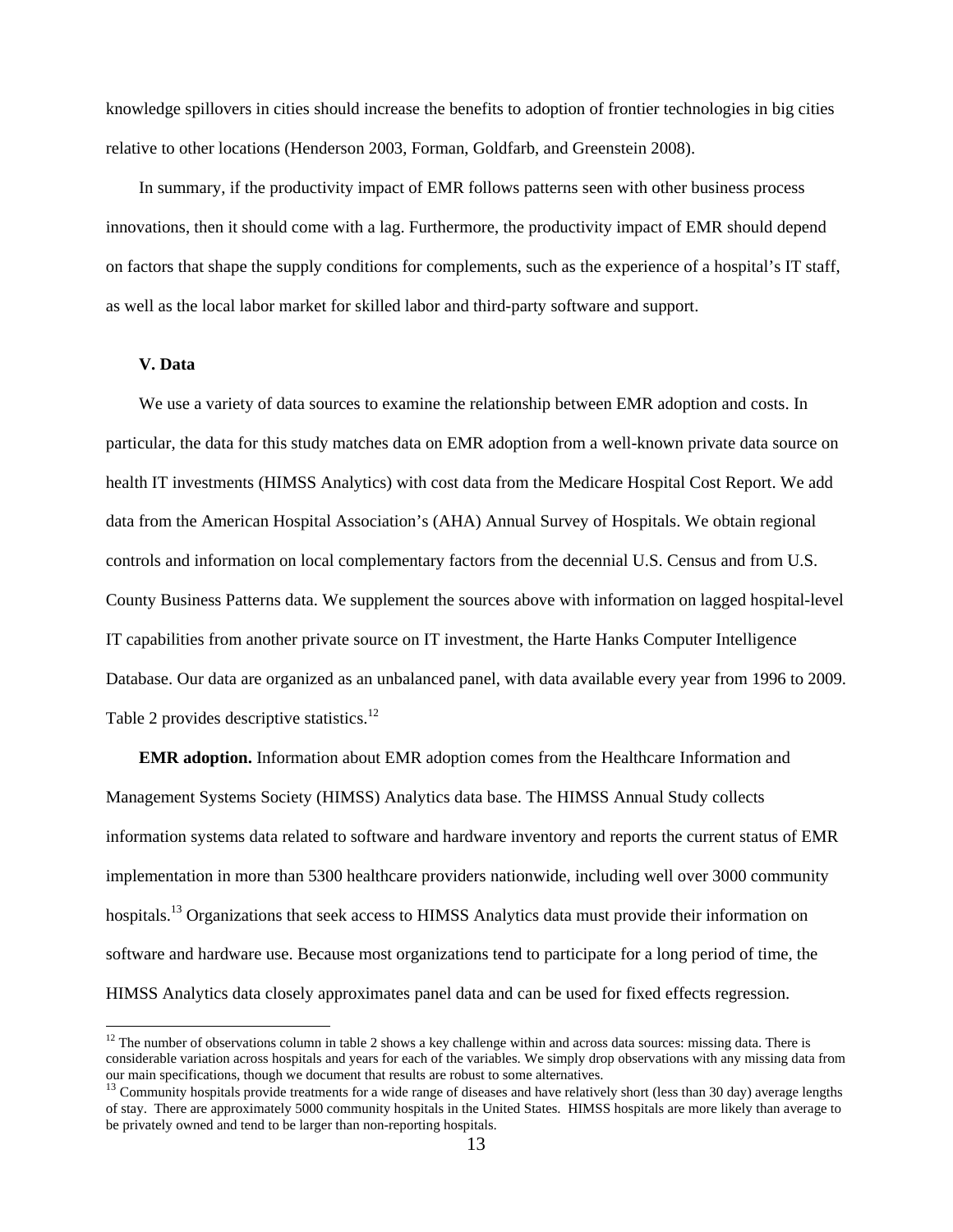HIMSS reports adoption of 99 different technologies in 18 categories. Examples include Emergency Department Information Systems, Financial Modeling for Financial Decision Support, and a Laboratory Information System. Following most other studies, we restrict attention to five applications in the category Electronic Medical Records, which we listed above. These closely represent the kind of EMR applications that the RAND study and others believe will lead to dramatic cost savings and quality enhancements.

We aggregate the five EMR applications into two broad categories that we label "basic" and "advanced" EMR. Applications within each of these categories involve similar costs of adoption and require similar types of co-invention to be used successfully. We say that a hospital has basic EMR if it has adopted a clinical data repository (CDR), clinical decision support systems (CDSS), or order entry/communication. We say that a hospital has advanced EMR if it has adopted either computerized practitioner order entry (CPOE) or physician documentation, applications that are more difficult to implement and more difficult to operate successfully due to the need for physician training and involvement. Analyses of health IT adoption, such as the HIMSS Forecasting Model, consider advanced EMR applications to represent the final stage of EMR adoption (HIMSS Analytics 2011).

Table 1 shows sharp increases in adoption of all of these technologies over the sample period. By 2009, at least 70 percent of responding hospitals had adopted each of the basic EMR technologies and at least 20 percent had adopted the advanced technologies.

Our estimation sample is based on the set of hospitals that replied to the HIMSS survey. Thus, we may exclude hospitals that systematically invest little in information systems and have little incentive to reply to the HIMSS survey. Missing data about specific technologies (and to a lesser extent about covariates) mean that our regressions involve 2217 to 3653 hospitals observed an average of 10 to 13 years. A comparison of hospitals that report and do not report data on adoption of basic EMR reveals that hospitals who report basic EMR have similar costs per admit (\$9201 versus \$9571 for non-reporters) but are substantially smaller, with 31 percent fewer beds. Furthermore, while ownership structures are similar, hospitals that do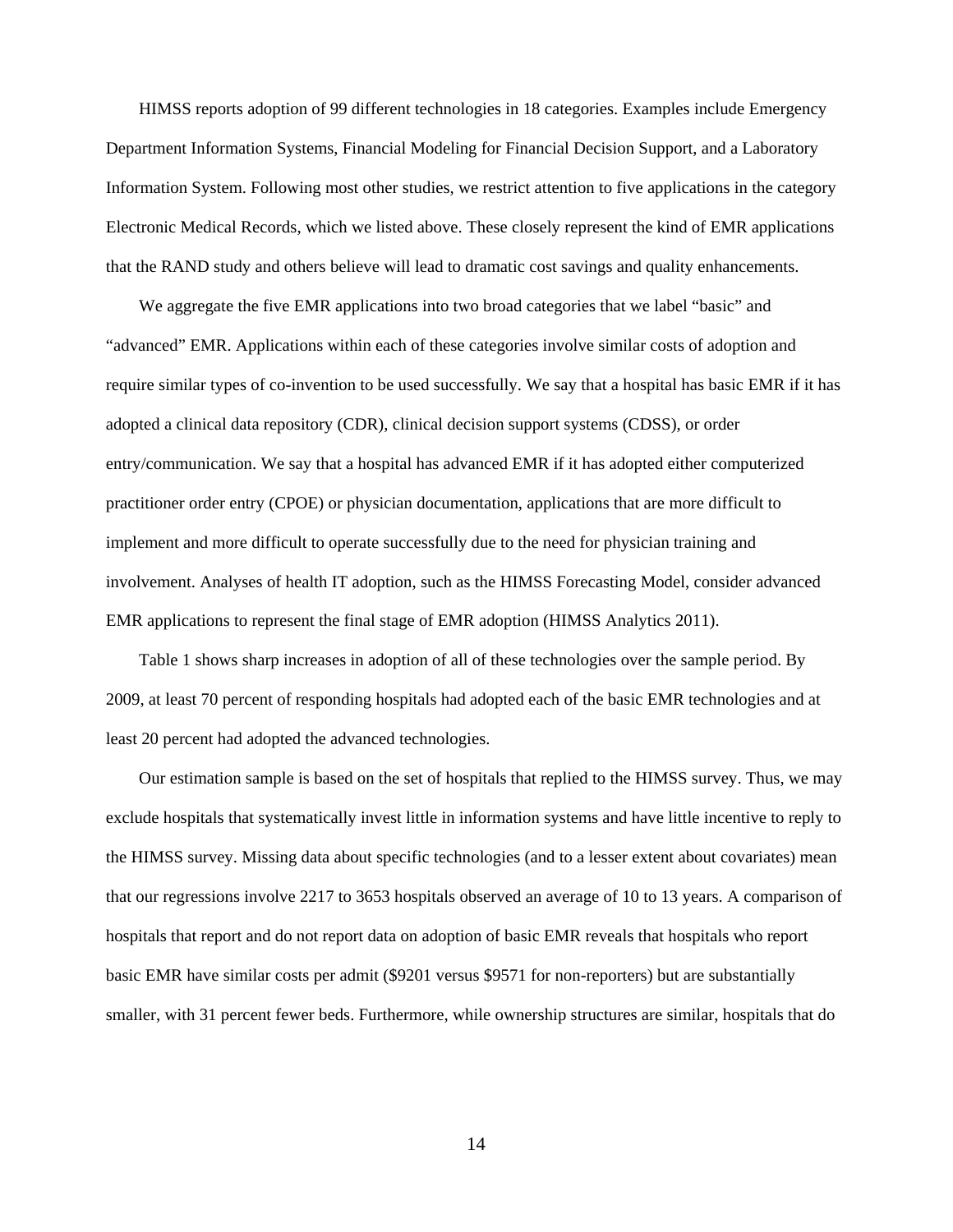not report data are less likely to be located in metropolitan statistical areas and are less likely to be teaching hospitals. $^{14}$ 

**Hospital costs.** Our primary dependent variable is equal to total hospital operating expenses per admission. There are several reasons why we study the impact of EMR on costs and not productivity. From a policy perspective, the debate on EMR focuses on two dimensions, costs and outcomes. From an econometric perspective, hospitals are multi-product firms. It may be easier to specify cost as the dependent variable and include *ad hoc* controls for product mix than to try to define output on a uniform scale. This may explain why there are many published studies of hospital cost functions but few published studies of hospital production functions.<sup>15</sup>

We collect data on hospital costs from Medicare Cost Reports. Hospitals are required to report costs to Medicare so that Medicare can compute national reimbursement rates. While these cost data are not audited, hospitals have little incentive to report inaccurately. The cost measure that we use includes the fully amortized operating costs across the entire hospital. These will include the costs of property, plant, and equipment depreciation, but exclude costs of ancillary services such as parking garages and public cafeterias.16 Physician salaries are generally excluded from this measure. While our primary measure is total operating expenses per admission, we also show robustness to using total expenses and a case-mix weight on admissions.<sup>17</sup> In some years Cost Report data are missing; in our estimation sample 11 percent of hospital observations are missing cost data. We interpolate values for these missing cost data using the geometric mean of adjacent year costs. This will introduce some noise into the measurement of the dependent variable. Table 2 shows that, on average, costs rise considerably over the sample period (from 9.065 to 9.885 in logged values) but there is a great deal of variation across hospitals.

<sup>&</sup>lt;sup>14</sup> Additional details are included in Appendix Table A.1.<br><sup>15</sup> For further discussion of the latter issue, see Butler (1995).

 $<sup>16</sup>$  Depreciation rules are standardized across hospitals. For further details on these rules, see the documentation for the cost report</sup> data available at https://www.cms.gov/CostReports/02\_HospitalCostReport.asp#TopOfPage.<br><sup>17</sup> We obtained annual data on the case mix of Medicare patients for 87% of the sample available from the CMS website

<sup>(</sup>https://www.cms.gov/Medicare/Medicare-Fee-for-Service-Payment/AcuteInpatientPPS/Historical-Impact-Files-for-FY-1994 through-Present.html). While Medicare case mix does not match actual case mix, we still document that our results are robust to (i) including the Medicare case mix as a control and (ii) normalizing the cost per admit by the Medicare case mix index. Our main specification assumes that the case mix does not change simultaneously with EMR adoption for reasons other than EMR adoption.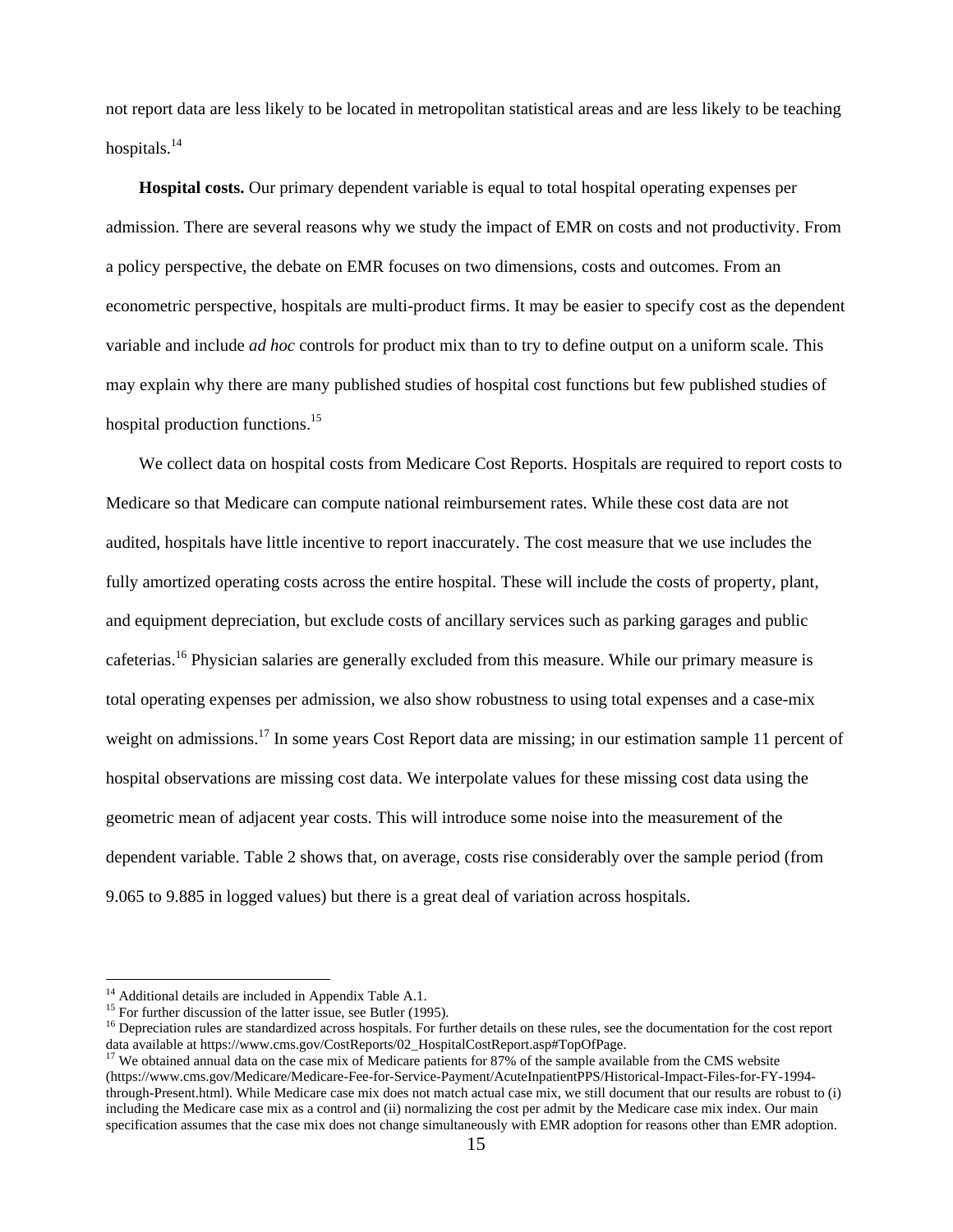**Hospital characteristics.** We obtain hospital characteristics from the American Hospital Association Annual Survey. The survey contains details about hospital ownership, service offerings, and financials. We match AHA, Cost Report, and HIMSS data using the hospital Medicare ID and retain only matching hospitals. Our final data set contains 4231 hospitals, 96 percent of which are observed in all fourteen years of the data (though both cost and EMR adoption information may not be available in all years).

We use information from the AHA data and the Medicare Cost Report to exclude several types of hospitals whose costs might be affected by unobservable and/or idiosyncratic factors unrelated to EMR adoption. In particular, we exclude federal hospitals, as well as hospitals that are not defined as short-term general medical and surgical hospitals. (The hospitals that we exclude are not usually considered to be "community" hospitals). Finally, we dropped a small number of hospitals that report very low total costs (less than \$100,000) over one or more years in our sample period. After dropping these, the minimum cost is \$1.2 million and the average cost is \$61 million.

We use the AHA data to compute the following covariates<sup>18</sup>:

- Hospital Size: We include number of outpatient visits and number of inpatient days. We also include 1996 values of number of beds and total number of admissions.
- Hospital Organization: We include indicators of whether the hospital is an independent practice association hospital or a management service organization hospital (as of 1996).<sup>19</sup>
- Hospital ownership: Including indicators of for-profit ownership, non-secular nonprofit ownership, non-profit church ownership, equity model hospital, or foundation hospital (in 1996).
- Other characteristics: Including whether the hospital is a teaching hospital (defined as having a residency program or being a member of the council of teaching hospitals in 1996), number of

<sup>&</sup>lt;sup>18</sup> In a small number of cases, specific pieces of the AHA data are missing for a hospital in a given year but available in other years. In these cases, we impute the missing value using the other years.

<sup>&</sup>lt;sup>19</sup> IPAs and MSOs are joint venture arrangements between hospitals and some or all of their medical staffs.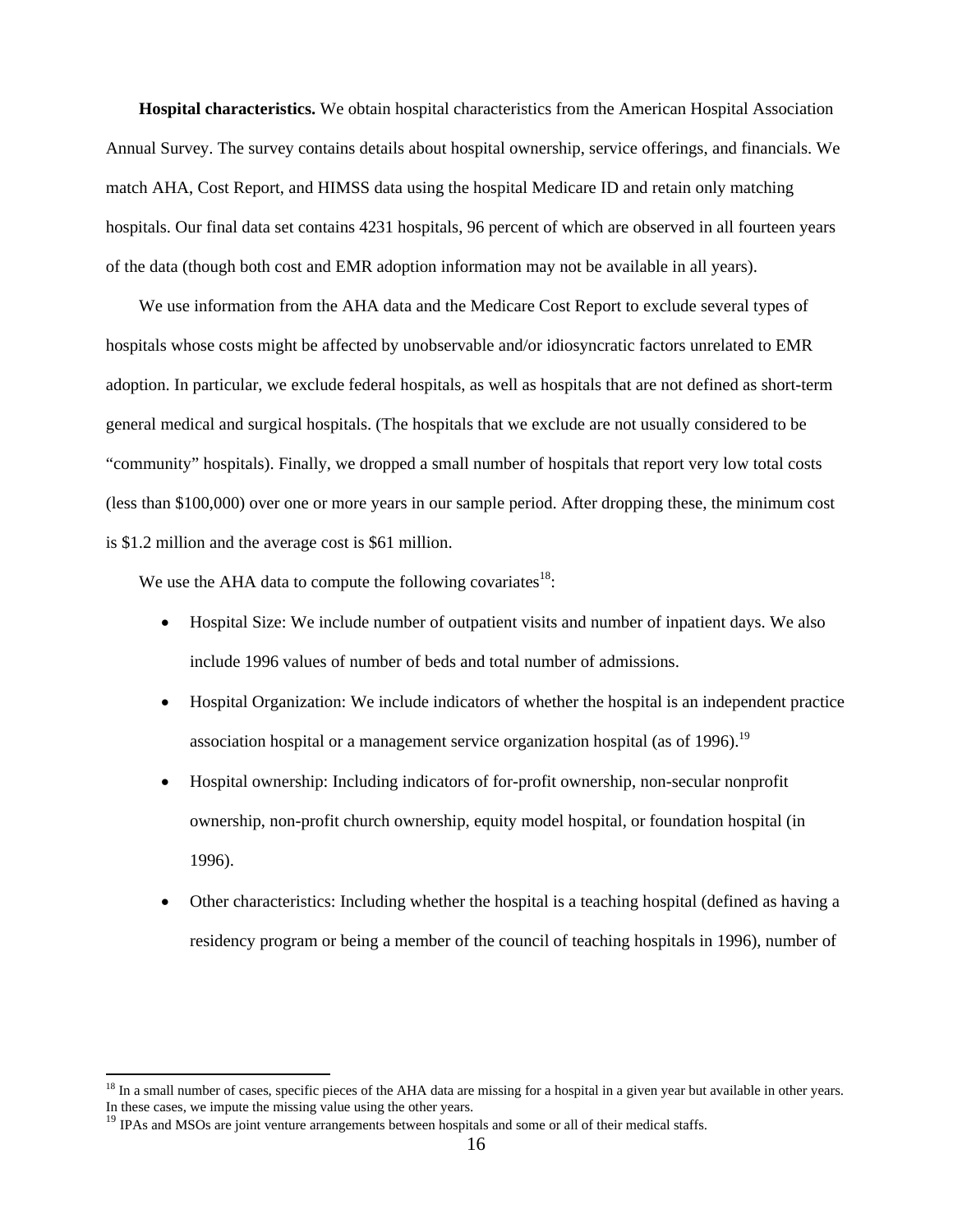births in 1996, total costs per admit in 1996 (to control for different trends on the base level of the dependent variable), and the number of Medicare and Medicaid discharges in 1996.<sup>20</sup>

In our regressions, we interact the 1996 values with a time trend. We emphasize the 1996 baseline to avoid potential changes in hospital characteristics that are driven by the EMR adoption. Results are robust to allowing the characteristics to change over time, but we prefer the simpler specification as a baseline.

**Local features.** We use U.S. Census data to identify location-level factors that might affect costs independent of IT and to measure complementary factors that might facilitate process innovation. We focus on cross-sectional values to facilitate interpretation (so that locations do not switch status), though results are robust to allowing these values to change over time. For controls, we obtain the following variables from the 2000 decennial U.S. Census and match on county: population, percent Black, percent age 65+ and percent age 25-64, percent university education, and median household income. In our regressions, these are interacted with a time trend to allow different locations to have different cost trends.

To measure the availability of local complementary factors, we use three measures from the Census. Our main measure of complementary factors is the percentage of local firms that are in IT-using and ITproducing industries. We measure the fraction of firms in IT-using and IT-producing industries in the county as of 1995 from the US Census County Business Patterns data. National aggregate data shows that such industries have unusually high returns from investment in IT in the 1990s. We define these industries using the classification reported in Jorgenson, Ho, and Stiroh (2005, p. 93).<sup>21</sup> Table 2 shows that 43 percent of the hospitals in our data are in counties in the top quartile in IT intensity.

Our second measure of local complementary factors combines county-level income, education, population, and IT intensity. This measure, also used in Forman, Goldfarb, and Greenstein (2012), defines

 $20$  We only have discharge information for approximately half the hospitals in our sample. When the information is missing, we assume it does not change over time by setting it at average levels and allowing the hospital fixed effects to absorb differences across hospitals.

<sup>&</sup>lt;sup>21</sup> These industries are Communications (SIC 48), Business Services (73), Wholesales Trade (50-51), Finance (60-62, 67), Printing and Publishing (27), Legal Services (81), Instruments and Miscellaneous Manufacturing (38-39), Insurance (63-64), Industrial Machinery and Computing Equipment (35), Gas Utilities (492, 496, and parts of 493), Professional and Social Services (832-839), Other Transportation Equipment (372-379), Other Electrical Machinery (36, ex. 366-267), Communications Equipment (SIC 366), and Electronic Components (367).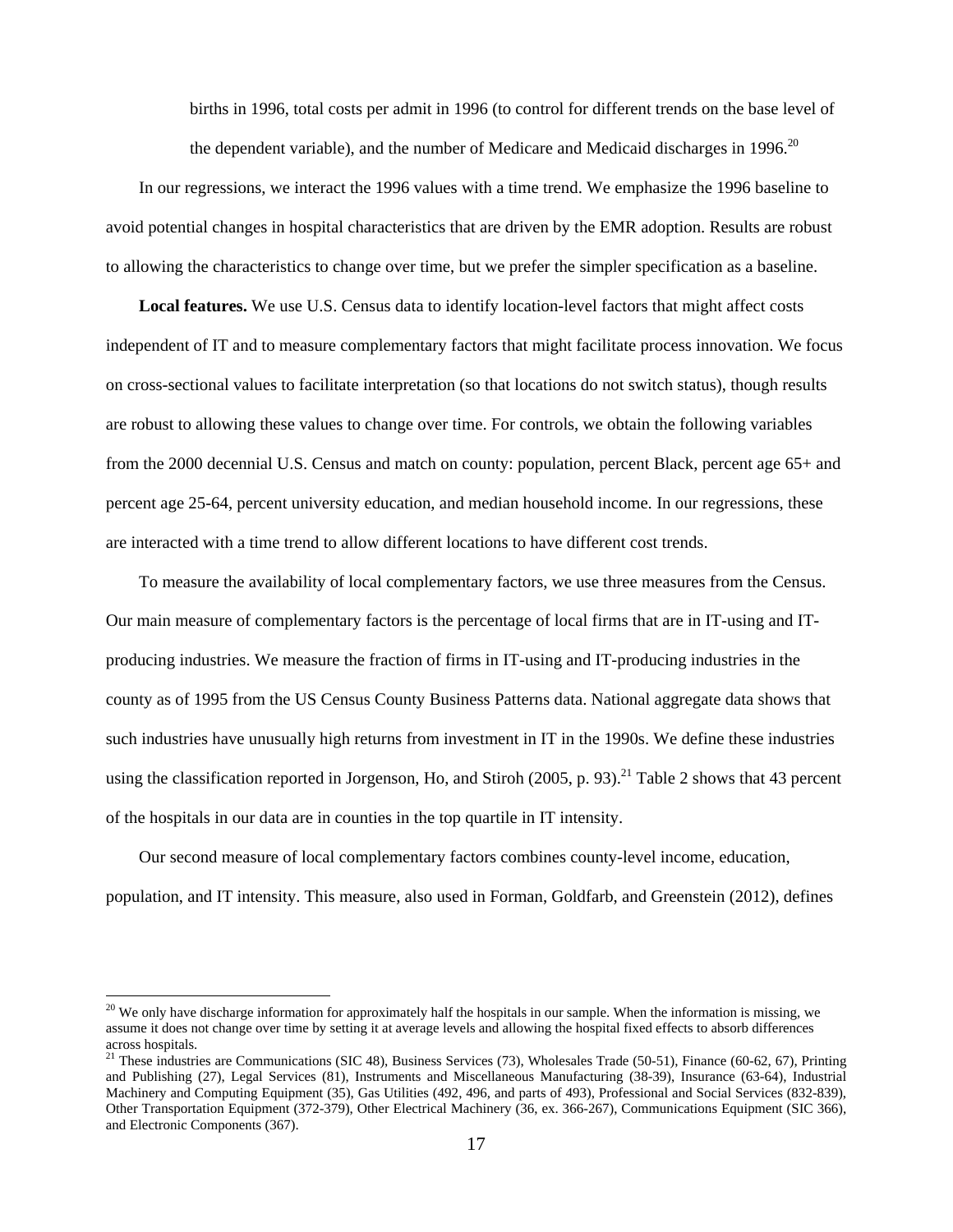"high all factors" counties as those with over 150,000 population that are in the top quartile in income, education, and IT intensity; 23 percent of the hospitals our sample fit this criteria.

Third, we include a dummy for whether the hospital is located in an MSA. Urban locations will benefit from additional supply of complementary factors, including thicker labor markets, third party services firms, and better infrastructure.<sup>22</sup> Urban location has been shown to be correlated with lower costs for frontier enterprise IT adoption in a variety of settings (Forman, Goldfarb, and Greenstein 2005, 2008).

**IT capabilities.** To obtain measures of historical hospital-level IT capabilities, we gather data from the Harte Hanks Market Intelligence Computer Intelligence Technology Database (hereafter CI database). The CI database contains establishment- and firm-level data on characteristics such as the number of employees, personal computers per employee, number of programmers, and the use of specific software applications. A number of researchers have used this data previously to study adoption of IT (e.g., Bresnahan and Greenstein 1996) and the productivity implications of IT investment (e.g., Bresnahan, Brynjolfsson, and Hitt 2002, Brynjolfsson and Hitt 2003, Bloom et al. 2012). Interview teams survey establishments throughout the calendar year; our main sample contains the most current information as of December 1996. As has been discussed elsewhere (e.g., Forman, Goldfarb, and Greenstein 2005), this data set represents one of the most comprehensive sources of information on the IT investments of private firms available.

We use the CI database to obtain measures of lagged IT capabilities of hospitals and measures of ITintensive locations. For capabilities of hospitals, we gather data on the number of computer programmers and numbers of business and clinical applications at the hospital, which we interpret as measures of hospital experience with information technology. We merge information from the CI database using hospital names. Unfortunately, because the CI database is itself a sample from a broader population of firms, there is a significant loss of data from merging these two data sources: the number of hospitals in our sample falls by more than half in the regressions that use the CI database directly to measure internal hospital experience in software in 1996.

<sup>&</sup>lt;sup>22</sup> Of course, urban location will also have stronger demand for the same factor, making identification of the relationship between IT investment, urban location, and hospital costs difficult and leading us to favor the more direct measures of local IT intensity.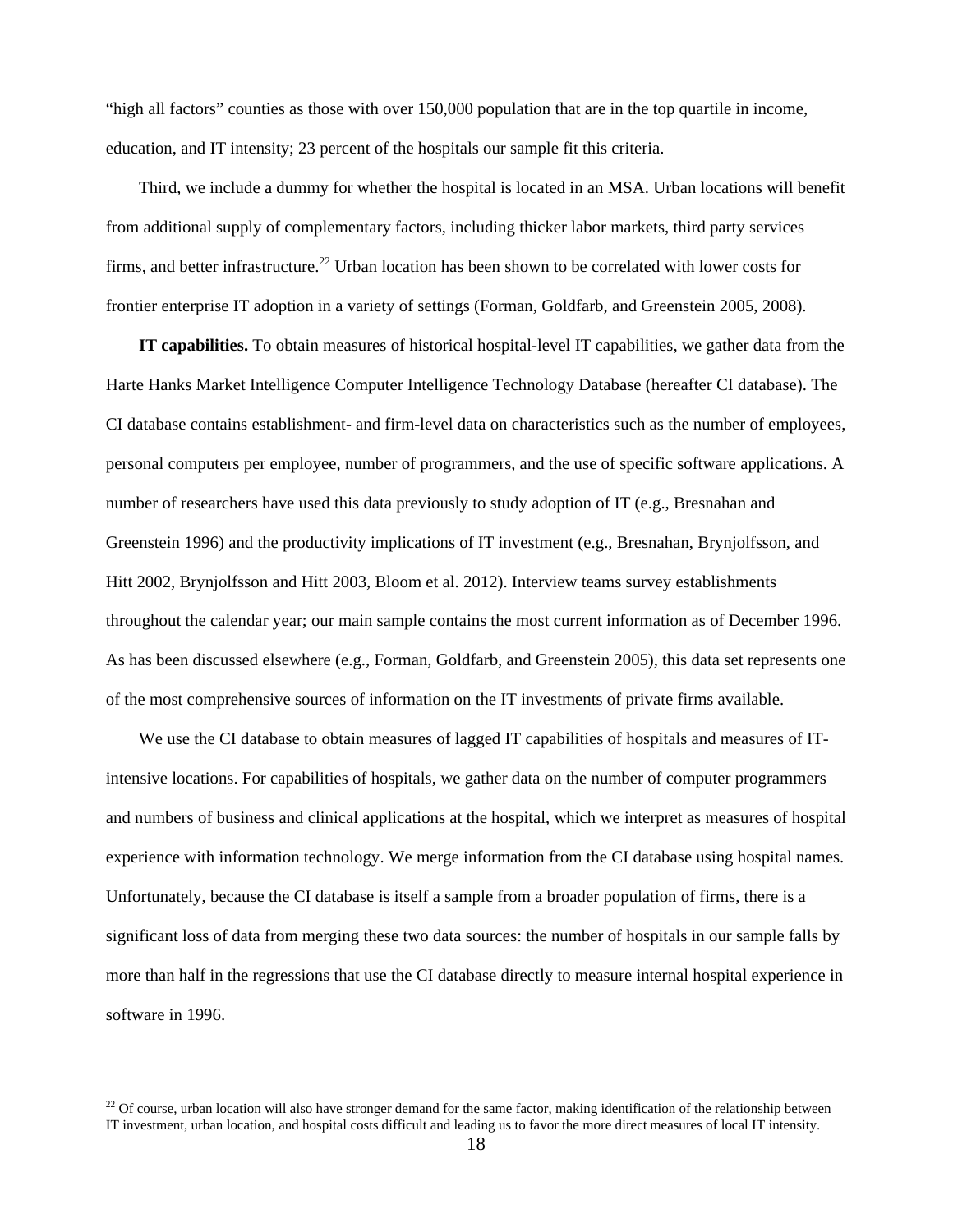#### **V. Empirical strategy and results**

We perform linear regression with hospital and year fixed effects on an unbalanced panel of hospitals observed annually from 1996 to 2009. We proceed in four stages. First, we regress logged costs per patient on different measures of EMR adoption. We document that costs appear to rise on average after adoption. Second, we decompose the rise in costs by years since adoption and show that the rise is largest in the first year of adoption. Third, we examine different margins of complementarity, and show that the results are much stronger for location than for internal IT experience. That result provides suggestive evidence of a difference between complementarities related to available internal expertise and complementarities related to agglomeration economies. Finally, we examine robustness, identification, and plausibility with a variety of further tests.

*Overall effects:* We begin by examining the relationship between (the log of ) total administrative costs per admit and EMR:

$$
(1) Log(c_{it}) = \alpha X_{it} + \beta_t X_i + \gamma_t Z_i + \theta E M R_{it} + \tau_t + \mu_i + \varepsilon_{it},
$$

Here,  $\tau_t$  captures average changes to costs over time;  $\mu_i$  is a hospital-specific fixed effect that gets differenced out in the estimation; and  $EMR_{ii}$  is a discrete variable for whether hospital *i* had adopted a particular EMR technology by time  $t$ . Thus,  $\theta$  identifies our main effect of interest. We have assumed that  $\varepsilon_{it}$  is a normal i.i.d. variable and calculate heteroskedasticity-robust standard errors that are clustered by hospital.

We include three categories of controls. First,  $X_{it}$  are controls for hospital characteristics that we allow to change over time: inpatient days and outpatient visits. We choose to allow inpatient days and outpatient visits to vary over time to be consistent with prior work on hospital costs that specified these with a translog function (e.g. Dranove and Lindrooth 2003). Second, *Xi* are all other controls for hospital characteristics. These include beds, type of hospital, ownership status, and discharges. We are concerned that EMR adoption may drive changes in these variables, so including contemporaneous values would be an error.<sup>23</sup> We take their 1996 values and interact them with a linear time trend. Third,  $Z_i$  are controls for county-

 $^{23}$  In the Appendix, we show qualitative results are robust to allowing all hospital characteristics to change over time.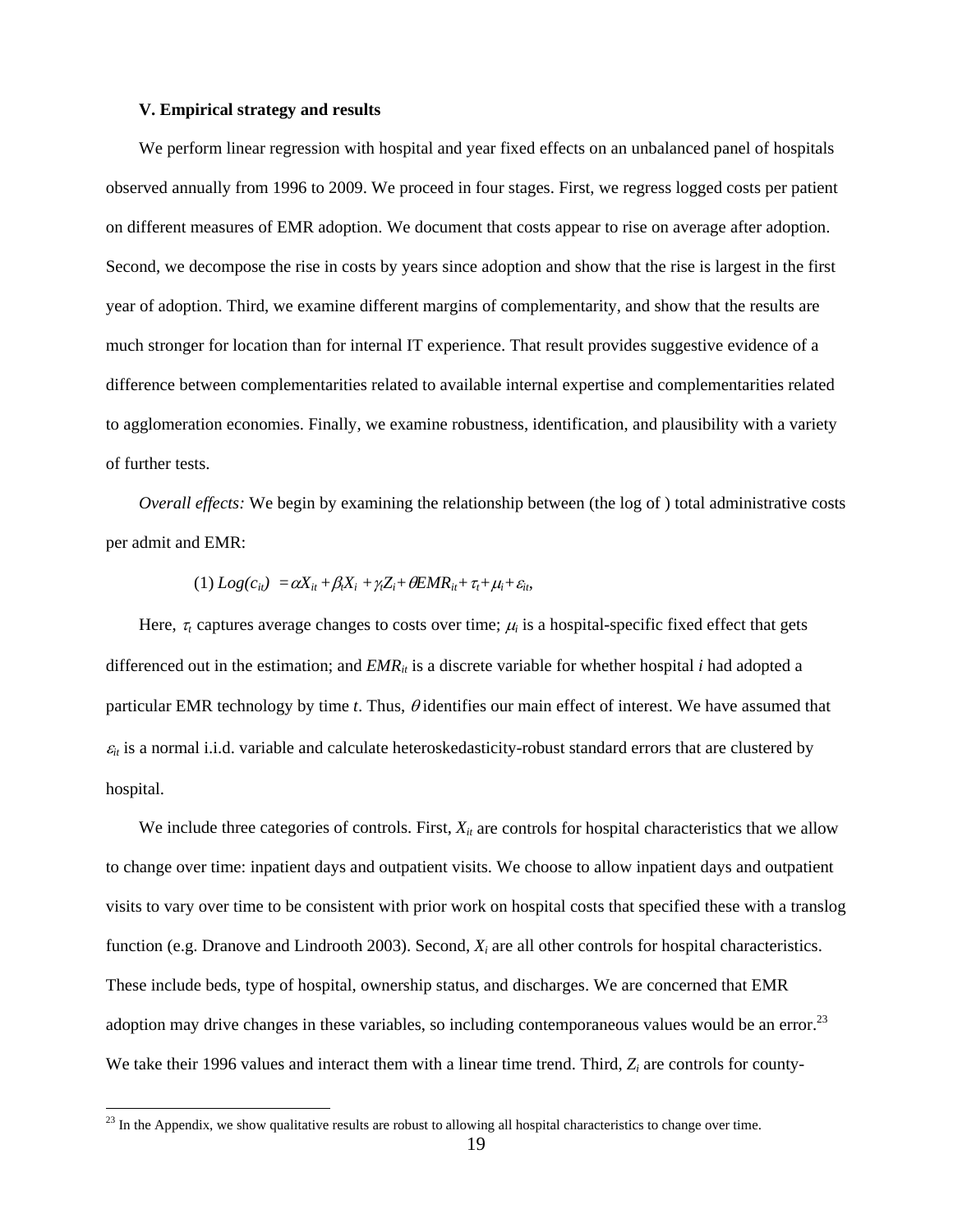specific characteristics (such as population and income) that do not vary sufficiently over time for changes in their values to have much identifying power. However, the location-level characteristics do seem to have power to identify cost trends. Therefore, we interact these local characteristics with a linear time trend. For this part of our analysis, our identification relies on the assumption that any systematic changes in hospital costs after EMR adoption are captured by the changes in the hospital-level controls over time and the time trends for the locations.<sup>24</sup> Put another way, adoption of EMR is uncorrelated with unobservable cost trends that were experienced differentially by adopting hospitals.

Table 3 shows the results of this regression. For columns 1 to 7, the dependent variable is total operating costs per admission, as defined in the AHA data. For column 8 and 9, we use total hospital operating costs (i.e., we do not divide by admissions). Columns 1 to 3 use the specific EMR technologies that together we label "basic EMR"; columns 4 and 8 use the aggregated basic EMR measure (which is equal to one when the hospital has adopted any of the three technologies); column 5 and 6 use the EMR technologies that make up "advanced EMR"; columns 7 and 9 use the aggregated advanced EMR measure.

The results suggest that, on average, EMR does not reduce costs. Instead, in many specifications, EMR is associated with a positive and significant increase in costs of about one to two percent.

*Effects by time since adoption:* As discussed above, a rich literature on IT productivity has documented that IT adoption affects productivity with a lag. Table 4 examines the extent to which the increase in costs is driven by initial adoption costs such as co-invention and learning new processes. Specifically, Table 4 splits the *EMR* variable into seven pieces, based on time since adoption:

$$
(2) Log(c_{it}) = \alpha X_{it} + \beta_t X_i + \gamma_t Z_i + \sum_{l=0...6} \theta_l E M R_{it+L} + \tau_t + \mu_i + \varepsilon_{it},
$$

 $\overline{a}$ 

We therefore identify separate coefficients for the first year observed after adoption and for each of the six subsequent years. For the dummy for the sixth year, we use "adopt at least six years earlier." The hospital fixed effects mean these coefficients should be interpreted relative to the period before adoption.

 $^{24}$  As in Athey and Stern (2002), Hubbard (2003), Bloom et al (2009), Agha (2012), and Forman, Goldfarb, and Greenstein (2012) we initially treat the diffusion of a new technology as an exogenous factor that leads to a change in economic outcomes, and then examine the consequences of the exogeneity assumption.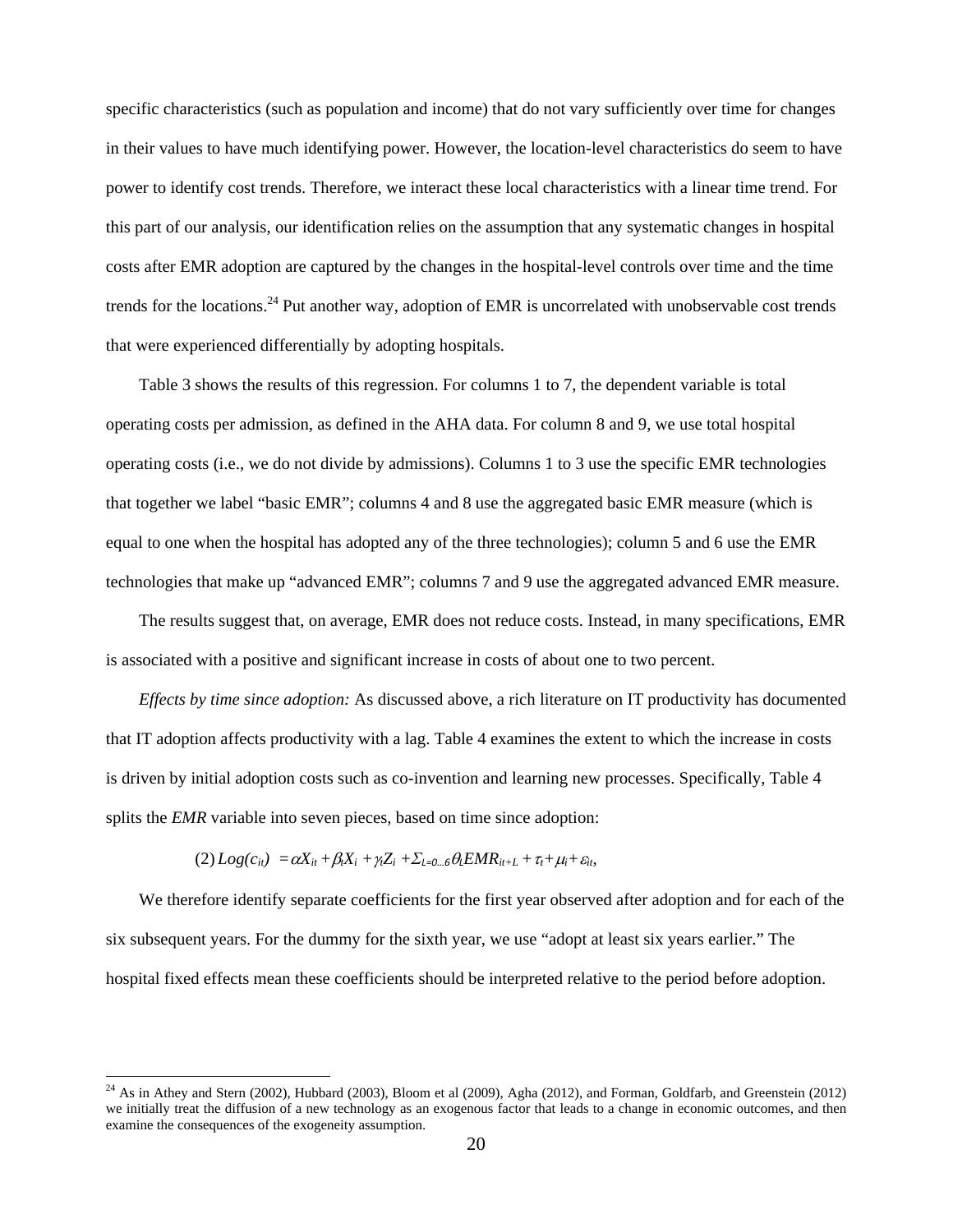Costs often rise significantly immediately after adoption, including 1.9 percent for advanced EMR. After the first period, costs gradually return to the pre-adoption levels. Generally, the costs return to the pre-adoption levels faster for the basic EMR technologies than for advanced EMR. This is consistent with the general literature on IT as a business process innovation: initial adoption costs are high because of disruptions to established processes, over time these disruptions diminish, and more complicated technologies take more time to be effectively implemented. It is also consistent with Agha (2012) who finds a transitory increase in total medical expenditures upon adoption but that this increase goes away over time to yield no essentially no change in costs.

Table 5 sets up the sparser specifications that are used in the remainder of the paper to facilitate interpretation. In particular, it focuses on the aggregate measures of basic and advanced EMR and it combines individual years into two variables: "adopt in previous three year period" and "adopt at least three years earlier". As expected, the results are similar to Table 4.

*Effects by location:* The literature on IT as a process innovation has emphasized that efficient use of IT based on the availability of complementary factors such as skilled labor, third-party software support and service, and infrastructure. To explore this hypothesis, we interact EMR adoption measures with the ITintensity of a location:

(3) 
$$
Log(c_{ii}) = \alpha X_{it} + \beta_t X_i + \gamma_t Z_i + \theta_t EMR_{it} + \theta_2 EMR_{it-3+}
$$
  
+  $\varphi_t IT\_INTENSE_i \times EMR_{it} + \varphi_2 IT\_INTENSE_i \times EMR_{it-3+} + \tau_t + \mu_t + \varepsilon_{it},$ 

where  $EMR_{ii-3}$  is a dummy variable for whether the hospital adopted EMR at least three years earlier and *IT\_INTENSE<sub>i</sub>* is a measure of whether the location is IT-intensive.

Table 6 examines three distinct measures of IT-intensity: (i) a dummy variable for whether the hospital is in a county that is in the top quartile in terms of IT-using and IT-producing industry, (ii) a dummy variable for whether the hospitals is in a county with high population, income, education and IT-intensive industry (labeled "high all factors" in Forman, Goldfarb, and Greenstein (2012)), and (iii) a dummy variable for whether the hospital is in an MSA. For these estimates, we add a control for these measures interacted with a time trend.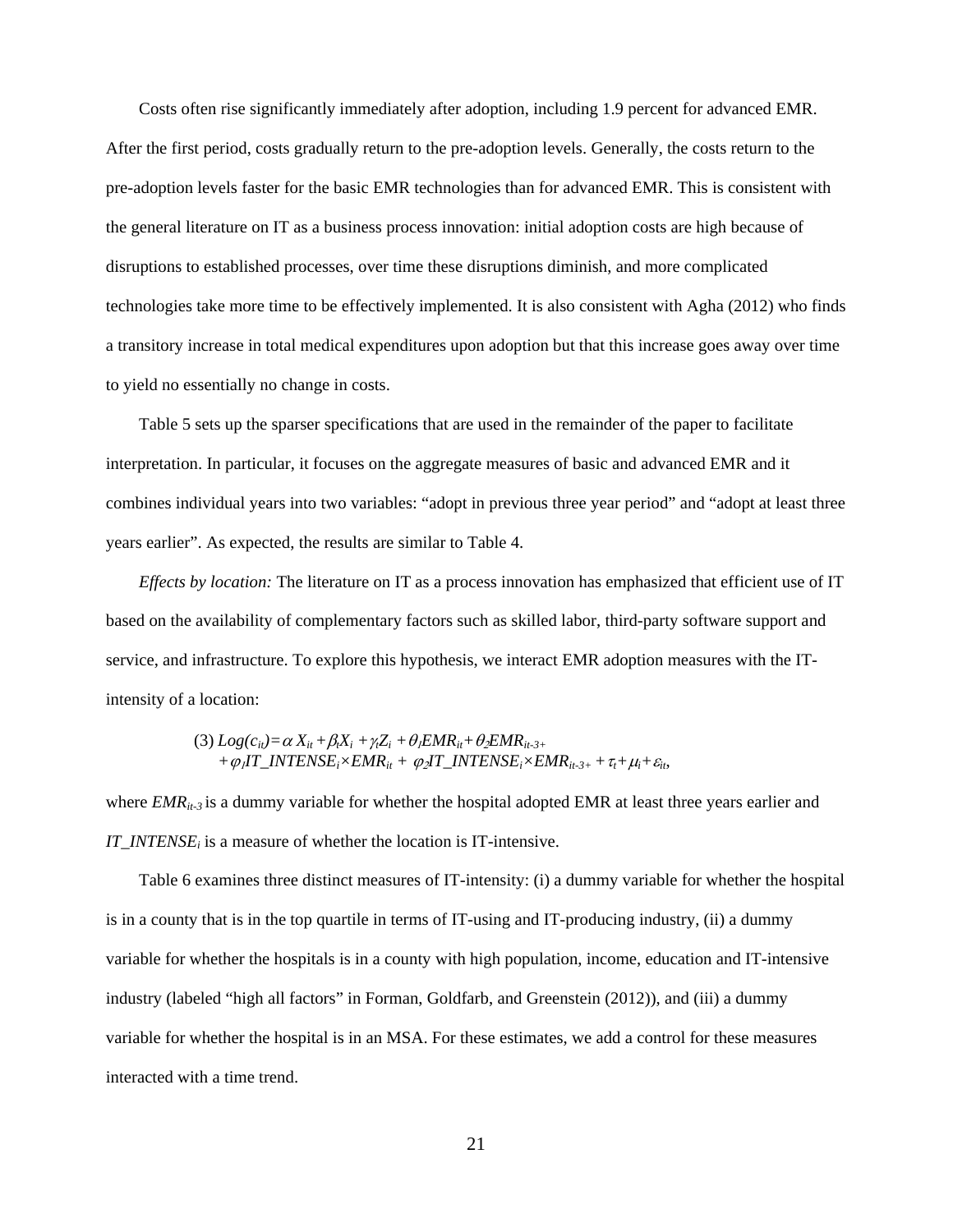Recall that in the previous analysis our identification assumption was that adoption of EMR was uncorrelated with unobservable cost trends that were experienced differentially by adopting hospitals. In this analysis, which is central to our study, our identifying assumption is weaker. We do not need to assume that adopters and non-adopters experience the same trends in unobservables. Rather, we need to assume that there is no difference in unobservable cost trends around the time of IT adoption in high IT-intensity markets versus low IT-intensity markets; i.e., there is no differential selection on trends in unobservables. Although we can think of no obvious economic reason why this assumption would be violated, in later specifications we will instrument for adoption. Another identification assumption that we require is that hospitals do not relocate to respond to lower EMR adoption costs, and that hospitals cannot easily hire to overcome local IT deficiencies. That is, we assume that an IT intensive environment requires sufficient local scale, and that hospitals will be a small part of a local IT environment.

The first two rows show that costs per admission do not fall in non-IT intensive counties. In contrast, for advanced EMR, costs per admission appear to rise substantially in such locations. The differences between IT intensive locations and other locations increase after the initial adoption period. For basic EMR, after three years, costs fall a statistically significant 3.4 percent in IT-intensive counties while the coefficient is positive but insignificant in all other counties. For advanced EMR, after three years, costs fall a marginally significant (p-value is 0.09) 2.2 percent in IT-intensive counties while costs rise 3.8 percent in other counties.

Taking the point estimates in columns 1 and 2 of Table 6 at face value, a hospital that installed basic EMR in a favorable location had an average cost reduction of 3.4 percent starting three years after installation, while an installation of advanced EMR in the same location experienced a cost reduction of 2.2 percent. In contrast, a hospital in poor location would experience an (insignificant) rise in costs of 1.3 percent from three years after adoption of basic EMR and a strongly significant rise of 3.8 percent after adoption of advanced EMR. With average annual operating costs in the tens of millions, these differences are substantial.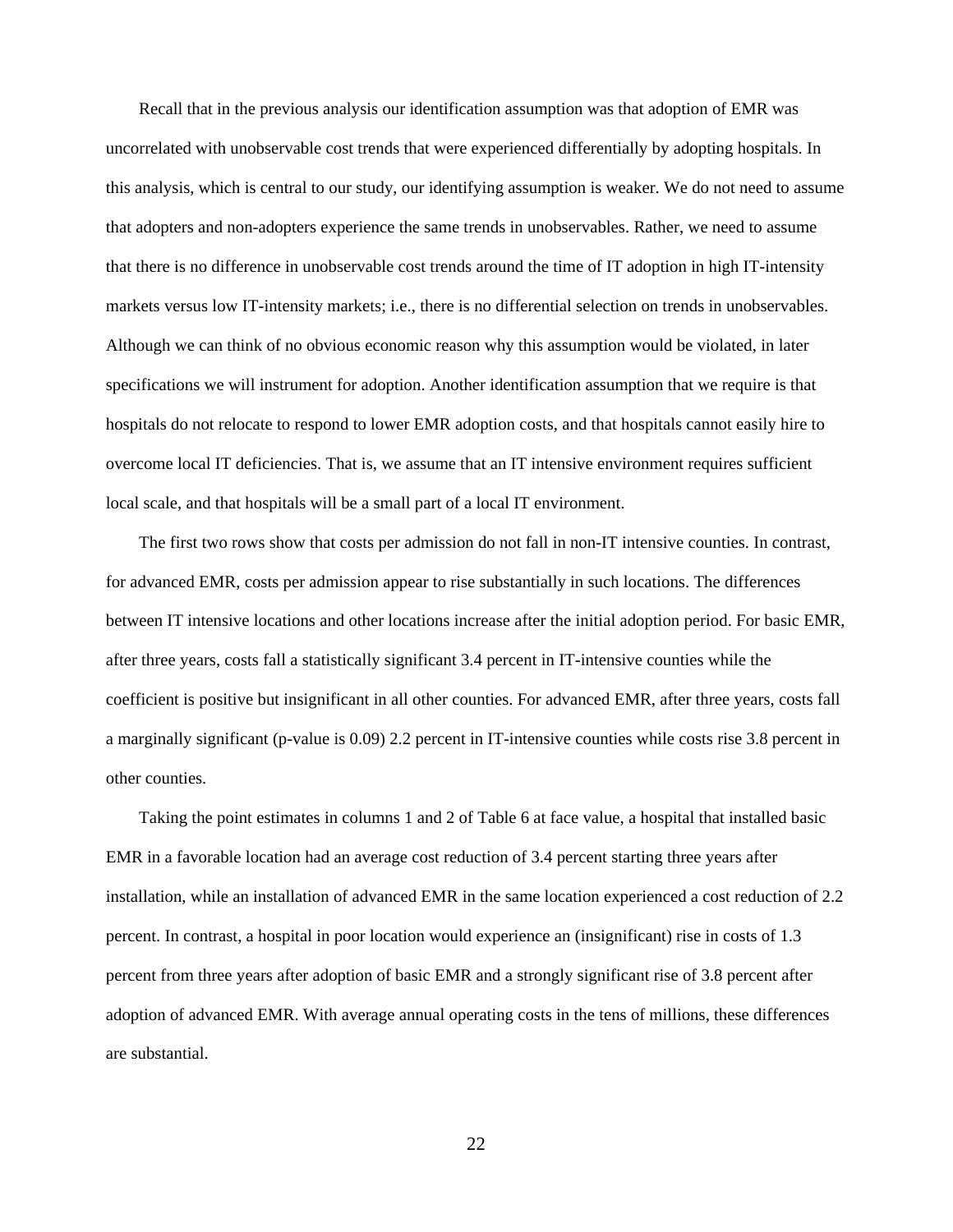*Effects by hospital IT experience:* Internal expertise also can mitigate the costs of adoption of a new process innovation. Importantly, unlike local factors, a hospital may be able to overcome some of these issues by hiring outside expertise.<sup>25</sup> Table 7 examines the interaction in the following format:

(4) 
$$
Log(c_{it}) = \alpha X_{it} + \beta_i X_i + \gamma_i Z_i + \theta_i EMR_{it} + \theta_2 EMR_{it-3+}
$$
  
+  $\varphi_i HIT\_EXPERIENCE_i \times EMR_{it} + \varphi_2 HIT\_EXPERIENCE_i \times EMR_{it-3+} + \tau_i + \mu_i + \varepsilon_{it},$ 

As measures of hospital IT experience, we examine business software applications, clinical software applications, and programmers employed (all at the beginning of the sample). These can be seen as measures of whether the hospital had prior experience in managing software. Given that the sample is reduced by more than half when we merge in the CI database that contains experience information, the additional insight imposes a significant cost on the analysis.

Still, Table 7 suggests a striking contrast to the effects of local IT-intensity. Internal expertise appears to have little impact on the relationship between basic EMR and costs. It does appear to reduce costs for hospitals that adopt advanced EMR, but only in the first period after adoption. For each of the three measures, a one standard deviation change yields a 2.5 to 3.9 percent decrease in costs per admittance in the initial three years after advanced EMR adoption. Internal expertise therefore seems particularly important for the most advanced applications that might involve a great deal of co-invention to be successfully employed but any cost disadvantages from a lack of expertise are quickly overcome. We speculate that this might be because it is not difficult for the hospital to hire the expertise from outside. Broadly, the main message of Table 6 and 7 is consistent with this study's framing, interpreting EMR as a business process innovation.

*Robustness, identification, and plausibility:* Next, we explore the degree to which we can claim our main results are causal and general. There are four potential types of concerns. First, there might be an omitted variable correlated with EMR adoption and with costs. Second, and related to this, it is possible that unobservable changes in cost drivers are associated with EMR adoption differentially in high and low IT intensity markets. Third, it is possible that anticipated changes in costs drive EMR adoption (rather than

 $25$  However, some IT expertise may be firm-specific and learned over time, and so more difficult to contract for. For examples, see Ang, Slaughter, and Ng (2002).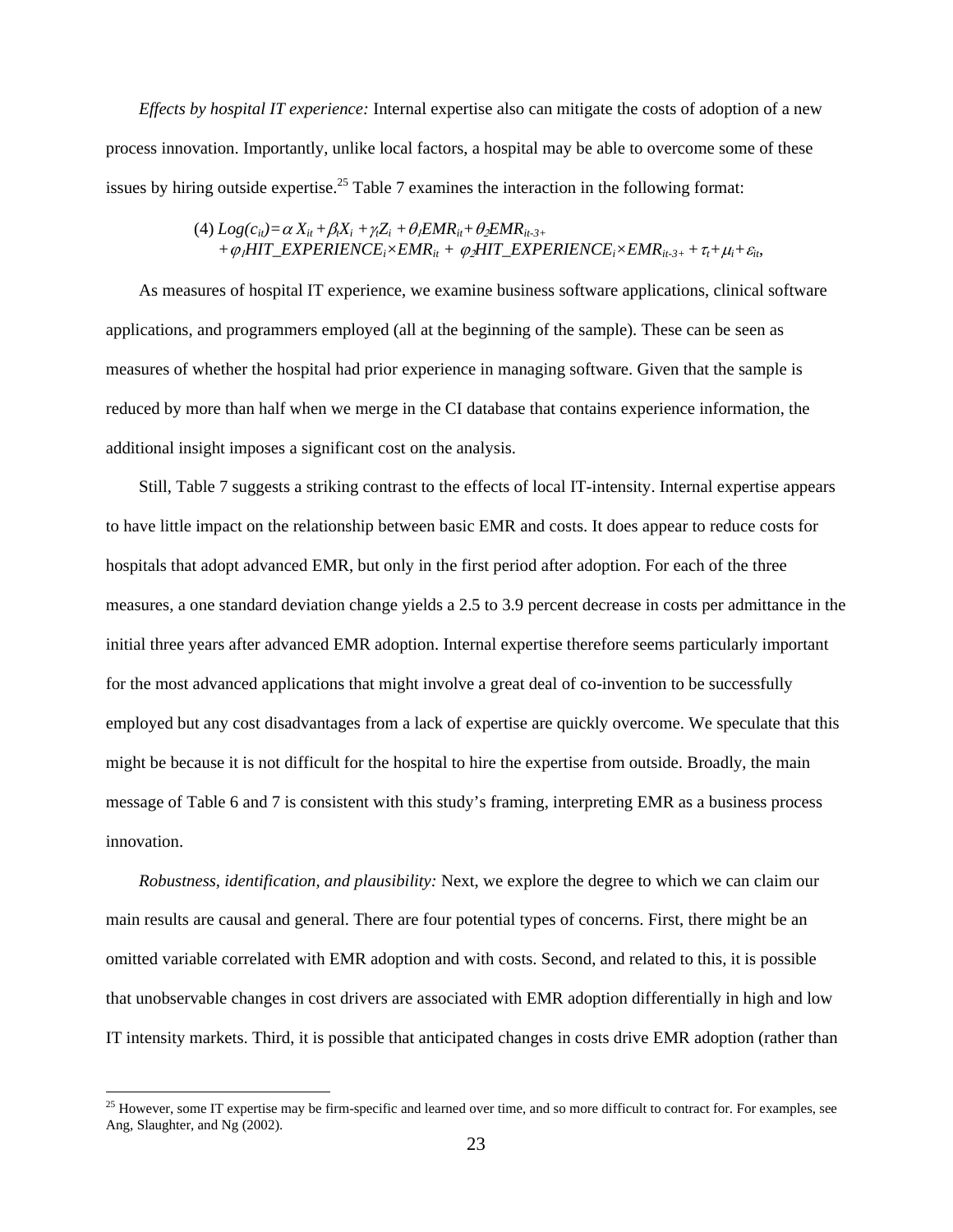EMR adoption driving changes in costs). Fourth, the large amount of missing data may mean that our sample is not representative.

In anticipation of these concerns, we included in our previous analyses hospital and time fixed effects as well as a very large set of covariates as controls. In order to address additional concerns we conduct three types of analyses, examining the timing of the relationship between EMR adoption and cost changes, instrumental variables analysis, and robustness to alternative specifications such as alternative treatments of the missing variables.

In Figure 2, we examine the timing of the relationship between EMR adoption and changes in costs. Specifically, we focus on eventual adopters and exploit variation across hospitals in year of adoption. We run the equation (2) above, but add variables for 1 year before adoption, 2 years before adoption, 3 years before adoption, and 4 or more years before adoption. Figures 2a and 2b demonstrate distinct effects for ITintensive and non IT-intensive locations, defined by the top quartile of counties in terms of IT-intensive industry. Figure 2a examines basic EMR adoption and Figure 2b examines advanced EMR adoption. Prior to adoption, the costs follow similar patterns. During and after the initial adoption, however, the costs in non-IT intensive locations rise while the costs in IT-intensive locations fall substantially. The coefficients for these regressions are shown in Appendix Table A.2. The timing of the impact of EMR displayed in Figure 2 suggests that there is not a noticeable omitted variable driving the estimates. Similarly, there is no evidence of differential time trends between IT-intensive and non-IT-intensive locations prior to EMR adoption.

In Table 8, we apply instruments for EMR adoption to explore concerns about the direction of causality; one possible concern is that hospitals (especially those in IT-intensive locations) anticipating a reduction in costs will buy an EMR system. While the results are, at best, weakly significant, the signs are consistent with the results of the main specifications. We emphasize three instruments that have some power in the first stage (shown in the Appendix) and, under certain assumptions, may not directly impact costs. First, we use geographic variation in hospitals that belong to multi-location hospital systems and use EMR adoption by competing hospitals in other counties within the same systems as an instrument. This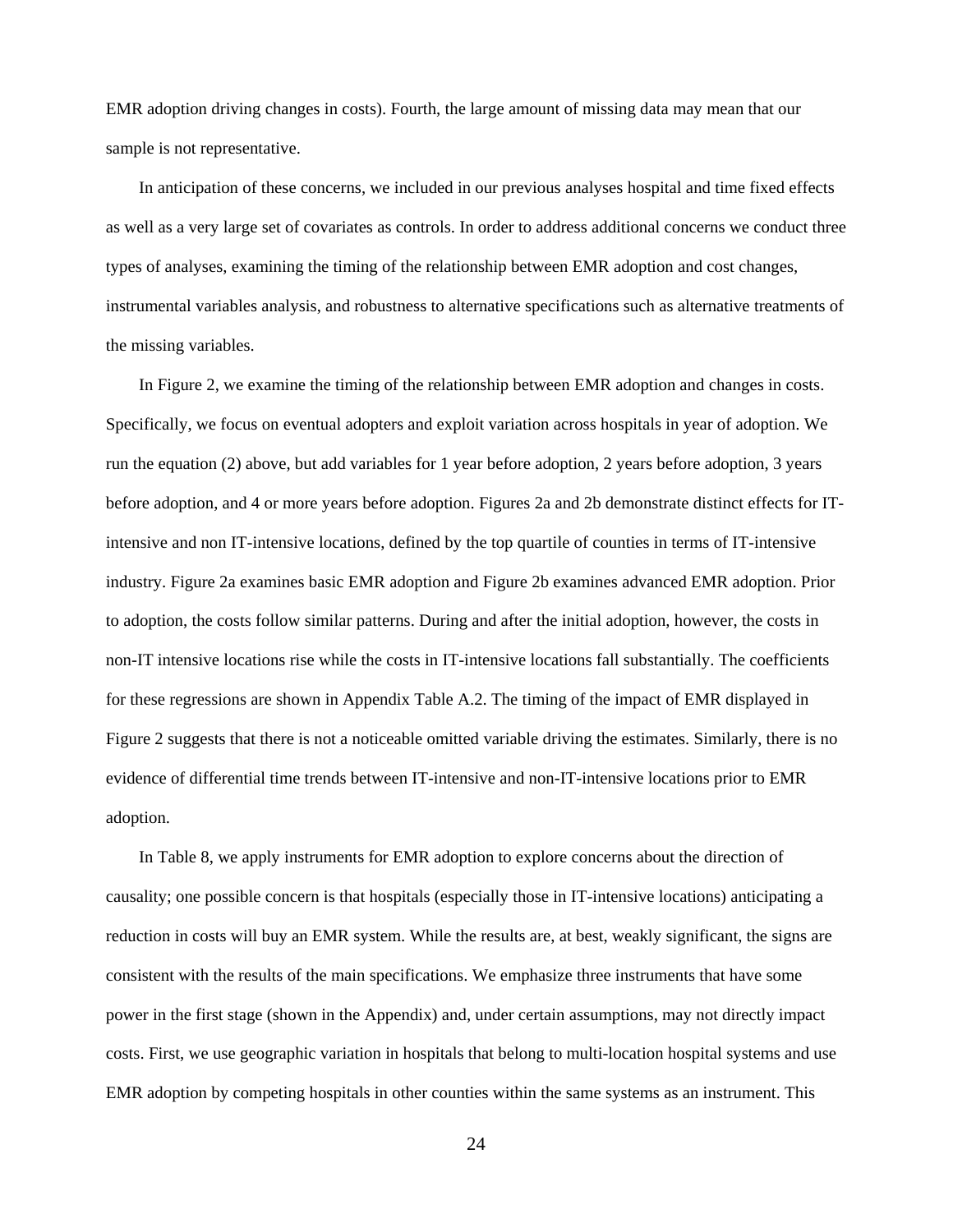instrument is similar to the one used in Forman, Goldfarb, and Greenstein (2008) to examine the impact of internal expertise in IT on advanced internet adoption by US businesses. The identification assumption is that adoption by competing hospitals in other geographic markets will increase the likelihood of EMR adoption by hospitals within the same system but in those other geographic markets. This will decrease the costs of EMR adoption by the focal hospital but should not affect its other costs.

Second, we use the distance from the hospital to the closest EMR vendor as of 1996 (and interact this with a time trend). The identification assumption is that hospitals near EMR vendor offices will have lower costs for learning about EMR systems.

Third, we use information on hospital alliances and use adoption by other hospitals in the same alliance as an instrument for own adoption. The identification assumption is that adoption by other hospitals in the alliance might lead to lower EMR adoption costs or better information about EMR but will not be coincident with trends in costs for other operating procedures. Given that we think the third instrument requires the strongest assumptions, we show results for all three and for just the first two. In the Appendix, we show results for each instrument separately.

Because the instruments are at the hospital level rather than the hospital-year level, we focus on one covariate for EMR adoption: whether the hospital adopted EMR at least three years earlier. There is variation in the power of the instruments in the first stage, though they are generally weak with first stage F-statistics ranging from 2.00 to 23.23. The competing hospitals instrument is the most powerful; it works best for basic adoption but also for advanced adoption. The distance to nearest vendor instrument is quite weak. The hospital alliance instrument has some power for advanced adoption but little for basic adoption. For the second stage, Hausman tests show that the coefficient values are not significantly different from the main results, though this is driven more by high standard errors than similar coefficient values. The pvalues of the overidentification tests range from 0.28 to 0.75.

Column 1 of Table 8 shows that the coefficients on the main effect of basic EMR adoption turn negative when we instrument for adoption. The main effect is positive (but not significant) for advanced EMR adoption in column 2. Perhaps more importantly, columns 3 and 4 show that the signs of the results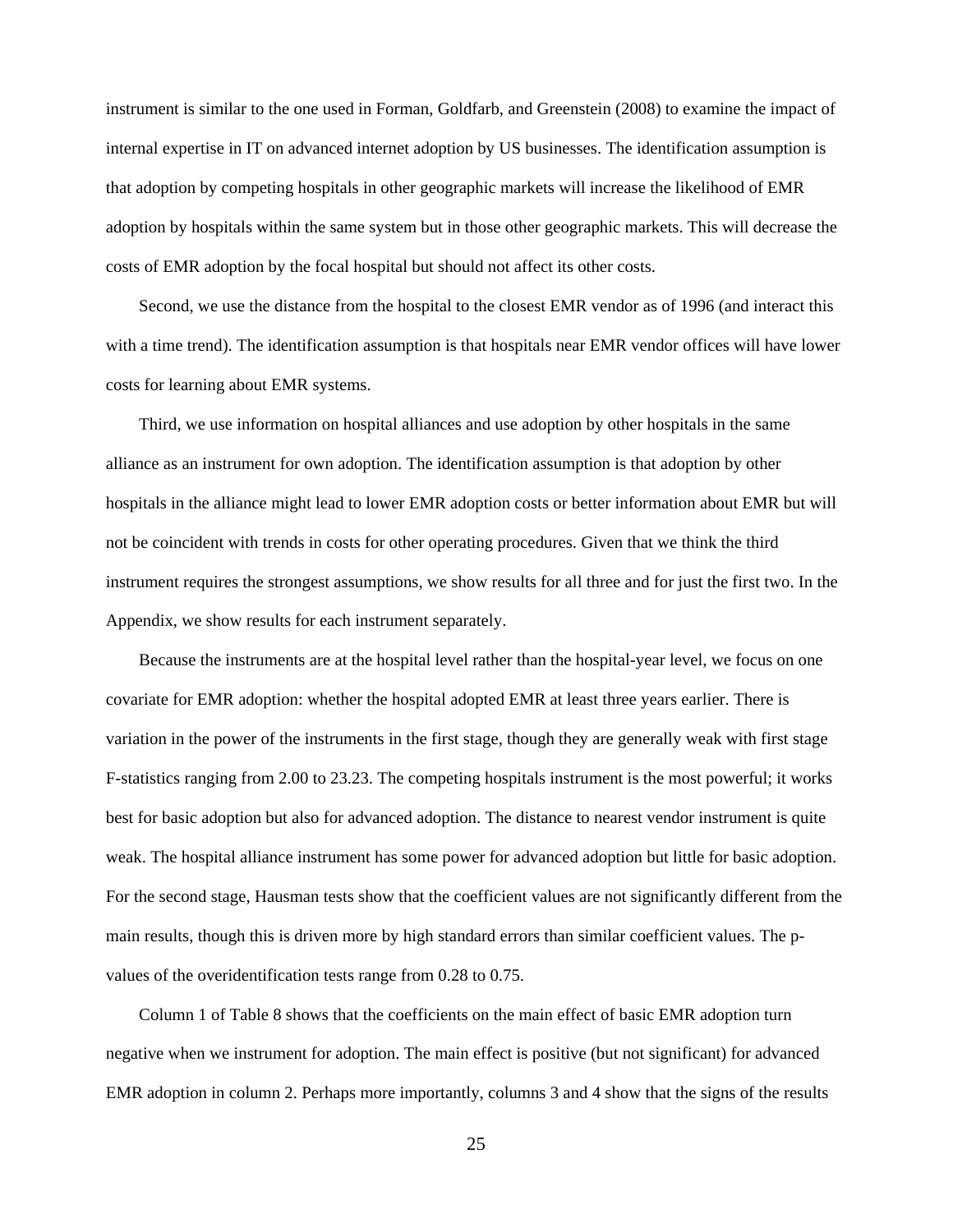on the difference between IT-intensive counties and other counties hold, and the results are weakly significant for basic EMR. Columns 5 through 8 provide nearly identical qualitative results with just two instruments. While not conclusive, we view the instrumental variables analysis as suggestive that our result on the difference between IT intensive locations and other locations is unlikely to be driven by anticipated changes in costs leading to more adoption.

In the Appendix we address other concerns regarding specification. We show that results are robust to dropping all controls, to adding controls for time-varying hospital characteristics and the Medicare case mix index, and to changing the dependent variable to labor costs per admit, direct costs per admit, or total costs per admit weighted by the Medicare case mix index. We also document strong similarity between the coefficients on the controls for our main sample and for a sample that excludes hospitals that never adopt, suggesting that the control group of hospitals has a similar cost function to the treatment group.

#### **VI. Conclusion**

Drawing on a variety of data sources on IT, EMR, local demographics, and hospital characteristics, this study shows that the impact of EMR adoption is consistent with the view of EMR as a business process innovation. While EMR adoption appears to be associated with an increase in costs on average, there is important heterogeneity over time, across technologies, across locations, and across hospitals. Both basic and advanced EMR adoption are initially associated with a rise in costs, and this initial increase in costs is mitigated in hospitals with some internal information technology expertise. After three years, hospitals in IT-intensive locations experience a (significant) 3.4 percent decrease in costs after adopting basic EMR, and a marginally significant 2.2 percent decrease in costs after adopting advanced EMR. In contrast, hospitals in other locations experience an increase in costs, even after several years.

As with any empirical work, our analysis has a number of limitations. First, we observe only a subset of the medical providers in the United States. Doctors' offices, outpatient clinics, nursing homes, and other medical practices may have had a different experience. While we believe it is likely that the general principles of business process innovation would apply broadly, our evidence is specific to hospitals. Second, we focus on a particular set of EMR technologies over a particular time period. It is possible that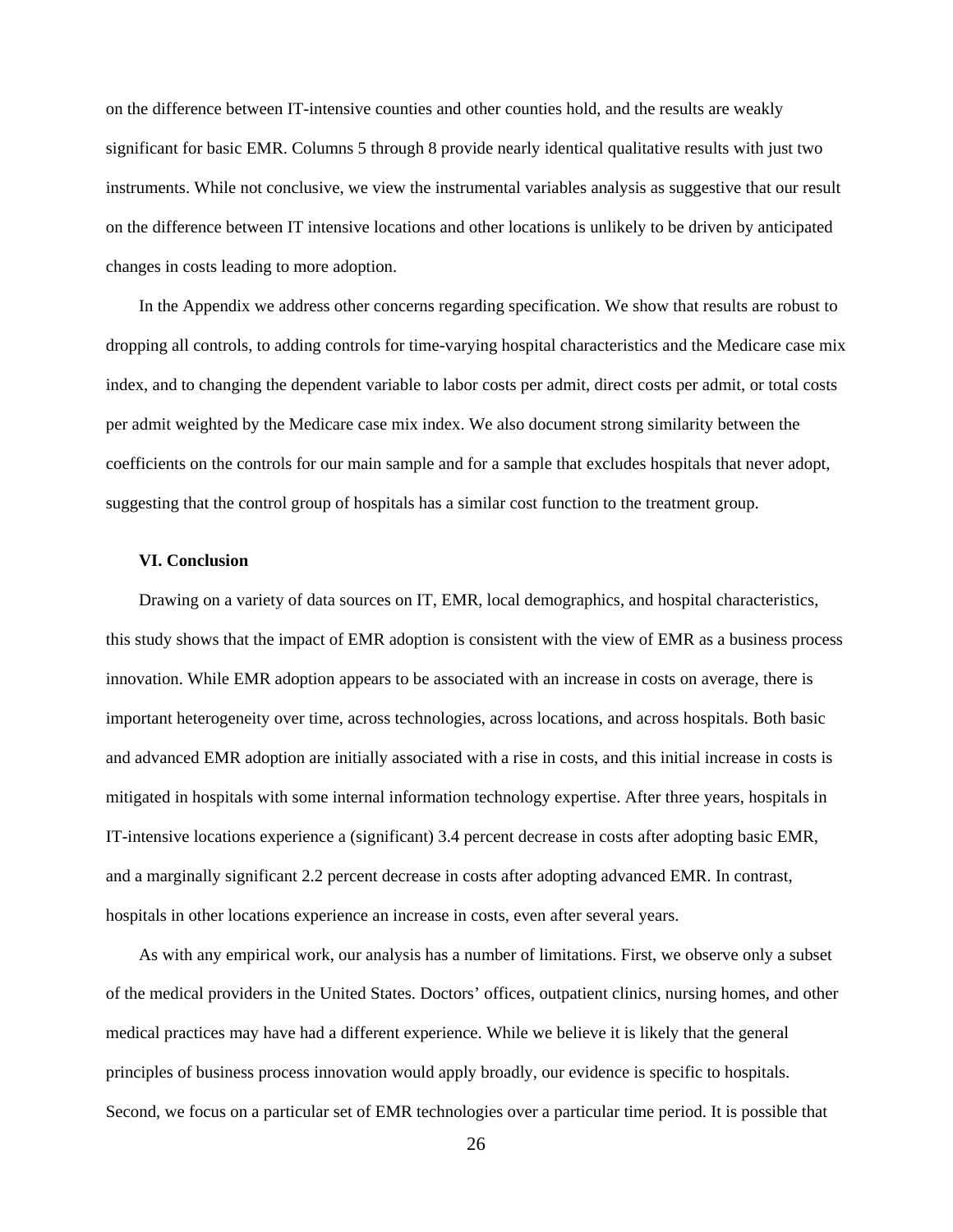the technologies that have arisen since 2009 may be both more effective and easier to implement. Third, a key assumption is that hospitals represent only a small fraction of local IT expertise and employment. If this assumption fails, then our explanation based on complementarities related to co-invention costs is hard to justify.

This study also leaves open questions such as why hospitals adopt if their costs do not fall. It might be due to misconceptions, expected benefits that we do not measure, or something else. We have tried to address the endogeneity of this adoption through various techniques, but we cannot completely rule out the possibility that adopting hospitals in IT-intensive locations adopt because they expect their costs to fall for some reason other than the complementarities of the local IT environment. Relatedly, though the evidence in the literature is mixed on whether hospitals accrue benefits, such as improved clinical outcomes or reduced errors, it is possible that hospitals outside IT-intensive locations experience a sharp increase in benefits such as clinical outcomes and reduced errors. In that case our findings on reduced costs only tell part of the story.

Despite these limitations, we believe our results help inform the discussion on the "trillion dollar conundrum," providing the (perhaps missing) link between healthcare IT and healthcare costs. Indeed, our results can be restated as a possible resolution to the trillion dollar conundrum. EMR may succeed when the necessary complements are present and the complementary components are in place. Until then, the results of EMR implementation, at best, can be only mixed. While EMR's past mixed performance is no guarantee of a future result, the past experience also is no guarantee of future failure. Over time, complementary IT skills are expected to become more widely available, and the various components more widely deployed. If so, more hospitals will enjoy the benefits of EMR and it may yet fulfill its promise.

*David Dranove, Northwestern University Chris Forman, Georgia Institute of Technology Avi Goldfarb, University of Toronto Shane Greenstein, Northwestern University*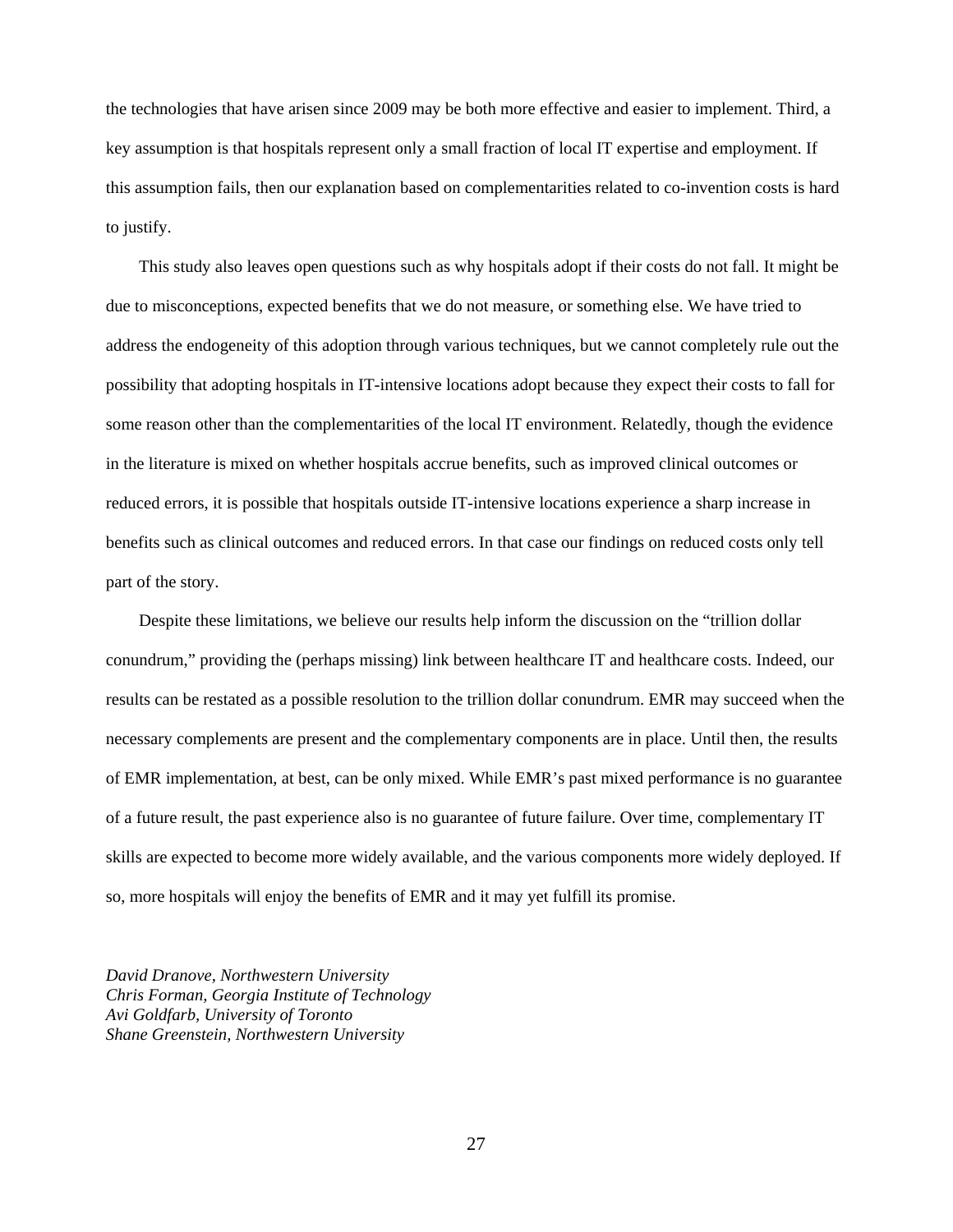#### **References**

- Agha, L. 2012. The Effects of Health Information Technology on the Costs and Quality of Medical Care. Working paper, Boston University.
- Allison, Paul. 2002. *Missing Data*, Sage Publications: Thousand Oaks, CA.
- Ang, S., S. Slaughter, & K. Ng. 2002. Human Capital and Institutional Determinants of Information Technology Compensation: Modeling Multilevel and Cross-Level Interactions. *Management Science*  48(11): 1427-1445.
- Arora, A. & C. Forman. 2007. Proximity and Information Technology Outsourcing: How Local are IT Services Markets. *Journal of Management Information System* 24(2): 73-102.
- Athey, S., & S. Stern. 2002. The Impact of Information Technology on Emergency Health Care Outcomes. *RAND Journal of Economics* 33: 399-432.
- Attewell, P. 1992. Technology Diffusion and Organizational Learning: The Case of Business Computing. *Organizational Science* 3: 1–19.
- Autor, D., F. Levy, & R. J. Murnane. 2003. The Skill Content of Recent Technological Change: An Empirical Exploration. *Quarterly Journal of Economics* 118(4): 1279–334.
- Banker, R. & S. Slaughter. 1997. A Field Study of Scale Economies in Software Maintenance. *Management Science* 43: 1709–1725.
- Barnes, B.H. & T.B. Bollinger. 1991. Making reuse cost-effective. *IEEE* Software 8(1): 13–24.
- Beaudry, Paul, Mark Doms, & Ethan Lewis. 2006. Endogenous Skill Bias in Technology Adoption: City-Level Evidence from the IT Revolution. Federal Reserve Bank of San Francisco. Working Paper #06- 24
- Black, S. E., & L. M. Lynch. 2001. How To Compete: The Impact of Workplace Practices and Information Technology on Productivity. *Review of Economics and Statistics* 83: 434-445.
- Bloom, N., L. Garicano, R. Sadun, & J. Van Reenen. 2009. The Distinct Effects of Information Technology and Communication Technology on Firm Organization. NBER Working Paper #14975.
- Bloom, N., R. Sadun, & J. Van Reenen. 2012. Americans Do IT Better: US Multinationals and the Productivity Miracle. *American Economic Review* 102(1): 167-201.
- Borzokowski, R. 2009. Measuring the Cost Impact of Hospital Information Systems: 1987-1994 *Journal of Health Economics* 28: 938-49.
- Bresnahan, T. F., E. Brynjolfsson, & L. M. Hitt. 2002. Information Technology, Workplace Organization, and the Demand for Skilled Labor: Firm-Level Evidence. *Quarterly Journal of Economics* 117(1): 339-376.
- Bresnahan, T. & S. Greenstein. 1996. Technical Progress and Co-invention in Computing and in the Uses of Computers. *Brookings Papers on Economic Activity, Microeconomics* 1996: 1-83.
- Brynjolfsson, E. & L. Hitt. 2003. Computing Productivity: Firm-Level Evidence. *The Review of Economics and Statistics* 85(4): 793-808.
- Buntin, M. & Cutler, D. 2009. The Two Trillion Dollar Solution. Center for American Progress. http://www.americanprogress.org/issues/2009/06/pdf/2trillion\_solution.pdf.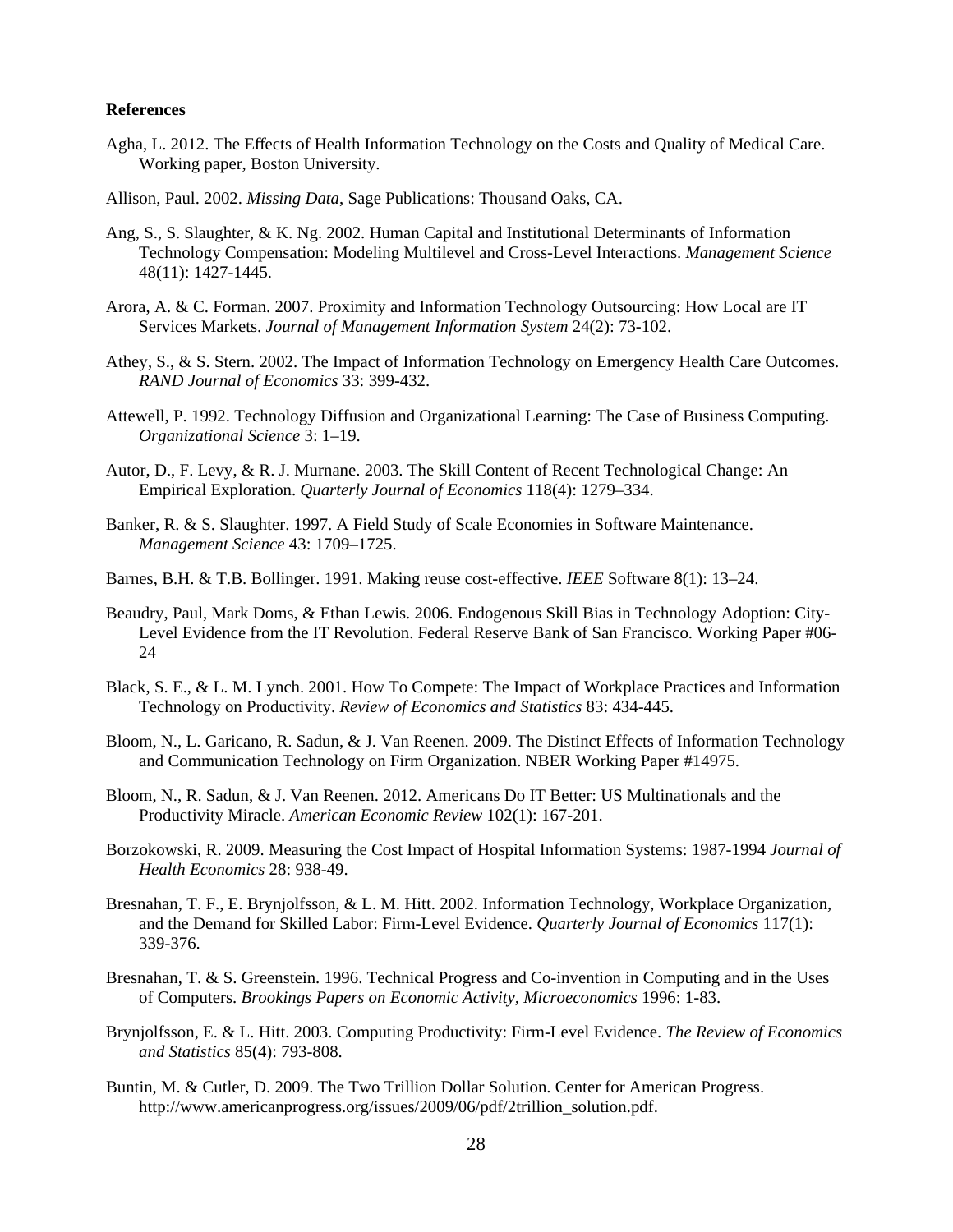- Buntin, M., M. Burke, M. Hoagline, & D. Blumenthal. 2011. The Benefits of Health Information Technology: A Review of the Recent Literature Shows Predominately Positive Results. *Health Affairs*  30(3): 464-471.
- Butler, J. R. 1995. *Hospital Cost Analysis*. Dordrecht, Netherlands: Springer.
- Centers for Medicare & Medicaid Services. 2010. National Health Expenditure Projections 2010-2020. At https://www.cms.gov/NationalHealthExpendData/downloads/proj2010.pdf . Accessed Feb. 14, 2012.
- Chaudhry, B., J. Wang, S. Wu, M. Maglione, W. Mojica, E. Roth, S. Morton, & P. Shekelle. 2006. Systematic Review: Impact of Health Information Technology on Quality, Efficiency, and Costs of Medical Care. *Annals of Internal Medicine* 144(10): 742-752.
- Cohen, W. & D. Levinthal. 1990. Absorptive Capacity: A New Perspective on Learning and Innovation. *Administrative Science Quarterly* 35: 128–152.
- Congressional Budget Office. 2008. Evidences on the Costs and Benefits of Healthcare Information Technology. Available at http://www.cbo.gov/ftpdocs/91xx/doc9168/maintext.3.1.shtml. Accessed on February 14, 2012.
- Dranove, David, & Richard Lindrooth. 2003. Hospital consolidation and costs: another look at the evidence. *Journal of Health Economics* 22: 983-997.
- Fonkych, K. & R. Taylor. 2005. *The State and Pattern of Health Information Technology Adoption.* Santa Monica, RAND Corporation
- Forman, C., & A. Goldfarb. 2006. Diffusion of Information and Communication Technologies to Businesses. In *Handbook of Information Systems, Volume 1: Economics and Information Systems*, ed. Terrence Hendershott. pp.1–52. Amsterdam: Elsevier.
- Forman, C., A. Goldfarb, & S. Greenstein. 2005. How Did Location Affect the Adoption of the Commercial Internet? Global Village vs Urban Density. *Journal of Urban Economics*, 58(3): 389-420.
- Forman, C., A. Goldfarb, & S. Greenstein. 2008. Understanding Inputs into Innovation: Do Cities Substitute for Internal Firm Resources? *Journal of Economics and Management Strategy.* 295-316.
- Forman, C., A. Goldfarb, & S. Greenstein. 2012. The Internet and Local Wages: A Puzzle. *American Economic Review,* 102(1) 556-575.
- Furukawa, M., Raghu, T. & B. Shao. 2010. Electronic Medical Records, Nurse Staffing, and Nurse-Sensitive Patient Outcomes: Evidence from California Hospitals, 1998-2007. *Health Services Research* 45(4): 941-962.
- Greenstien, S. 2005. The Economic Geography of Internet Infrastructure in the United States. In *Handbook of Telecommunication Economics, Volume II* eds. Martin Cave, Sumit Majumdar, and Ingo Vogelsang. pp. 289-364. Amsterdam: Elsevier.
- Greenstein, S., & R. McDevitt. 2011, The Broadband Bonus: Estimating Broadband Internet's Economic Value. *Telecommunications Policy* 35: 617-632.
- Hillestad, R., J. Bigelow, A. Bower, F. Girosi, R. Meili, R. Scoville, & R. Taylor. 2005. Can Electronic Medical Record Systems Transform Healthcare? An Assessment of Potential Health Benefits, Savings, and Costs. *Health Affairs* 24(5): 1103-17.
- HIMSS Analytics. 2011. Essentials of the U.S. Hospital IT Market, 6<sup>th</sup> Edition.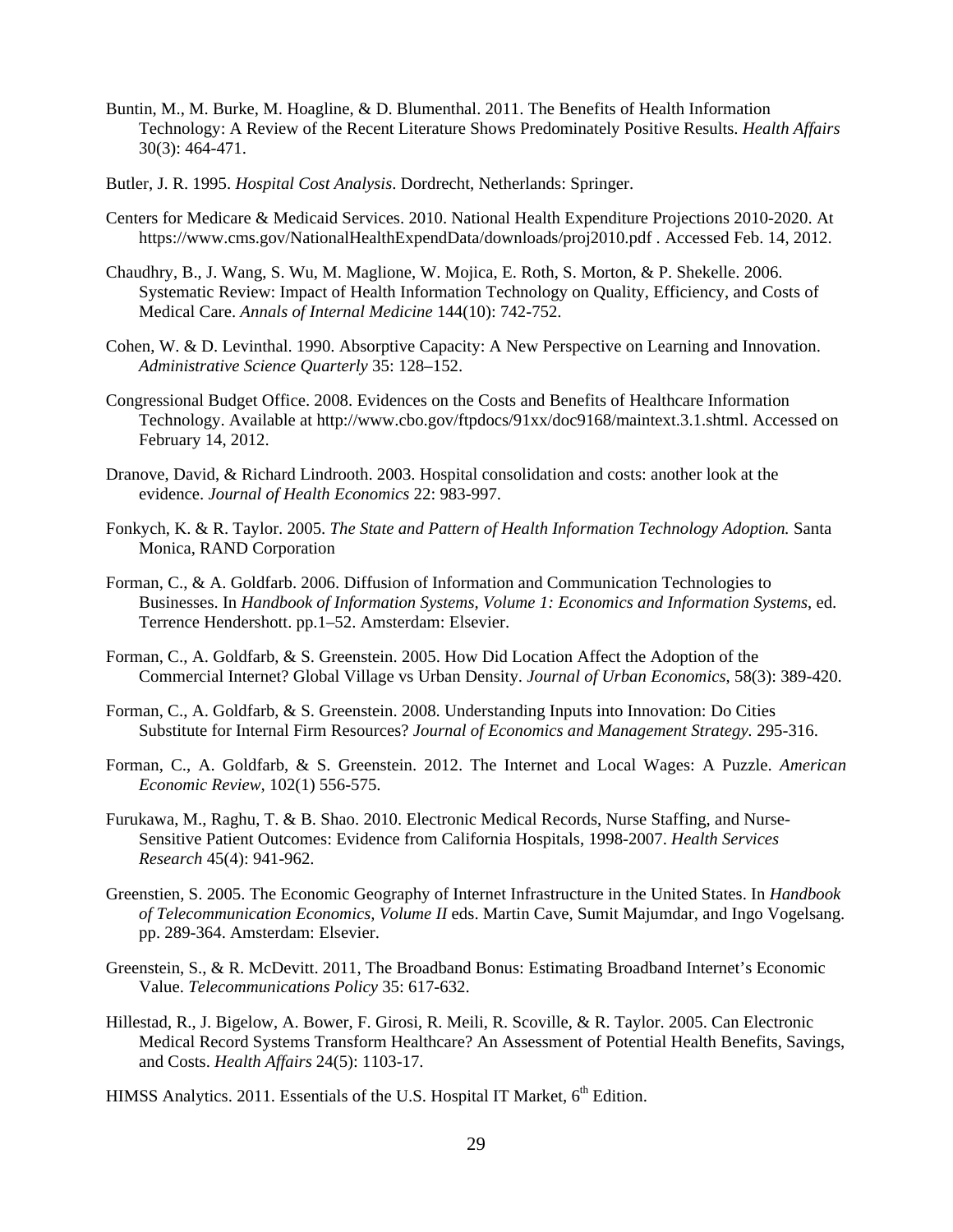Henderson, V. 2003. Marshall's Scale Economies. *Journal of Urban Economics* 53(1): 1-28.

- Hubbard, T. N. 2003. Information, Decisions, and Productivity: On-Board Computers and Capacity Utilization in Trucking. *American Economic Review* 93: 1328-1353.
- Jorgenson, Dale W., Mun S. Ho, & Kevin J. Stiroh. 2005. *Productivity, Volume 3: Information Technology and the American Growth Resurgence*. Cambridge, MA: MIT Press.
- Kazley, A. & Y. Ozcan. 2007. Organizational and Environmental Determinants of Hospital EMR Adoption: A National Study. *Journal of Medical Systems* 31: 375-84.
- Kolko, J. 2002. Silicon Mountains, Silicon Molehills: Geographic concentration and convergence of internet industries in the US. *Information Economics and Policy* 14(2): 211–32.
- Lee, Jinhyung, J. S. McCullough, & R.J. Town. 2012. The Impact of Health Information Technology on Hospital Productivity. NBER Working Paper #18025.
- Manski, C. 1993. Identification of Endogenous Social Effects: The Reflection Problem. *Review of Economic Studies* 60(3): 531-42
- McCormick, D., D. H. Bor, S. Woolhandler, & D. U. Himmelstein. 2012. Giving Office-Based Physicians Electronic Access to Patients' Prior Imaging And Lab Results Did Not Deter Ordering Of Tests. *Health Affairs* 31(3): 488-496.
- McCullough, J. 2008. The Adoption of Hospital Information Systems. *Health Economics* 17: 649-64.
- McCullough, J., S.T. Parente, & R.J. Town. 2011. The Effect of Health Information Technology on Patient Outcomes. Working Paper, University of Minnesota.
- Miller, A. & C. Tucker. 2009. Privacy Protection and Technology Diffusion: The Case of Electronic Medical Records. *Management Science* 55(7): 1077-93.
- Miller, A. & C. Tucker. 2012. Can Healthcare Information Technology Save Babies? *Journal of Political Economy* 119(2): 289-324.
- Parente, S. & L. Van Horn. 2006. Valuing Hospital Investment in Information Technology: Does Governance Make a Difference?" *Health Care Financing Review* 28(2): 31-43
- Schaffer, M.E., 2010. xtivreg2: Stata module to perform extended IV/2SLS, GMM and AC/HAC, LIML and k-class regression for panel data models. http://ideas.repec.org/c/boc/bocode/s456501.html
- Sidorov, J., 2006, "It Ain't Necessarily So: The Electronic Health Record and the Unlikely Prospect of Reducing Health Care Costs." *Health Affairs* 25(4): 1079-85.
- Solow, R. 1987. We'd better watch out. *New York Times* (July 12), Book Review, 36.
- Triplett, J. 1999. The Solow Productivity Paradox: What Do Computers Do to Productivity? *Canadian Journal of Economics* 32(2): 309-334.
- U.S. Department of Health and Human Services. 2011. Surveys Show Significant Proportions of Hospitals and Doctors Already Plan to Adopt Electronic Health Records and Qualify for Federal Incentive Payments. HHS Press Release, 1/13/ 2011.
- Wager, Karen A., Frances Wickham Lee, & John P. Glaser. 2009. Health Care Information Systems. Second Edition. Wiley/Jossey-Bass, San Francisco.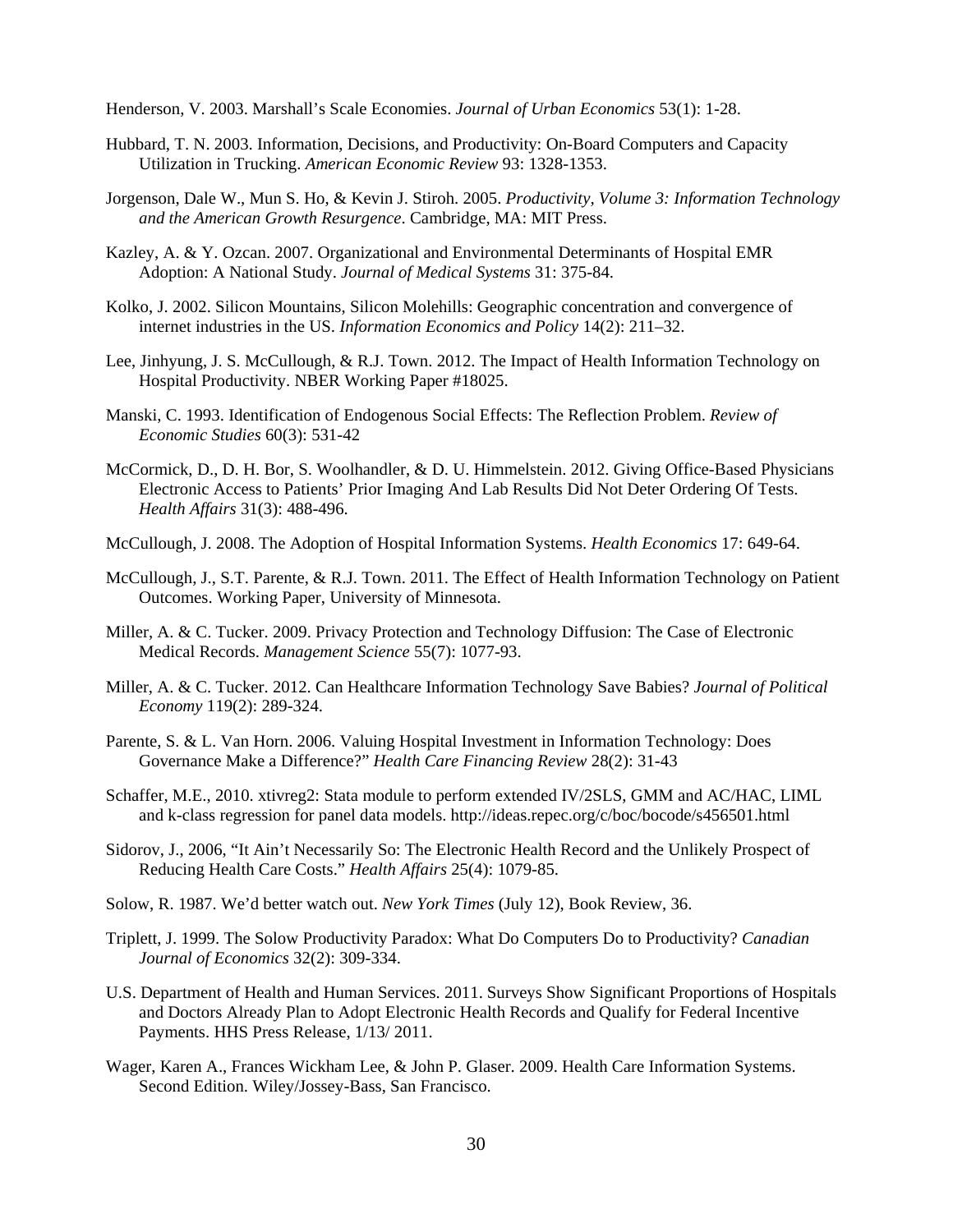| <b>EMR</b>                                          | <b>Description</b>                                                                                                     | % of Hospitals | <b>Adopting</b> |
|-----------------------------------------------------|------------------------------------------------------------------------------------------------------------------------|----------------|-----------------|
|                                                     |                                                                                                                        | 1996           | 2009            |
| <b>Clinical Data Repository</b>                     | Real time database that consolidates clinical data to create a<br>unified patient medical record                       | 0.134          | 0.809           |
|                                                     | <b>Clinical Decision Support</b> Uses patient data to generate diagnostic and/or treatment<br>advice                   | 0.136          | 0.752           |
| <b>Order Entry</b>                                  | Provides electronic forms to streamline hospital operations<br>(replacing faxes and paper forms)                       | 0.196          | 0.851           |
| <b>Computerized Physician</b><br><b>Order Entry</b> | Electronic entry of physician treatment orders that can be<br>communicated to the pharmacy, lab, and other departments | 0.007          | 0.242           |
|                                                     | Physician Documentation Allows physicians to transition from written to electronic<br>notes                            | 0.033          | 0.227           |

# **Table 1: Types of EMR and Hospital Adoption Rates**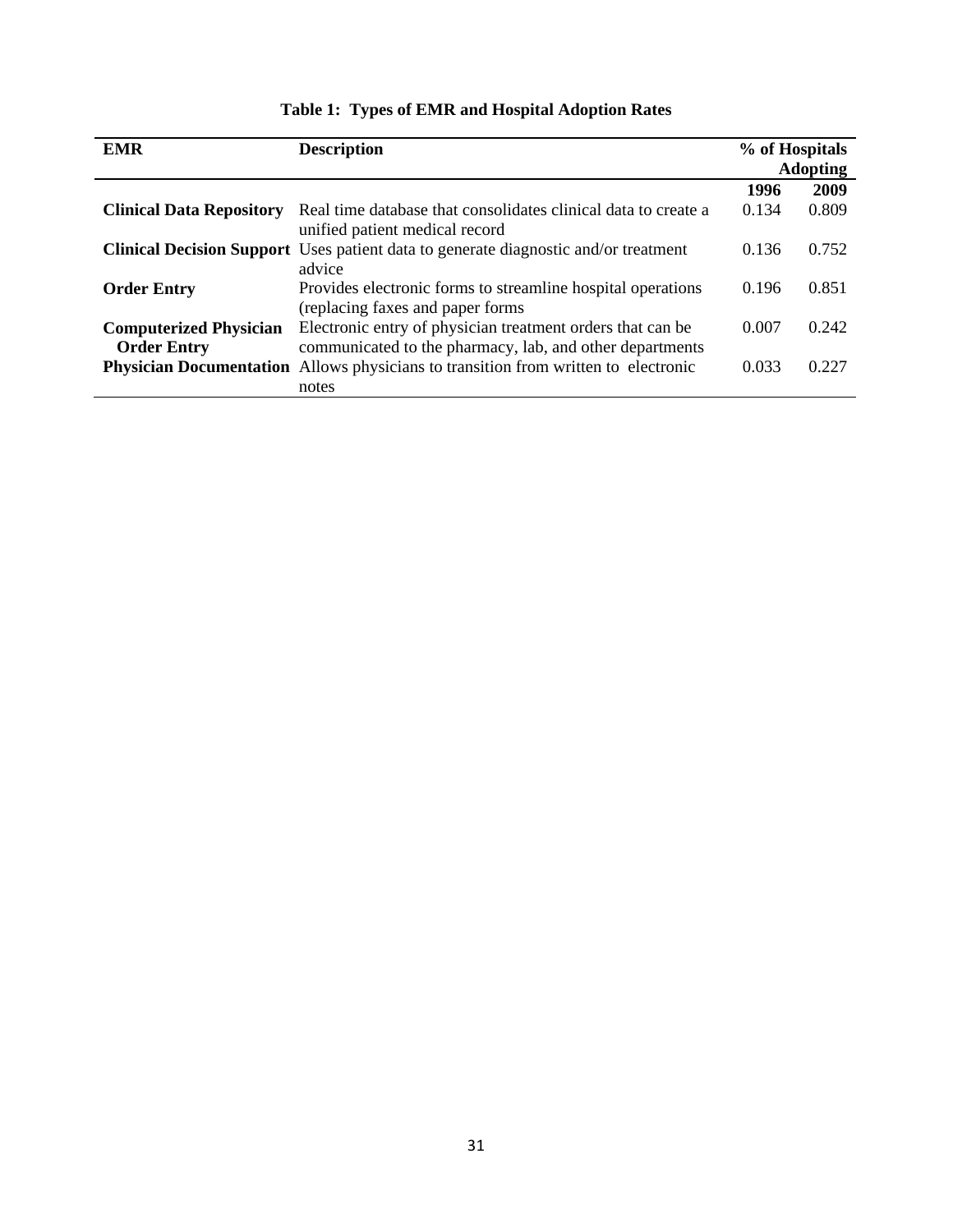| <b>Variable</b>                                         | <b>Mean</b> | Std. Dev. | Min              | <b>Max</b>   | $#$ obs. |
|---------------------------------------------------------|-------------|-----------|------------------|--------------|----------|
| <b>EMR MEASURES (2009 VALUES)</b>                       |             |           |                  |              |          |
| <b>CDR</b>                                              | 0.809       | 0.393     | $\boldsymbol{0}$ | 1            | 2856     |
| <b>CDSS</b>                                             | 0.752       | 0.432     | $\boldsymbol{0}$ | 1            | 2587     |
| Order entry                                             | 0.851       | 0.357     | $\boldsymbol{0}$ | $\mathbf{1}$ | 3046     |
| Basic EMR adoption (CDR, CDSS, or order entry)          | 0.870       | 0.336     | $\boldsymbol{0}$ | 1            | 2149     |
| <b>CPOE</b>                                             | 0.242       | 0.428     | $\boldsymbol{0}$ | 1            | 3527     |
| Physician documentation                                 | 0.227       | 0.420     | $\boldsymbol{0}$ | 1            | 3479     |
| Advanced EMR adoption (CPOE or Physician doc'n)         | 0.306       | 0.461     | $\boldsymbol{0}$ | $\mathbf{1}$ | 3198     |
| <b>COST MEASURES (2009 VALUES)</b>                      |             |           |                  |              |          |
| Log total costs                                         | 17.987      | 1.326     | 14.015           | 21.950       | 4231     |
| Log total costs per admit                               | 9.885       | 0.511     | 5.902            | 15.977       | 4231     |
| Log labor costs                                         | 8.933       | 0.540     | 5.293            | 14.897       | 4231     |
| Log direct costs                                        | 9.840       | 0.512     | 5.902            | 15.946       | 4231     |
| <b>HOSPITAL-LEVEL CONTROLS (2009 VALUES)</b>            |             |           |                  |              |          |
| Log inpatient days                                      | 9.833       | 1.405     | 1.792            | 13.194       | 4196     |
| Log outpatient visits                                   | 11.113      | 1.408     | 0.000            | 15.124       | 4202     |
| FIXED HOSPITAL-LEVEL CONTROLS (1996 DATA)               |             |           |                  |              |          |
| Log total costs per admit                               | 9.065       | 0.388     | 7.232            | 11.928       | 4016     |
| Log total hospital beds                                 | 4.807       | 0.904     | 1.792            | 7.233        | 4016     |
| Independent practice association hospital               | 0.250       | 0.433     | $\boldsymbol{0}$ | 1            | 4016     |
| Management service organization hospital                | 0.200       | 0.400     | $\boldsymbol{0}$ | $\mathbf{1}$ | 4016     |
| Equity model hospital                                   | 0.079       | 0.270     | $\boldsymbol{0}$ | $\mathbf{1}$ | 4016     |
| Foundation hospital                                     | 0.156       | 0.363     | $\boldsymbol{0}$ | $\mathbf{1}$ | 4016     |
| Log admissions                                          | 8.214       | 1.188     | 2.773            | 10.931       | 4016     |
| Births (000s)                                           | 0.810       | 1.119     | 0.000            | 13.614       | 4016     |
| For-profit ownership                                    | 0.146       | 0.353     | $\boldsymbol{0}$ | 1            | 4016     |
| Non-secular nonprofit ownership                         | 0.483       | 0.500     | $\boldsymbol{0}$ | 1            | 4016     |
| Non-profit church ownership                             | 0.124       | 0.330     | $\boldsymbol{0}$ | 1            | 4016     |
| Number of discharges Medicare (000s)                    | 3.554       | 1.899     | 1.001            | 17.876       | 4016     |
| Number of discharges Medicaid (000s)                    | 2.798       | 1.228     | 1.001            | 21.184       | 4016     |
| Residency or Member of Council Teaching Hospitals       | 0.189       | 0.392     | $\boldsymbol{0}$ | 1            | 4016     |
| <b>LOCATION-LEVEL CONTROLS</b>                          |             |           |                  |              |          |
| Log population in 2000 census                           | 11.840      | 1.781     | 7.643            | 16.069       | 4016     |
| % Black in 2000 census                                  | 0.113       | 0.144     | 0.000            | 0.843        | 4016     |
| % age $65+$ in 2000 census                              | 0.136       | 0.038     | 0.028            | 0.347        | 4016     |
| % age 25-64 in 2000 census                              | 0.853       | 0.046     | 0.455            | 1.047        | 4016     |
| % university education in 2000 census                   | 0.137       | 0.059     | 0.037            | 0.402        | 4016     |
| Log median household income in 2000 census              | 10.552      | 0.243     | 9.697            | 11.303       | 4016     |
| <b>OTHER VARIABLES USED</b>                             |             |           |                  |              |          |
| Top quartile county IT-intensive industry               | 0.424       | 0.494     | $\boldsymbol{0}$ | $\mathbf{1}$ | 4231     |
| Top county in IT-intensity, education, income, and pop. | 0.234       | 0.423     | $\boldsymbol{0}$ | $\mathbf{1}$ | 4231     |
| County is in an MSA                                     | 0.544       | 0.498     | $\boldsymbol{0}$ | $\mathbf{1}$ | 4231     |
| Number of programmers in 1996                           | 1.238       | 6.284     | $\boldsymbol{0}$ | 101          | 1469     |
| Number of business applications in 1996                 | 4.204       | 3.736     | $\boldsymbol{0}$ | 36           | 1461     |
| Number of clinical applications in 1996                 | 2.019       | 2.117     | $\boldsymbol{0}$ | 14           | 1461     |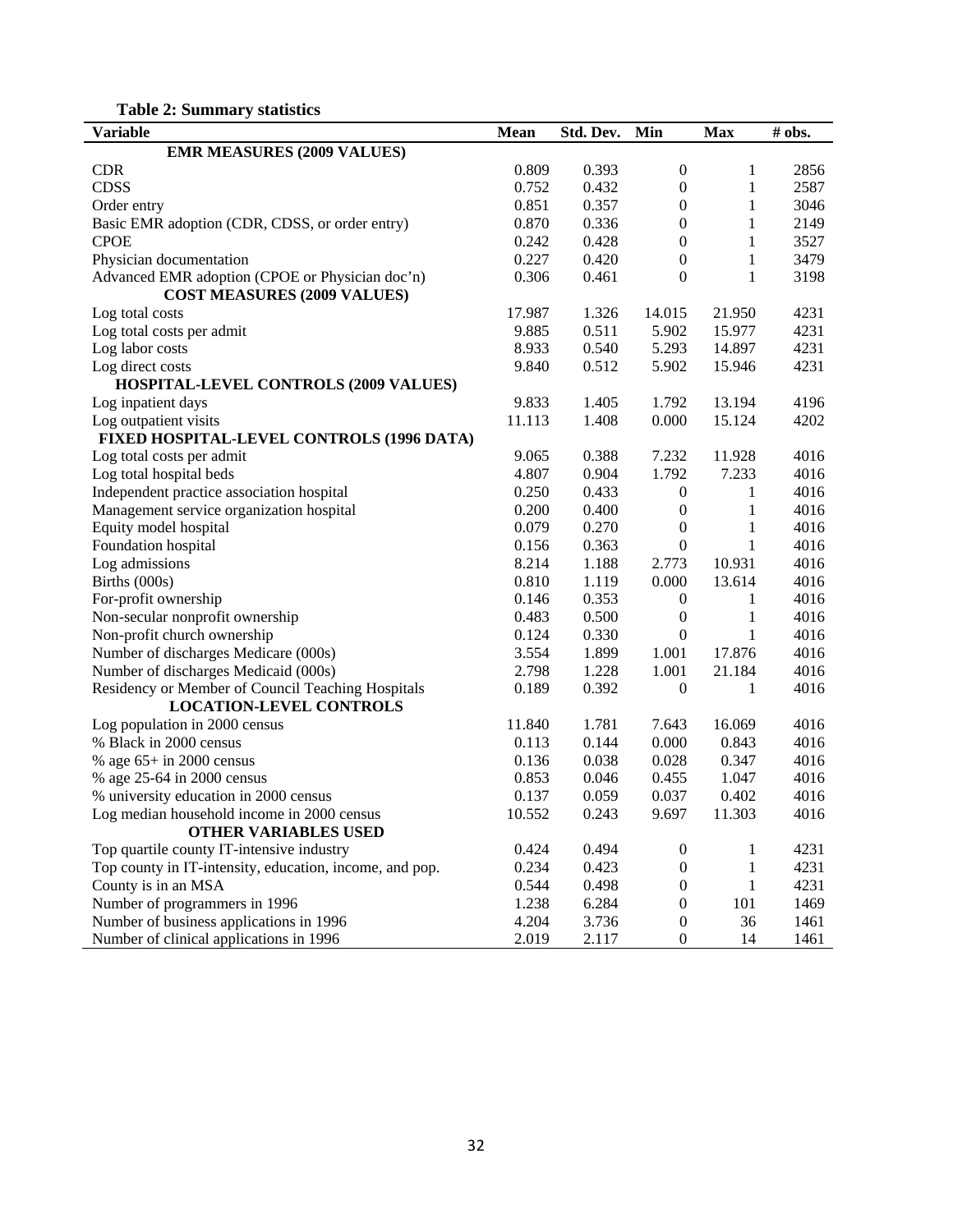|                              | (1)            | (2)            | (3)            | (4)              | (5)            | (6)              | (7)             | (8)              | (9)             |
|------------------------------|----------------|----------------|----------------|------------------|----------------|------------------|-----------------|------------------|-----------------|
|                              | Log total      | Log total      | Log total      | Log total        | Log total      | Log total costs  | Log total       | Log total        | Log total       |
|                              | costs per      | costs per      | costs per      | costs per        | costs per      | per admit        | costs per       | costs            | costs           |
|                              | admit          | admit          | admit          | admit            | admit          |                  | admit           |                  |                 |
| <b>Technology</b>            | <b>CDR</b>     | <b>CDSS</b>    | Order          | <b>Basic EMR</b> | <b>CPOE</b>    | <b>Physician</b> | <b>Advanced</b> | <b>Basic EMR</b> | <b>Advanced</b> |
|                              |                |                | entry          | adoption         |                | documentation    | <b>EMR</b>      | adoption         | <b>EMR</b>      |
|                              |                |                |                |                  |                |                  | adoption        |                  | adoption        |
| <b>Adopted EMR</b>           | 0.0123         | 0.0114         | 0.0018         | 0.0045           | 0.0103         | 0.0248           | 0.0195          | 0.0195           | 0.0387          |
|                              | $(0.0055)$ **  | $(0.0059)*$    | (0.0053)       | (0.0064)         | (0.0068)       | $(0.0075)$ ***   | $(0.0070)$ ***  | $(0.0062)$ ***   | $(0.0070)$ ***  |
|                              |                |                |                |                  |                |                  |                 |                  |                 |
| <b>Observations</b>          | 31175          | 27849          | 33388          | 23418            | 38167          | 37519            | 34407           | 23418            | 34407           |
| # of hospitals               | 2964           | 2679           | 3161           | 2228             | 3653           | 3597             | 3306            | 2228             | 3306            |
| <b>R-squared</b>             | 0.58           | 0.57           | 0.58           | 0.58             | 0.56           | 0.56             | 0.56            | 0.74             | 0.71            |
| <b>CONTROLS</b>              |                |                |                |                  |                |                  |                 |                  |                 |
| Log inpatient days           | $-0.5061$      | $-0.4917$      | $-0.5331$      | $-0.4476$        | $-0.5564$      | $-0.6086$        | $-0.6094$       | $-0.2584$        | $-0.1279$       |
|                              | $(0.1476)$ *** | $(0.1688)$ *** | $(0.1736)$ *** | $(0.1873)$ **    | $(0.1433)$ *** | $(0.1380)$ ***   | $(0.1433)$ ***  | $(0.0974)$ ***   | $(0.0762)*$     |
| Log outpatient visits        | $-0.0493$      | $-0.0386$      | $-0.0561$      | $-0.0605$        | $-0.0545$      | $-0.0572$        | $-0.0581$       | $-0.0975$        | $-0.0613$       |
|                              | (0.0960)       | (0.0977)       | (0.0987)       | (0.1190)         | (0.0878)       | (0.0878)         | (0.0903)        | $(0.0542)*$      | (0.0467)        |
| Log inpatient days x         | 0.0280         | 0.0257         | 0.0317         | 0.0298           | 0.0276         | 0.0309           | 0.0299          | 0.0264           | 0.0205          |
| Log inpatient days           | $(0.0079)$ *** | $(0.0080)$ *** | $(0.0073)$ *** | $(0.0086)$ ***   | $(0.0071)$ *** | $(0.0067)$ ***   | $(0.0070)$ ***  | $(0.0052)$ ***   | $(0.0038)$ ***  |
| Log outpatient visits x      | 0.0123         | 0.0102         | 0.0150         | 0.0171           | 0.0105         | 0.0112           | 0.0104          | 0.0088           | 0.0088          |
| Log outpatient visits        | $(0.0059)$ **  | $(0.0054)*$    | $(0.0056)$ *** | $(0.0067)$ **    | $(0.0050)$ **  | $(0.0050)$ **    | $(0.0050)$ **   | $(0.0019)$ ***   | $(0.0013)$ ***  |
| Log inpatient days x         | $-0.0211$      | $-0.0180$      | $-0.0267$      | $-0.0306$        | $-0.0173$      | $-0.0181$        | $-0.0165$       | $-0.0020$        | $-0.0048$       |
| Log outpatient visits        | (0.0129)       | (0.0127)       | $(0.0120)$ **  | $(0.0143)$ **    | (0.0115)       | (0.0115)         | (0.0118)        | (0.0060)         | (0.0047)        |
| Log total costs per admit    | $-0.0234$      | $-0.0221$      | $-0.0221$      | $-0.0202$        | $-0.0228$      | $-0.0229$        | $-0.0230$       | $-0.0118$        | $-0.0141$       |
| in 1996 x year               | $(0.0026)$ *** | $(0.0029)$ *** | $(0.0024)$ *** | $(0.0030)$ ***   | $(0.0022)$ *** | $(0.0023)$ ***   | $(0.0024)$ ***  | $(0.0027)$ ***   | $(0.0022)$ ***  |
| Log total hospital beds x    | $-0.0077$      | $-0.0082$      | $-0.0090$      | $-0.0083$        | $-0.0092$      | $-0.0091$        | $-0.0098$       | $-0.0016$        | $-0.0029$       |
| year                         | $(0.0020)$ *** | $(0.0021)$ *** | $(0.0019)$ *** | $(0.0024)$ ***   | $(0.0018)$ *** | $(0.0019)$ ***   | $(0.0020)$ ***  | (0.0020)         | $(0.0016)*$     |
| <b>Independent practice</b>  | $-0.0003$      | $-0.0005$      | $-0.0000$      | $-0.0009$        | 0.0008         | $-0.0001$        | 0.0001          | $-0.0016$        | $-0.0012$       |
| assn. hospital x year        | (0.0013)       | (0.0014)       | (0.0013)       | (0.0015)         | (0.0012)       | (0.0012)         | (0.0013)        | (0.0015)         | (0.0013)        |
| Mngmt service org.           | $-0.0017$      | $-0.0017$      | $-0.0024$      | $-0.0021$        | $-0.0033$      | $-0.0024$        | $-0.0028$       | $-0.0026$        | $-0.0024$       |
| hospital x year              | (0.0013)       | (0.0014)       | $(0.0012)$ **  | (0.0015)         | $(0.0012)$ *** | $(0.0012)*$      | $(0.0013)$ **   | (0.0017)         | $(0.0014)*$     |
| Equity model hospital x      | $-0.0027$      | $-0.0022$      | $-0.0041$      | $-0.0025$        | $-0.0024$      | $-0.0025$        | $-0.0016$       | 0.0016           | 0.0002          |
| year                         | (0.0027)       | (0.0028)       | (0.0027)       | (0.0032)         | (0.0024)       | (0.0025)         | (0.0025)        | (0.0034)         | (0.0027)        |
| <b>Foundation hospital x</b> | 0.0017         | 0.0023         | 0.0018         | 0.0022           | 0.0017         | 0.0014           | 0.0015          | $-0.0016$        | $-0.0008$       |
| year                         | (0.0016)       | (0.0017)       | (0.0016)       | (0.0019)         | (0.0015)       | (0.0015)         | (0.0016)        | (0.0022)         | (0.0019)        |
| Log admissions x year        | 0.0011         | 0.0021         | 0.0034         | 0.0027           | 0.0035         | 0.0033           | 0.0040          | $-0.0045$        | $-0.0028$       |
|                              | (0.0020)       | (0.0020)       | $(0.0019)*$    | (0.0022)         | $(0.0018)*$    | $(0.0019)*$      | $(0.0020)$ **   | $(0.0019)$ **    | $(0.0016)*$     |

# **Table 3: Main effects by technology**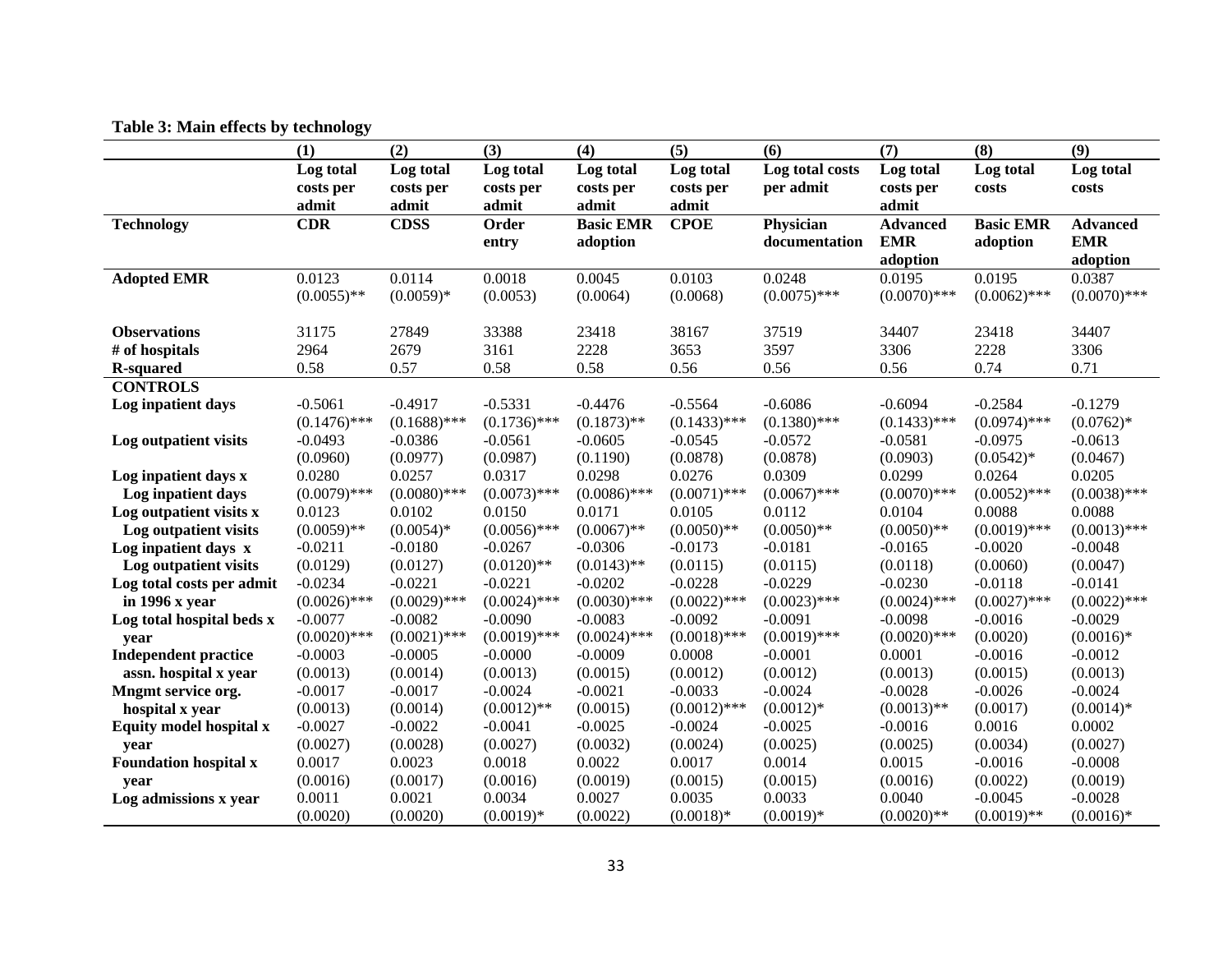| Births (000s) x year          | 0.0016         | 0.0021         | 0.0014         | 0.0018         | 0.0017         | 0.0016         | 0.0018         | 0.0013         | 0.0014         |
|-------------------------------|----------------|----------------|----------------|----------------|----------------|----------------|----------------|----------------|----------------|
|                               | $(0.0007)$ **  | $(0.0007)$ *** | $(0.0006)$ **  | $(0.0008)$ **  | $(0.0006)$ *** | $(0.0006)$ *** | $(0.0007)$ *** | $(0.0007)*$    | $(0.0006)$ **  |
| For-profit ownership x        | $-0.0101$      | $-0.0102$      | $-0.0105$      | $-0.0105$      | $-0.0096$      | $-0.0096$      | $-0.0097$      | $-0.0079$      | $-0.0056$      |
| vear                          | $(0.0021)$ *** | $(0.0021)$ *** | $(0.0019)$ *** | $(0.0022)$ *** | $(0.0018)$ *** | $(0.0019)$ *** | $(0.0019)$ *** | $(0.0024)$ *** | $(0.0019)$ *** |
| Non-secular nonprofit         | 0.0004         | $-0.0000$      | $-0.0004$      | 0.0005         | $-0.0004$      | 0.0000         | $-0.0004$      | 0.0022         | 0.0014         |
| ownership x year              | (0.0015)       | (0.0015)       | (0.0014)       | (0.0016)       | (0.0013)       | (0.0013)       | (0.0014)       | (0.0016)       | (0.0014)       |
| Non-profit church             | $-0.0009$      | $-0.0007$      | $-0.0013$      | $-0.0007$      | $-0.0008$      | $-0.0005$      | $-0.0002$      | $-0.0004$      | $-0.0012$      |
| ownership x year              | (0.0018)       | (0.0020)       | (0.0017)       | (0.0021)       | (0.0017)       | (0.0017)       | (0.0018)       | (0.0022)       | (0.0019)       |
| <b>Number of discharges</b>   | 0.0003         | 0.0003         | 0.0002         | 0.0001         | 0.0002         | 0.0003         | 0.0002         | 0.0005         | 0.0004         |
| Medicare (000s) x year        | (0.0003)       | (0.0003)       | (0.0003)       | (0.0004)       | (0.0003)       | (0.0003)       | (0.0003)       | (0.0003)       | (0.0003)       |
| <b>Number of discharges</b>   | 0.0004         | 0.0003         | 0.0003         | 0.0002         | 0.0004         | 0.0006         | 0.0005         | $-0.0007$      | $-0.0005$      |
| Medicaid (000s) x year        | (0.0004)       | (0.0004)       | (0.0004)       | (0.0005)       | (0.0004)       | (0.0004)       | (0.0004)       | $(0.0004)*$    | (0.0004)       |
| <b>Residency/Mmbr Council</b> | 0.0036         | 0.0032         | 0.0039         | 0.0031         | 0.0028         | 0.0026         | 0.0028         | 0.0019         | 0.0012         |
| <b>Teaching Hosps x year</b>  | $(0.0015)$ **  | $(0.0016)$ **  | $(0.0014)$ *** | $(0.0018)*$    | $(0.0014)$ **  | $(0.0014)*$    | $(0.0015)*$    | (0.0019)       | (0.0016)       |
| <b>Year 1997</b>              | 0.2244         | 0.1872         | 0.2002         | 0.1744         | 0.2103         | 0.2217         | 0.2127         | 0.0690         | 0.0920         |
|                               | $(0.0414)$ *** | $(0.0421)$ *** | $(0.0389)$ *** | $(0.0449)$ *** | $(0.0370)$ *** | $(0.0381)$ *** | $(0.0398)$ *** | (0.0461)       | $(0.0390)$ **  |
| <b>Year 1998</b>              | 0.4411         | 0.3730         | 0.3891         | 0.3399         | 0.4115         | 0.4324         | 0.4155         | 0.1164         | 0.1574         |
|                               | $(0.0821)$ *** | $(0.0840)$ *** | $(0.0770)$ *** | $(0.0893)$ *** | $(0.0736)$ *** | $(0.0755)$ *** | $(0.0790)$ *** | (0.0917)       | $(0.0771)$ **  |
| <b>Year 1999</b>              | 0.6618         | 0.5606         | 0.5843         | 0.5077         | 0.6222         | 0.6522         | 0.6295         | 0.1728         | 0.2359         |
|                               | $(0.1227)$ *** | $(0.1257)$ *** | $(0.1150)$ *** | $(0.1336)$ *** | $(0.1099)$ *** | $(0.1129)$ *** | $(0.1181)$ *** | (0.1366)       | $(0.1151)$ **  |
| <b>Year 2000</b>              | 0.8973         | 0.7641         | 0.7903         | 0.6987         | 0.8397         | 0.8827         | 0.8525         | 0.2578         | 0.3378         |
|                               | $(0.1633)$ *** | $(0.1674)$ *** | $(0.1532)$ *** | $(0.1778)$ *** | $(0.1465)$ *** | $(0.1505)$ *** | $(0.1575)$ *** | (0.1820)       | $(0.1533)$ **  |
| <b>Year 2001</b>              | 1.1234         | 0.9622         | 0.9869         | 0.8770         | 1.0528         | 1.1018         | 1.0656         | 0.3313         | 0.4252         |
|                               | $(0.2043)$ *** | $(0.2094)$ *** | $(0.1915)$ *** | $(0.2224)$ *** | $(0.1831)$ *** | $(0.1882)$ *** | $(0.1969)$ *** | (0.2274)       | $(0.1915)$ **  |
| <b>Year 2002</b>              | 1.3838         | 1.1876         | 1.2240         | 1.0860         | 1.2987         | 1.3614         | 1.3172         | 0.4202         | 0.5396         |
|                               | $(0.2448)$ *** | $(0.2509)$ *** | $(0.2295)$ *** | $(0.2665)$ *** | $(0.2195)$ *** | $(0.2256)$ *** | $(0.2360)$ *** | (0.2727)       | $(0.2297)$ **  |
| <b>Year 2003</b>              | 1.6243         | 1.3972         | 1.4375         | 1.2787         | 1.5223         | 1.5947         | 1.5428         | 0.4992         | 0.6341         |
|                               | $(0.2855)$ *** | $(0.2927)$ *** | $(0.2678)$ *** | $(0.3109)$ *** | $(0.2561)$ *** | $(0.2632)$ *** | $(0.2754)$ *** | (0.3181)       | $(0.2679)$ **  |
| <b>Year 2004</b>              | 1.8421         | 1.5819         | 1.6271         | 1.4423         | 1.7264         | 1.8067         | 1.7488         | 0.5501         | 0.7080         |
|                               | $(0.3264)$ *** | $(0.3345)$ *** | $(0.3059)$ *** | $(0.3553)$ *** | $(0.2927)$ *** | $(0.3008)$ *** | $(0.3147)$ *** | (0.3636)       | $(0.3062)$ **  |
| <b>Year 2005</b>              | 2.0953         | 1.8078         | 1.8492         | 1.6494         | 1.9646         | 2.0578         | 1.9914         | 0.6339         | 0.8105         |
|                               | $(0.3671)$ *** | $(0.3763)$ *** | $(0.3441)$ *** | $(0.3997)$ *** | $(0.3292)$ *** | $(0.3383)$ *** | $(0.3539)$ *** | (0.4092)       | $(0.3445)$ **  |
| <b>Year 2006</b>              | 2.3531         | 2.0338         | 2.0802         | 1.8581         | 2.2093         | 2.3127         | 2.2389         | 0.7091         | 0.9042         |
|                               | $(0.4079)$ *** | $(0.4182)$ *** | $(0.3823)$ *** | $(0.4441)$ *** | $(0.3657)$ *** | $(0.3759)$ *** | $(0.3933)$ *** | (0.4545)       | $(0.3828)$ **  |
| <b>Year 2007</b>              | 2.6015         | 2.2542         | 2.3023         | 2.0581         | 2.4429         | 2.5551         | 2.4736         | 0.7775         | 0.9870         |
|                               | $(0.4489)$ *** | $(0.4604)$ *** | $(0.4207)$ *** | $(0.4888)$ *** | $(0.4025)$ *** | $(0.4137)$ *** | $(0.4327)$ *** | (0.5000)       | $(0.4211)$ **  |
| <b>Year 2008</b>              | 2.8390         | 2.4531         | 2.5108         | 2.2439         | 2.6635         | 2.7864         | 2.6971         | 0.8364         | 1.0649         |
|                               | $(0.4895)$ *** | $(0.5021)$ *** | $(0.4589)$ *** | $(0.5330)$ *** | $(0.4390)$ *** | $(0.4513)$ *** | $(0.4720)$ *** | (0.5455)       | $(0.4594)$ **  |
| <b>Year 2009</b>              | 3.0933         | 2.6777         | 2.7375         | 2.4494         | 2.9075         | 3.0419         | 2.9475         | 0.8960         | 1.1451         |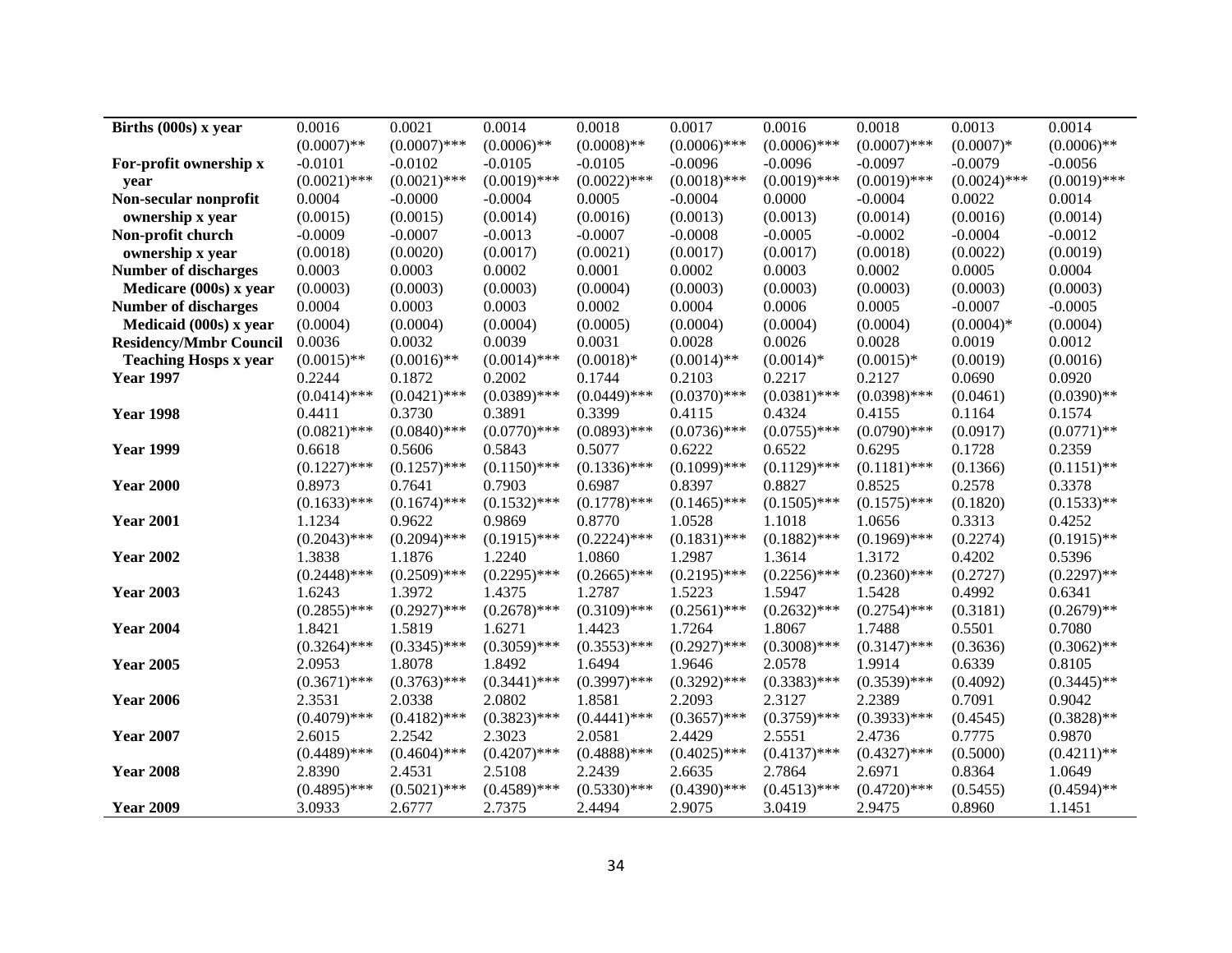|                         | $(0.5301)$ *** | $(0.5439)$ *** | $(0.4971)$ *** | $(0.5775)$ *** | $(0.4755)$ *** | $(0.4888)$ *** | $(0.5113)$ *** | (0.5912)       | $(0.4979)**$   |
|-------------------------|----------------|----------------|----------------|----------------|----------------|----------------|----------------|----------------|----------------|
| Log population in 2000  | $-0.0008$      | $-0.0015$      | $-0.0010$      | $-0.0013$      | $-0.0012$      | $-0.0014$      | $-0.0014$      | 0.0000         | $-0.0005$      |
| census x year           | (0.0006)       | $(0.0006)$ **  | $(0.0005)*$    | $(0.0007)*$    | $(0.0005)$ **  | $(0.0005)$ *** | $(0.0006)$ **  | (0.0007)       | (0.0005)       |
| % Black in 2000 census  | $-0.0202$      | $-0.0207$      | $-0.0215$      | $-0.0198$      | $-0.0197$      | $-0.0183$      | $-0.0180$      | $-0.0142$      | $-0.0129$      |
| x year                  | $(0.0042)$ *** | $(0.0043)$ *** | $(0.0040)$ *** | $(0.0046)$ *** | $(0.0038)$ *** | $(0.0039)$ *** | $(0.0041)$ *** | $(0.0049)$ *** | $(0.0042)$ *** |
| $\%$ age 65+ in 2000    | $-0.0460$      | $-0.0306$      | $-0.0355$      | $-0.0333$      | $-0.0409$      | $-0.0436$      | $-0.0344$      | $-0.0221$      | $-0.0286$      |
| census x year           | $(0.0172)$ *** | $(0.0178)*$    | $(0.0163)$ **  | $(0.0188)*$    | $(0.0157)$ *** | $(0.0161)$ *** | $(0.0166)$ **  | (0.0207)       | (0.0182)       |
| % age 25-64 in 2000     | $-0.0216$      | $-0.0384$      | $-0.0212$      | $-0.0311$      | $-0.0189$      | $-0.0163$      | $-0.0181$      | $-0.0462$      | $-0.0472$      |
| census x year           | (0.0133)       | $(0.0133)$ *** | $(0.0127)^*$   | $(0.0137)$ **  | (0.0126)       | (0.0132)       | (0.0139)       | $(0.0144)$ *** | $(0.0129)$ *** |
| % university education  | 0.0379         | 0.0290         | 0.0301         | 0.0267         | 0.0413         | 0.0470         | 0.0498         | 0.0278         | 0.0429         |
| in 2000 census x year   | $(0.0133)$ *** | $(0.0142)$ **  | $(0.0126)$ **  | $(0.0154)*$    | $(0.0120)$ *** | $(0.0125)$ *** | $(0.0131)$ *** | $(0.0150)*$    | $(0.0128)$ *** |
| Log median hh income in | 0.0082         | 0.0117         | 0.0088         | 0.0107         | 0.0080         | 0.0071         | 0.0076         | 0.0175         | 0.0174         |
| 2000 census x year      | $(0.0041)$ **  | $(0.0042)$ *** | $(0.0038)$ **  | $(0.0045)$ **  | $(0.0037)$ **  | $(0.0038)*$    | $(0.0040)*$    | $(0.0044)$ *** | $(0.0038)$ *** |

Unit of observation is a hospital-year. Sample includes annual data from 1996 to 2009. Regressions include hospital-specific fixed effects, differenced out at means. Robust standard errors, clustered by hospital, in parentheses. \* significant at 10%; \*\* significant at 5%; \*\*\* significant at 1%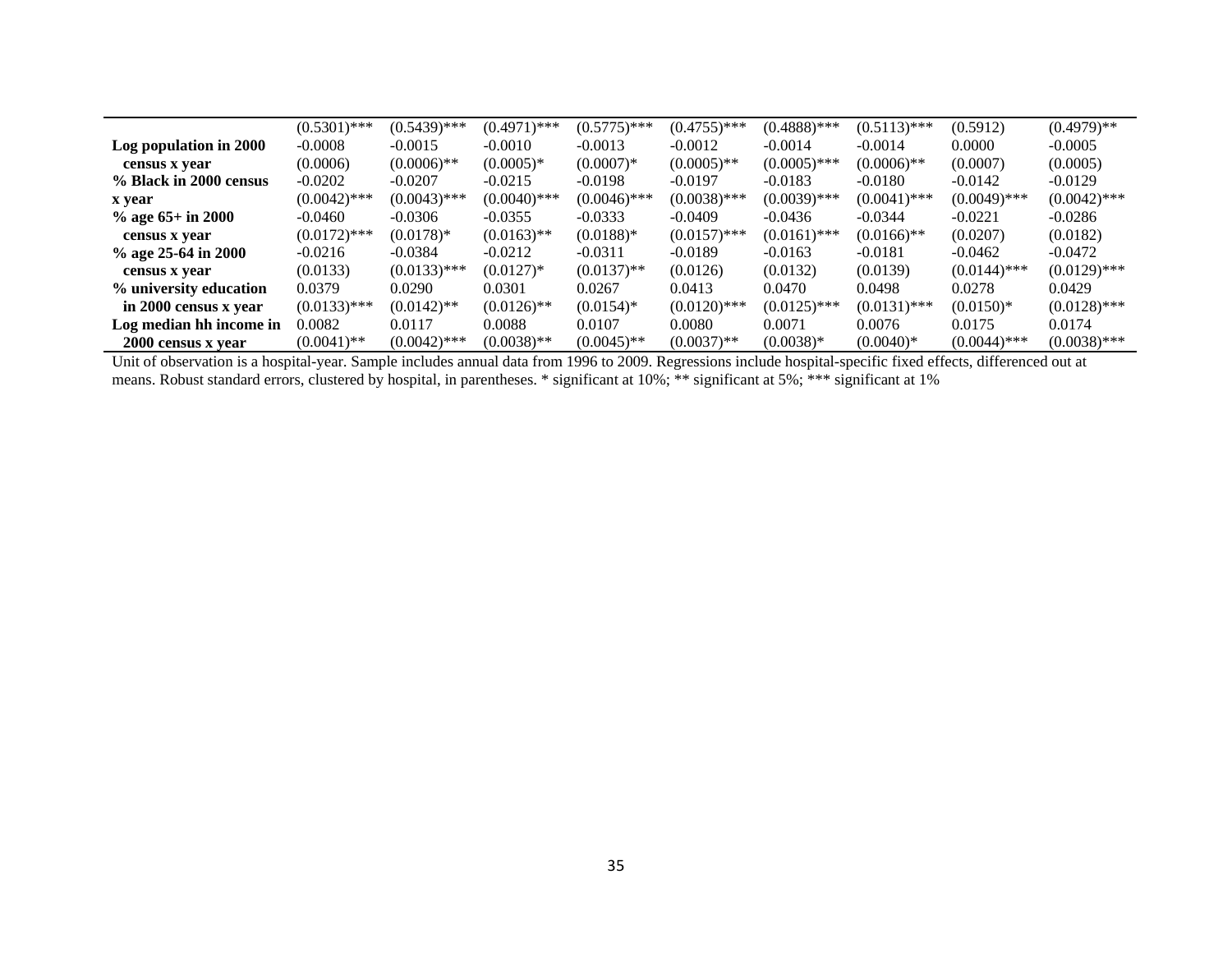|                                     | (1)           | (2)          | (3)          | (4)              | (5)          | (6)            | (7)                 | (8)              | (9)             |
|-------------------------------------|---------------|--------------|--------------|------------------|--------------|----------------|---------------------|------------------|-----------------|
|                                     | Log total     | Log total    | Log total    | Log total        | Log total    | Log total      | Log total           | Log total        | Log total       |
|                                     | costs per     | costs per    | costs per    | costs per        | costs per    | costs per      | costs per           | costs            | costs           |
|                                     | admit         | admit        | admit        | admit            | admit        | admit          | admit               |                  |                 |
| <b>Technology</b>                   | <b>CDR</b>    | <b>CDSS</b>  | Order        | <b>Basic EMR</b> | <b>CPOE</b>  | Physician      | <b>Advanced</b>     | <b>Basic EMR</b> | <b>Advanced</b> |
|                                     |               |              | entry        | adoption         |              | documentation  | <b>EMR</b> adoption | adoption         | <b>EMR</b>      |
|                                     |               |              |              |                  |              |                |                     |                  | adoption        |
| Adopt this year                     | 0.0121        | 0.0072       | $-0.0041$    | 0.0023           | 0.0114       | 0.0228         | 0.0189              | 0.0148           | 0.0331          |
|                                     | $(0.0058)$ ** | (0.0063)     | (0.0057)     | (0.0067)         | $(0.0068)*$  | $(0.0085)$ *** | $(0.0074)$ **       | $(0.0062)$ **    | $(0.0065)$ ***  |
| <b>Adopt 1 year earlier</b>         | 0.0132        | 0.0073       | 0.0023       | $-0.0002$        | 0.0123       | 0.0270         | 0.0260              | 0.0185           | 0.0444          |
|                                     | $(0.0065)$ ** | (0.0070)     | (0.0061)     | (0.0075)         | (0.0075)     | $(0.0087)$ *** | $(0.0078)$ ***      | $(0.0072)$ ***   | $(0.0073)$ ***  |
| <b>Adopt 2 years earlier</b>        | 0.0125        | 0.0133       | 0.0037       | 0.0037           | 0.0106       | 0.0338         | 0.0235              | 0.0199           | 0.0418          |
|                                     | $(0.0072)*$   | $(0.0076)*$  | (0.0069)     | (0.0083)         | (0.0087)     | $(0.0089)$ *** | $(0.0087)$ ***      | $(0.0075)$ ***   | $(0.0079)$ ***  |
| <b>Adopt 3 years earlier</b>        | 0.0087        | 0.0159       | $-0.0039$    | $-0.0012$        | 0.0146       | 0.0275         | 0.0160              | 0.0184           | 0.0400          |
|                                     | (0.0081)      | $(0.0083)*$  | (0.0076)     | (0.0091)         | (0.0099)     | $(0.0105)$ *** | (0.0100)            | $(0.0087)$ **    | $(0.0095)$ ***  |
| <b>Adopt 4 years earlier</b>        | 0.0004        | 0.0048       | $-0.0090$    | $-0.0142$        | 0.0075       | 0.0280         | 0.0147              | 0.0078           | 0.0383          |
|                                     | (0.0091)      | (0.0093)     | (0.0084)     | (0.0102)         | (0.0121)     | $(0.0108)$ *** | (0.0112)            | (0.0098)         | $(0.0104)$ ***  |
| <b>Adopt 5 years earlier</b>        | $-0.0016$     | 0.0078       | $-0.0141$    | $-0.0164$        | 0.0004       | 0.0244         | 0.0148              | 0.0018           | 0.0432          |
|                                     | (0.0105)      | (0.0105)     | (0.0098)     | (0.0115)         | (0.0130)     | $(0.0135)*$    | (0.0135)            | (0.0111)         | $(0.0129)$ ***  |
| Adopt at least 6 years              | 0.0028        | 0.0007       | $-0.0158$    | $-0.0192$        | $-0.0056$    | $-0.0197$      | $-0.0232$           | 0.0050           | 0.0145          |
| earlier                             | (0.0122)      | (0.0123)     | (0.0112)     | (0.0132)         | (0.0165)     | (0.0144)       | (0.0145)            | (0.0133)         | (0.0151)        |
| <b>Observations</b>                 | 31175         | 27849        | 33388        | 23418            | 38167        | 37519          | 34407               | 23418            | 34407           |
|                                     |               |              |              |                  |              |                |                     |                  |                 |
|                                     |               |              |              |                  |              |                |                     |                  |                 |
| # of hospitals<br><b>R</b> -squared | 2964<br>0.58  | 2679<br>0.57 | 3161<br>0.58 | 2228<br>0.58     | 3653<br>0.56 | 3597<br>0.56   | 3306<br>0.56        | 2228<br>0.74     | 3306<br>0.71    |

# **Table 4: Main effects by technology, by years since adoption**

Unit of observation is a hospital-year. Sample includes annual data from 1996 to 2009. Regressions include hospital-specific fixed effects, differenced out at means. Robust standard errors, clustered by hospital, in parentheses. All regressions include the same set of controls as in Table 3. \* significant at 10%; \*\* significant at 5%; \*\*\* significant at 1%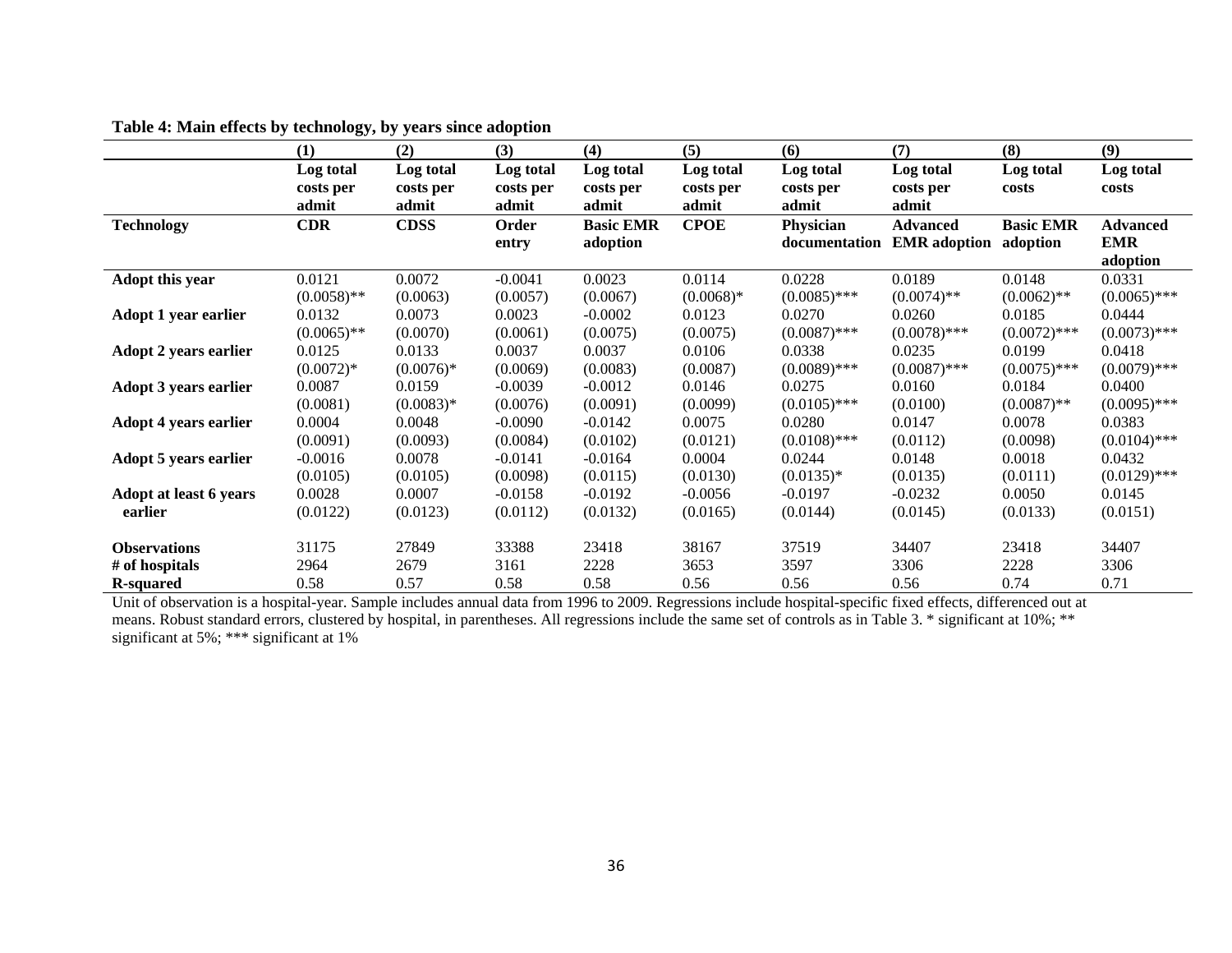|                                 | $\bf{(1)}$                   | (2)                                    | (3)                          | (4)                                    |
|---------------------------------|------------------------------|----------------------------------------|------------------------------|----------------------------------------|
|                                 | Log total costs<br>per admit | Log total costs<br>per admit           | Log total costs              | Log total costs                        |
| <b>Technology</b>               | <b>Basic EMR</b><br>adoption | <b>Advanced</b><br><b>EMR</b> adoption | <b>Basic EMR</b><br>adoption | <b>Advanced</b><br><b>EMR</b> adoption |
| Adopt in previous 3 year period | 0.0053                       | 0.0253                                 | 0.0195                       | 0.0410                                 |
|                                 | (0.0063)                     | $(0.0069)$ ***                         | $(0.0061)$ ***               | $(0.0066)$ ***                         |
| Adopt at least 3 years earlier  | $-0.0077$                    | 0.0065                                 | 0.0115                       | 0.0340                                 |
|                                 | (0.0089)                     | (0.0097)                               | (0.0087)                     | $(0.0099)$ ***                         |
| <b>Observations</b>             | 23418                        | 34407                                  | 23418                        | 34407                                  |
| # of hospitals                  | 2228                         | 3306                                   | 2228                         | 3306                                   |
| <b>R</b> -squared               | 0.58                         | 0.56                                   | 0.74                         | 0.71                                   |

|  |  |  |  | Table 5: Main effects by technology, by years since adoption |  |  |
|--|--|--|--|--------------------------------------------------------------|--|--|
|  |  |  |  |                                                              |  |  |

Unit of observation is a hospital-year. Sample includes annual data from 1996 to 2009. Regressions include hospital-specific fixed effects, differenced out at means. Robust standard errors, clustered by hospital, in parentheses. All regressions include the same set of controls as in Table 3. \* significant at 10%; \*\* significant at 5%; \*\*\* significant at 1%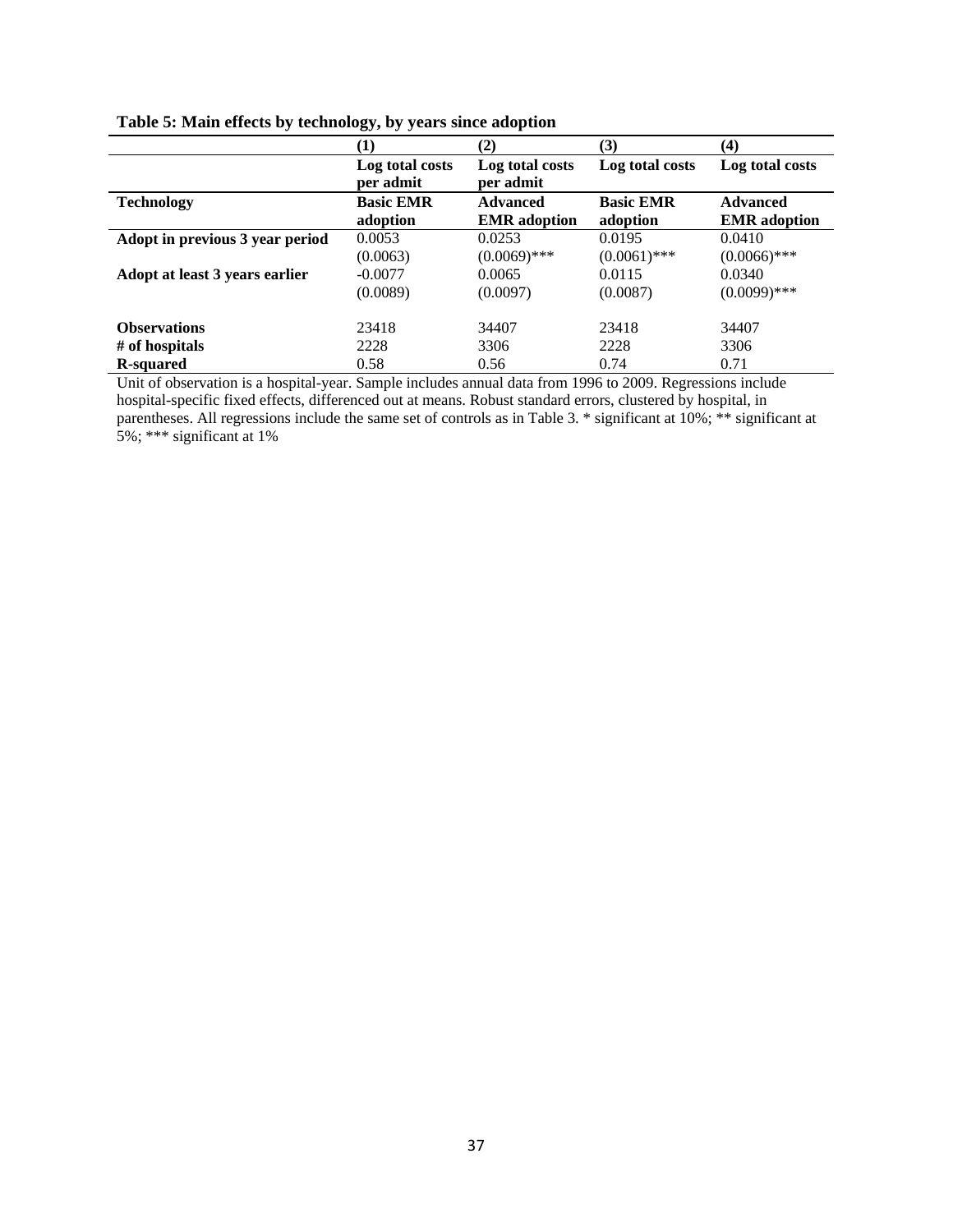|                                                      | (1)                          | (2)                                             | (3)                          | (4)                                                                                                                                 | (5)                                    | (6)                                       | (7)                                             | (8)                                       |  |
|------------------------------------------------------|------------------------------|-------------------------------------------------|------------------------------|-------------------------------------------------------------------------------------------------------------------------------------|----------------------------------------|-------------------------------------------|-------------------------------------------------|-------------------------------------------|--|
|                                                      |                              |                                                 | Log total costs per admit    |                                                                                                                                     |                                        |                                           | Log total costs                                 |                                           |  |
| <b>Definition of IT-intensive</b><br><b>location</b> |                              | Top quartile county IT-<br>intensive industries |                              | <b>High all factors: County</b><br>pop. over 150k and Top<br>quartile county in IT-<br>intensive industry,<br>education, and income |                                        | <b>MSA</b>                                | Top quartile county IT-<br>intensive industries |                                           |  |
| <b>Technology</b>                                    | <b>Basic EMR</b><br>adoption | <b>Advanced</b><br><b>EMR</b><br>adoption       | <b>Basic EMR</b><br>adoption | <b>Advanced</b><br><b>EMR</b><br>adoption                                                                                           | <b>Basic</b><br><b>EMR</b><br>adoption | <b>Advanced</b><br><b>EMR</b><br>adoption | <b>Basic EMR</b><br>adoption                    | <b>Advanced</b><br><b>EMR</b><br>adoption |  |
| Adopt in previous 3 year                             | 0.0128                       | 0.0403                                          | 0.0068                       | 0.0311                                                                                                                              | 0.0042                                 | 0.0514                                    | 0.0306                                          | 0.0517                                    |  |
| period                                               | (0.0085)                     | $(0.0102)$ ***                                  | (0.0074)                     | $(0.0089)$ ***                                                                                                                      | (0.0106)                               | $(0.0132)$ ***                            | $(0.0086)$ ***                                  | $(0.0102)$ ***                            |  |
| <b>Adopt at least 3 years</b>                        | 0.0170                       | 0.0382                                          | 0.0032                       | 0.0209                                                                                                                              | 0.0066                                 | 0.0714                                    | 0.0393                                          | 0.0561                                    |  |
| earlier                                              | (0.0123)                     | $(0.0145)$ ***                                  | (0.0102)                     | $(0.0121)$ *                                                                                                                        | (0.0155)                               | $(0.0194)$ ***                            | $(0.0119)$ ***                                  | $(0.0140)$ ***                            |  |
| Adopt in previous 3 yr pd                            | $-0.0157$                    | $-0.0285$                                       | $-0.0051$                    | $-0.0164$                                                                                                                           | 0.0017                                 | $-0.0375$                                 | $-0.0232$                                       | $-0.0202$                                 |  |
| x IT-intensive location                              | (0.0126)                     | $(0.0140)$ **                                   | (0.0128)                     | (0.0136)                                                                                                                            | (0.0132)                               | $(0.0155)$ **                             | $(0.0120)*$                                     | (0.0131)                                  |  |
| Adopt at least 3 yrs earlier                         | $-0.0513$                    | $-0.0597$                                       | $-0.0381$                    | $-0.0426$                                                                                                                           | $-0.0230$                              | $-0.0931$                                 | $-0.0578$                                       | $-0.0415$                                 |  |
| x IT-intensive location                              | $(0.0178)$ ***               | $(0.0189)$ ***                                  | $(0.0171)$ **                | $(0.0184)$ **                                                                                                                       | (0.0189)                               | $(0.0220)$ ***                            | $(0.0171)$ ***                                  | $(0.0193)$ **                             |  |
| <b>Observations</b>                                  | 23418                        | 34407                                           | 23418                        | 34407                                                                                                                               | 23418                                  | 34407                                     | 23418                                           | 34407                                     |  |
| # of hospitals                                       | 2228                         | 3306                                            | 2228                         | 3306                                                                                                                                | 2228                                   | 3306                                      | 2228                                            | 3306                                      |  |
| <b>R</b> -squared                                    | 0.58                         | 0.56                                            | 0.58                         | 0.56                                                                                                                                | 0.58                                   | 0.56                                      | 0.74                                            | 0.71                                      |  |

**Table 6: Interactions with IT-intensive location** 

Unit of observation is a hospital-year. Sample includes annual data from 1996 to 2009. Regressions include hospital-specific fixed effects, differenced out at means. Robust standard errors, clustered by hospital, in parentheses. All regressions include the same set of controls as in Table 3 plus a time trend for ITintensive location, defined as top quartile in columns 1,2,7, and 8, as high all factors in columns 3and 4, and as MSA in columns 5 and 6. \* significant at 10%; \*\* significant at 5%; \*\*\* significant at 1%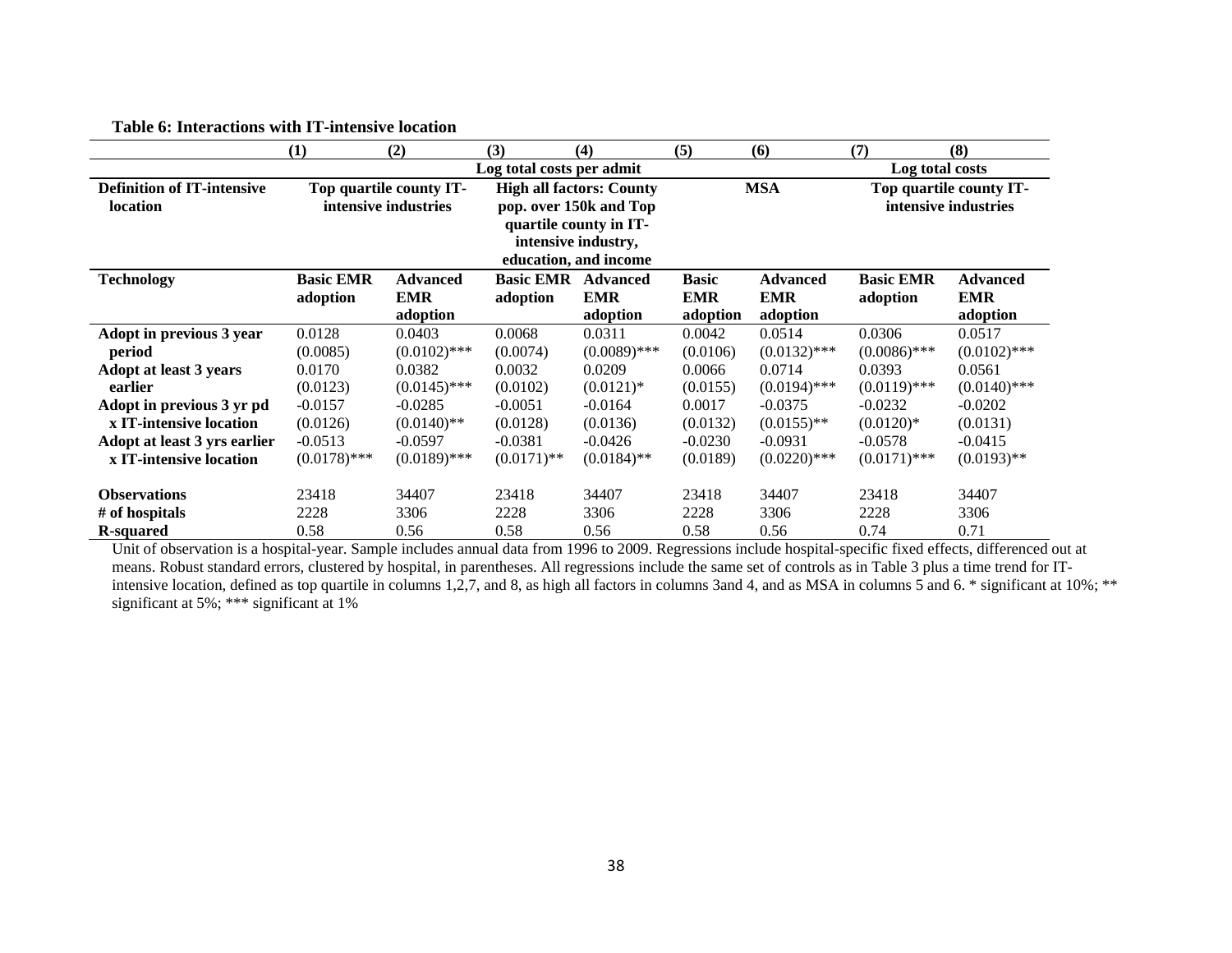|                                                        | (1)              | (2)                                               | (3)              | (4)                                               | (5)              | (6)                                              |  |  |
|--------------------------------------------------------|------------------|---------------------------------------------------|------------------|---------------------------------------------------|------------------|--------------------------------------------------|--|--|
| <b>Definition of internal</b><br><b>HIT</b> experience |                  | <b>Number of business</b><br>applications in 1996 |                  | <b>Number of clinical applications</b><br>in 1996 |                  | <b>Number of programmers</b><br>employed in 1996 |  |  |
| <b>Technology</b>                                      | <b>Basic EMR</b> | <b>Advanced</b>                                   | <b>Basic EMR</b> | <b>Advanced</b>                                   | <b>Basic EMR</b> | <b>Advanced</b>                                  |  |  |
|                                                        | adoption         | <b>EMR</b> adoption adoption                      |                  | <b>EMR</b> adoption adoption                      |                  | <b>EMR</b> adoption                              |  |  |
| Adopt in previous 3 year                               | 0.0065           | 0.0480                                            | 0.0036           | 0.0533                                            | 0.0070           | 0.0317                                           |  |  |
| period                                                 | (0.0120)         | $(0.0129)$ ***                                    | (0.0120)         | $(0.0134)$ ***                                    | (0.0080)         | $(0.0088)$ ***                                   |  |  |
| <b>Adopt at least 3 years</b>                          | $-0.0076$        | 0.0296                                            | $-0.0032$        | 0.0256                                            | $-0.0040$        | 0.0171                                           |  |  |
| earlier                                                | (0.0181)         | (0.0208)                                          | (0.0163)         | (0.0193)                                          | (0.0115)         | (0.0138)                                         |  |  |
| Adopt in previous 3 yr pd                              | 0.00004          | $-0.0040$                                         | 0.0016           | $-0.0103$                                         | 0.0001           | $-0.0013$                                        |  |  |
| x HIT experience                                       | (0.0018)         | $(0.0017)$ **                                     | (0.0036)         | $(0.0035)$ ***                                    | (0.0006)         | $(0.0006)$ **                                    |  |  |
| Adopt at least 3 yrs                                   | 0.0013           | $-0.0023$                                         | 0.0007           | $-0.0029$                                         | 0.0010           | 0.0007                                           |  |  |
| earlier x HIT                                          | (0.0028)         | (0.0029)                                          | (0.0051)         | (0.0050)                                          | (0.0008)         | (0.0013)                                         |  |  |
| experience                                             |                  |                                                   |                  |                                                   |                  |                                                  |  |  |
| <b>Observations</b>                                    | 10262            | 14557                                             | 10262            | 14557                                             | 10290            | 14653                                            |  |  |
| # of hospitals                                         | 827              | 1183                                              | 827              | 1183                                              | 829              | 1190                                             |  |  |
| <b>R-squared</b>                                       | 0.67             | 0.62                                              | 0.67             | 0.62                                              | 0.67             | 0.62                                             |  |  |

# **Table 7: Interactions with internal HIT experience**

Dependent variable is costs per admit. Unit of observation is a hospital-year. Sample includes annual data from 1996 to 2009. Regressions include hospitalspecific fixed effects, differenced out at means. Robust standard errors, clustered by hospital, in parentheses. All regressions include the same set of controls as in Table 3 plus a time trend for HIT experience. \* significant at 10%; \*\* significant at 5%; \*\*\* significant at 1%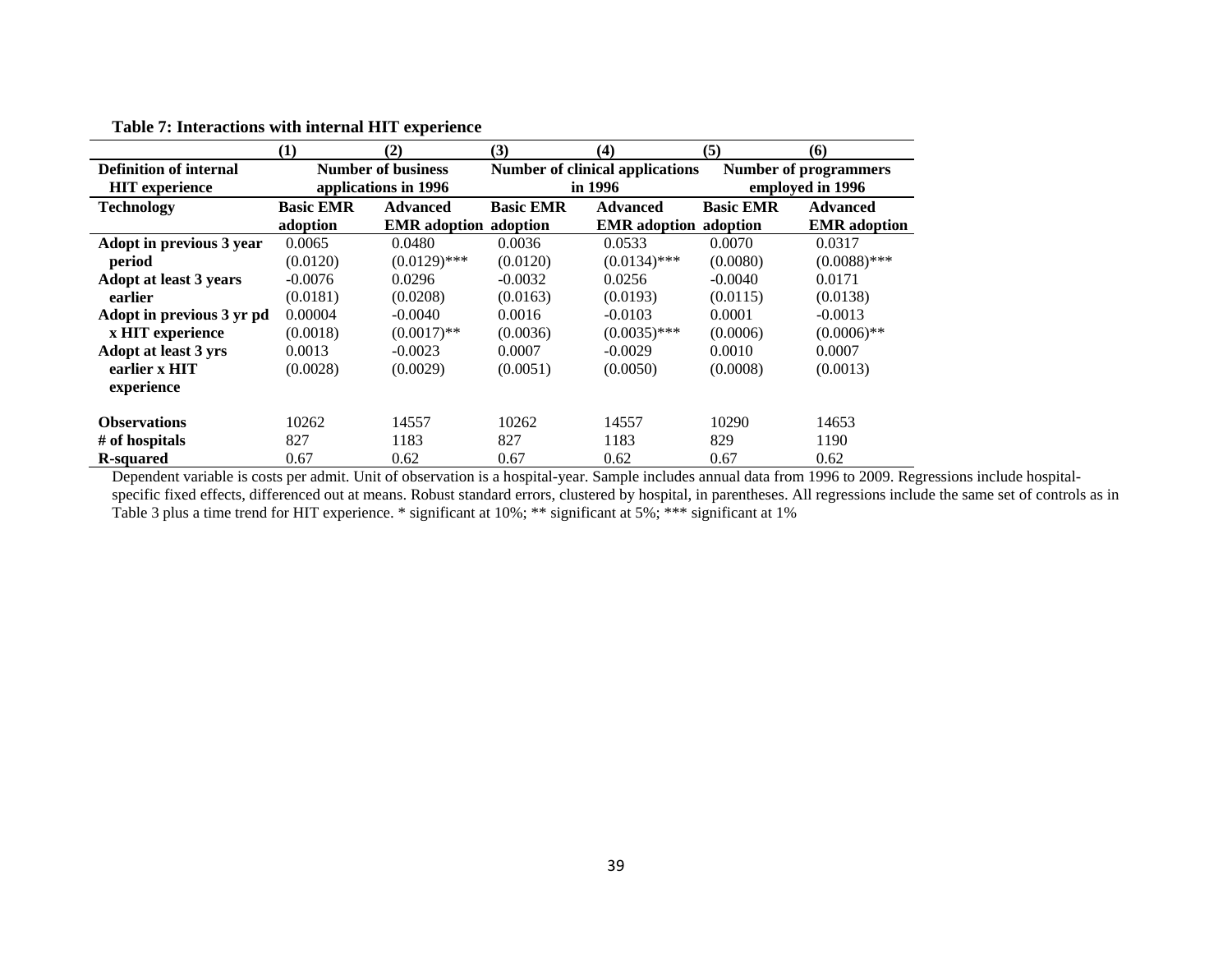#### **Table 8: Instrumental variables results**

|                                          | (1)              | (2)                      | (3)              | (4)                    | (5)              | (6)                    | (7)              | (8)                    |
|------------------------------------------|------------------|--------------------------|------------------|------------------------|------------------|------------------------|------------------|------------------------|
|                                          |                  | <b>Three instruments</b> |                  | <b>Two instruments</b> |                  |                        |                  |                        |
| <b>Technology</b>                        | <b>Basic EMR</b> | <b>Advanced</b>          | <b>Basic EMR</b> | <b>Advanced</b>        | <b>Basic EMR</b> | <b>Advanced</b>        | <b>Basic EMR</b> | <b>Advanced</b>        |
|                                          | adoption         | <b>EMR</b><br>adoption   | adoption         | <b>EMR</b><br>adoption | adoption         | <b>EMR</b><br>adoption | adoption         | <b>EMR</b><br>adoption |
| Adopted EMR at least 3 years earlier     | $-0.0595$        | 0.1648                   | 0.1804           | 0.4133                 | $-0.0652$        | 0.5014                 | 0.1813           | 0.9304                 |
|                                          | (0.1069)         | (0.1625)                 | (0.1386)         | $(0.2277)*$            | (0.1073)         | (0.4985)               | (0.1424)         | (0.6882)               |
| Adopted EMR at least 3 years earlier x   |                  |                          | $-0.3799$        | $-0.2827$              |                  |                        | $-0.3867$        | $-0.6318$              |
| <b>IT-intensive county</b>               |                  |                          | $(0.2142)^*$     | (0.2315)               |                  |                        | $(0.2177)*$      | (0.5814)               |
| <b>Observations</b>                      | 23407            | 34385                    | 23407            | 34385                  | 23407            | 34385                  | 23407            | 34385                  |
| # of hospitals                           | 2217             | 3284                     | 2217             | 3284                   | 2217             | 3284                   | 2217             | 3284                   |
| <b>Overidentification test (p-value)</b> | 0.51             | 0.38                     | 0.65             | 0.56                   | 0.28             | 0.41                   | 0.31             | 0.75                   |
| Hausman test (p-value)                   | 1.00             | 1.00                     | 1.00             | 1.00                   | 1.00             | 1.00                   | 1.00             | 1.00                   |
| <b>R</b> -squared                        | 0.58             | 0.54                     | 0.55             | 0.52                   | 0.58             | 0.45                   | 0.55             | 0.38                   |

Dependent variable is total operating costs per admit. Unit of observation is a hospital-year. Sample includes annual data from 1996 to 2009. Regressions include hospital-specific fixed effects, differenced out at means. Robust standard errors, clustered by hospital, in parentheses. All regressions include the same set of controls as in Table 3 plus time trends for IT-intensive location (in columns 3,4, 7, and 8). First stage results shown in Appendix Table A.8. Three instruments are log distance to nearest vendor in 1996 multiplied by a time trend, percent of hospitals in alliance adopting EMR technology, and EMR adoption by competitors in other markets where hospital operates. The alliance instrument does not appear in the two instruments results. Overidentification test uses Hansen J statistic.

\* significant at 10%; \*\* significant at 5%; \*\*\* significant at 1%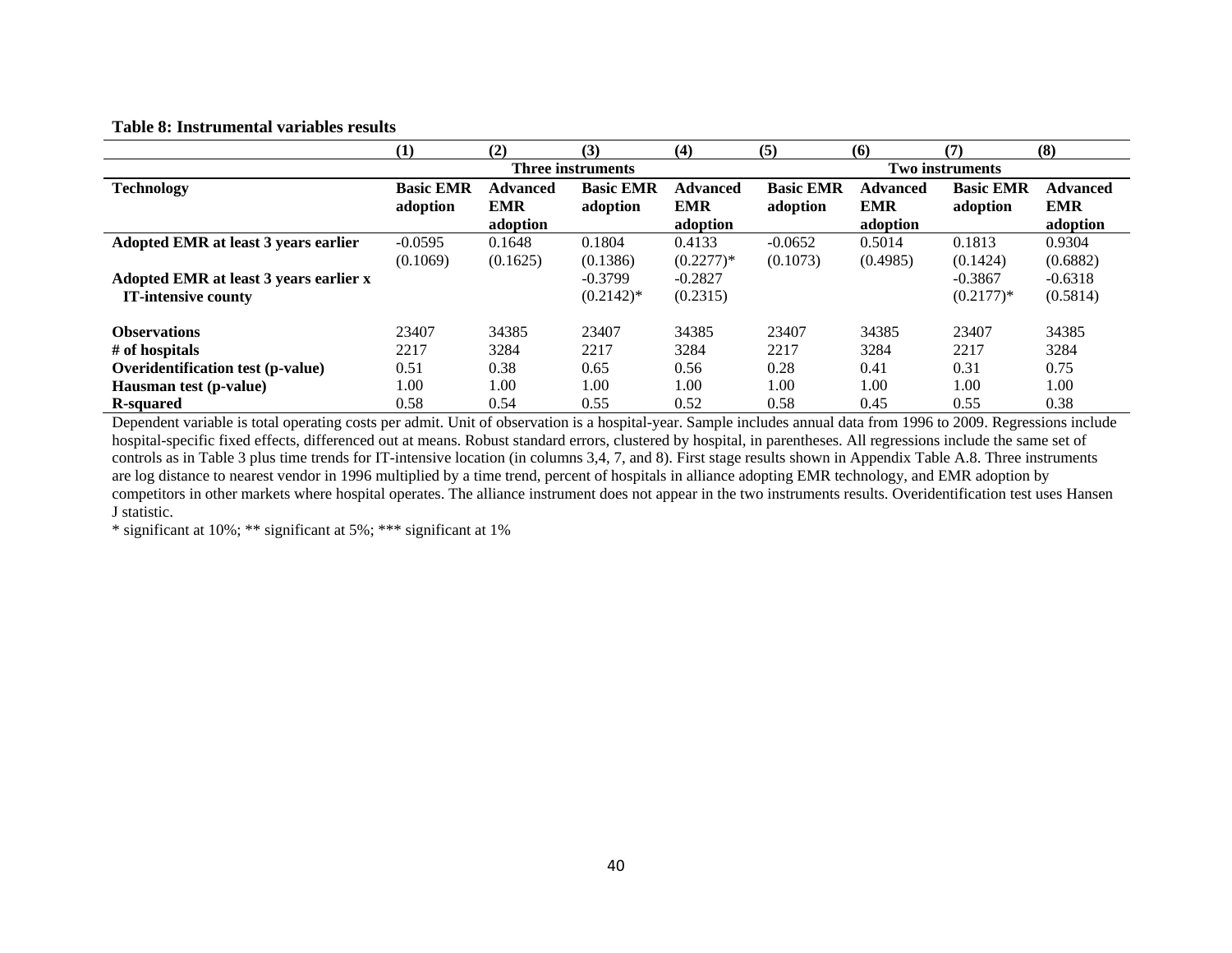

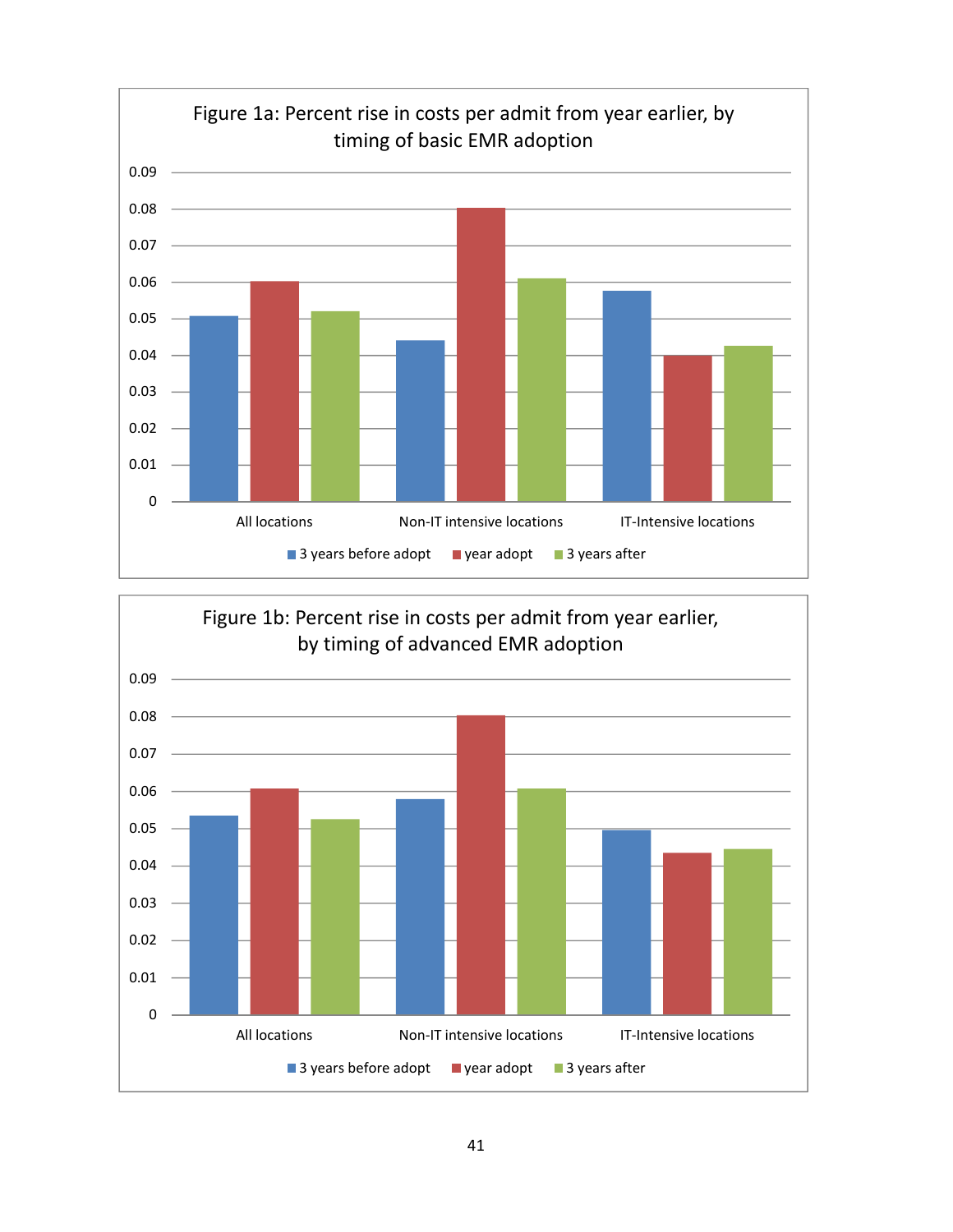



Error bars show 95% confidence intervals. Full set of coefficients in Appendix Table A.2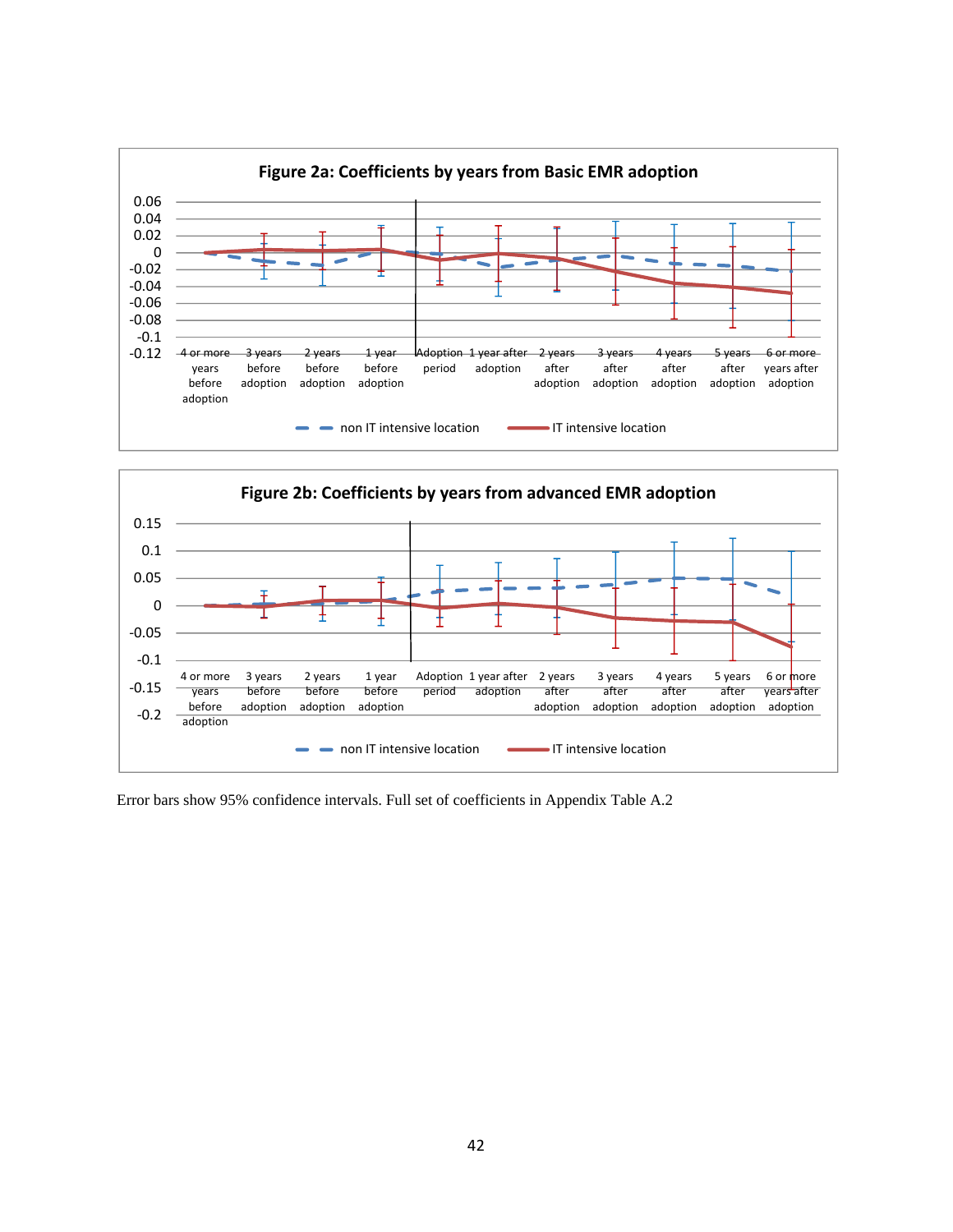| <b>Variable</b>                                   | <b>Reports</b><br><b>Basic EMR</b><br><b>Adoption</b> | Does Not<br><b>Report</b><br><b>Basic EMR</b> |
|---------------------------------------------------|-------------------------------------------------------|-----------------------------------------------|
|                                                   |                                                       | <b>Adoption</b>                               |
| Total costs per admit                             | 9201.1                                                | 9571.8                                        |
| Total hospital beds                               | 222.4                                                 | 154.3                                         |
| Residency or Member of Council Teaching Hospitals | 0.250                                                 | 0.154                                         |
| MSA dummy                                         | 0.675                                                 | 0.532                                         |
| Total admissions                                  | 8664.8                                                | 5438.7                                        |
| Independent practice association hospital         | 0.265                                                 | 0.242                                         |
| Management service organization hospital          | 0.222                                                 | 0.187                                         |
| Equity model hospital                             | 0.076                                                 | 0.081                                         |
| Foundation hospital                               | 0.158                                                 | 0.156                                         |
| For profit hospital                               | 0.143                                                 | 0.147                                         |

# **Appendix Table A.1: Comparing Hospitals With and Without IT Data**

Table compares mean 1996 values for each of the variables for hospitals who do and do not report whether they have adopted advanced EMR.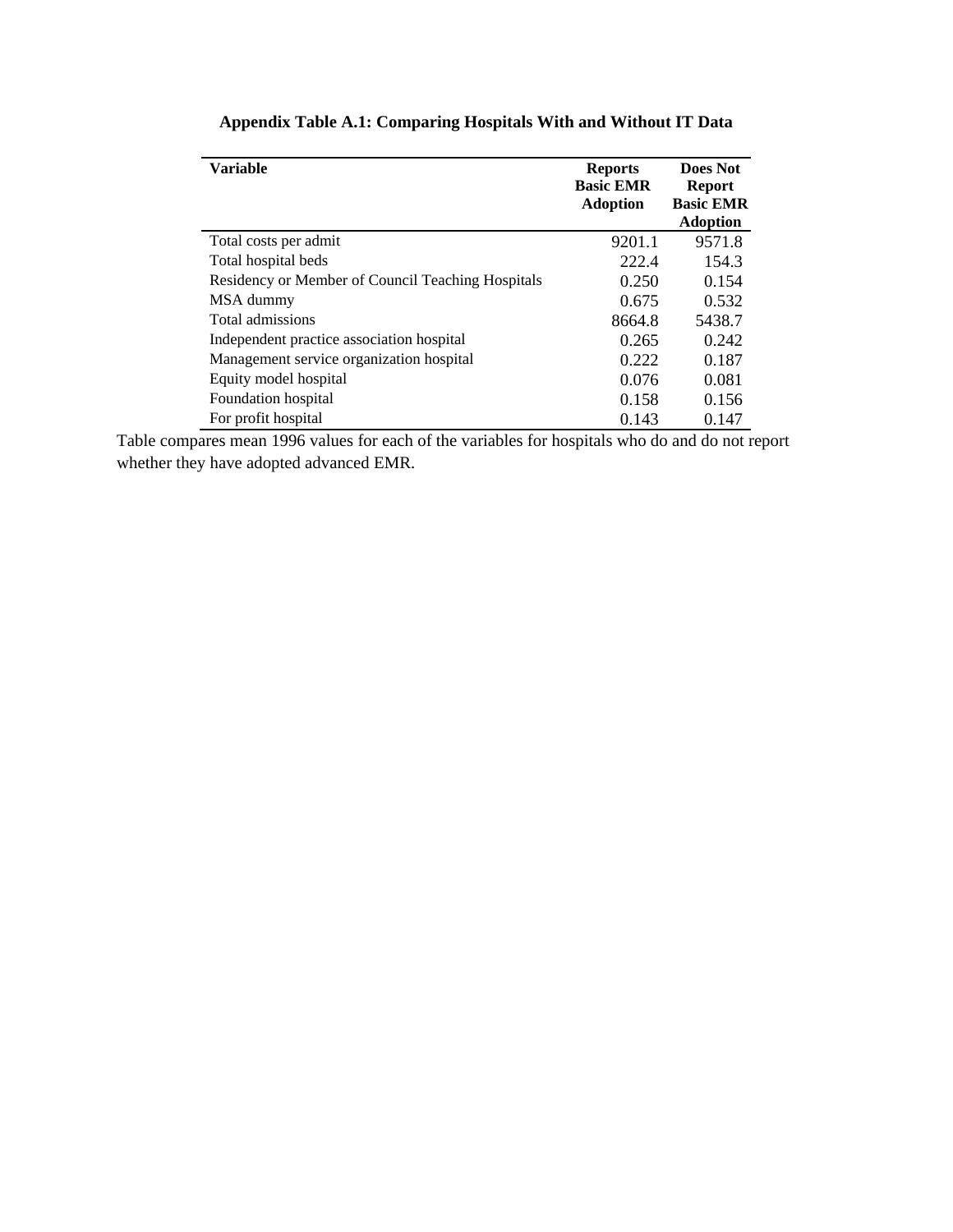|                              | (1)           | (2)                       | (3)                 | (4)              | (5)                          | (6)                 |
|------------------------------|---------------|---------------------------|---------------------|------------------|------------------------------|---------------------|
| <b>Technology</b>            |               | <b>Basic EMR adoption</b> |                     |                  | <b>Advanced EMR adoption</b> |                     |
| <b>Sample</b>                | All firms     | <b>Bottom 3</b>           | Top quartile        | <b>All firms</b> | <b>Bottom 3</b>              | Top quartile        |
|                              |               | quartiles IT-             | <b>IT-intensive</b> |                  | quartiles IT-                | <b>IT-intensive</b> |
|                              |               | intensive                 | counties            |                  | intensive                    | counties            |
|                              |               | counties                  |                     |                  | counties                     |                     |
| Will adopt in 3 years        | $-0.0034$     | $-0.0100$                 | 0.0038              | 0.0016           | 0.0031                       | $-0.0019$           |
|                              | (0.0072)      | (0.0105)                  | (0.0096)            | (0.0081)         | (0.0122)                     | (0.0103)            |
| Will adopt in 2 years        | $-0.0055$     | $-0.0147$                 | 0.0025              | 0.0093           | 0.0040                       | 0.0095              |
|                              | (0.0083)      | (0.0120)                  | (0.0112)            | (0.0104)         | (0.0159)                     | (0.0129)            |
| Will adopt in 1 year         | $-0.0011$     | $-0.0025$                 | 0.0040              | 0.0088           | 0.0083                       | 0.0100              |
|                              | (0.0099)      | (0.0150)                  | (0.0128)            | (0.0136)         | (0.0221)                     | (0.0164)            |
| Adopt this year              | $-0.0060$     | $-0.0013$                 | $-0.0085$           | 0.0134           | 0.0264                       | $-0.0043$           |
|                              | (0.0111)      | (0.0159)                  | (0.0147)            | (0.0145)         | (0.0239)                     | (0.0168)            |
| <b>Adopt 1 year earlier</b>  | $-0.0101$     | $-0.0172$                 | $-0.0008$           | 0.0209           | 0.0315                       | 0.0042              |
|                              | (0.0120)      | (0.0171)                  | (0.0165)            | (0.0159)         | (0.0238)                     | (0.0208)            |
| <b>Adopt 2 years earlier</b> | $-0.0080$     | $-0.0085$                 | $-0.0066$           | 0.0182           | 0.0325                       | $-0.0031$           |
|                              | (0.0133)      | (0.0187)                  | (0.0187)            | (0.0183)         | (0.0269)                     | (0.0246)            |
| <b>Adopt 3 years earlier</b> | $-0.0137$     | $-0.0033$                 | $-0.0221$           | 0.0114           | 0.0388                       | $-0.0224$           |
|                              | (0.0144)      | (0.0203)                  | (0.0198)            | (0.0203)         | (0.0298)                     | (0.0274)            |
| <b>Adopt 4 years earlier</b> | $-0.0271$     | $-0.0129$                 | $-0.0360$           | 0.0135           | 0.0504                       | $-0.0276$           |
|                              | $(0.0160)*$   | (0.0233)                  | $(0.0211)*$         | (0.0225)         | (0.0331)                     | (0.0301)            |
| Adopt 5 years earlier        | $-0.0311$     | $-0.0154$                 | $-0.0407$           | 0.0113           | 0.0489                       | $-0.0302$           |
|                              | $(0.0175)*$   | (0.0251)                  | $(0.0240)*$         | (0.0258)         | (0.0374)                     | (0.0349)            |
| Adopt at least 6 years       | $-0.0393$     | $-0.0220$                 | $-0.0478$           | $-0.0278$        | 0.0171                       | $-0.0750$           |
| earlier                      | $(0.0198)$ ** | (0.0291)                  | $(0.0259)*$         | (0.0283)         | (0.0413)                     | $(0.0391)*$         |
|                              |               |                           |                     |                  |                              |                     |
| <b>Observations</b>          | 21086         | 11002                     | 10084               | 11178            | 5375                         | 5803                |
| # of hospitals               | 1934          | 1052                      | 882                 | 1009             | 501                          | 508                 |
| <b>R-squared</b>             | 0.62          | 0.65                      | 0.60                | 0.64             | 0.67                         | 0.62                |

**Appendix Table A.2: Leads and lags to get timing of impact** 

Dependent variable is total operating costs per admit. Unit of observation is a hospital-year. Sample includes annual data from 1996 to 2009. Sample restricted to those that eventually adopt. Regressions include hospital-specific fixed effects, differenced out at means. Robust standard errors, clustered by hospital, in parentheses. All regressions include the same set of controls as in Table 3. \* significant at 10%; \*\* significant at 5%; \*\*\* significant at 1%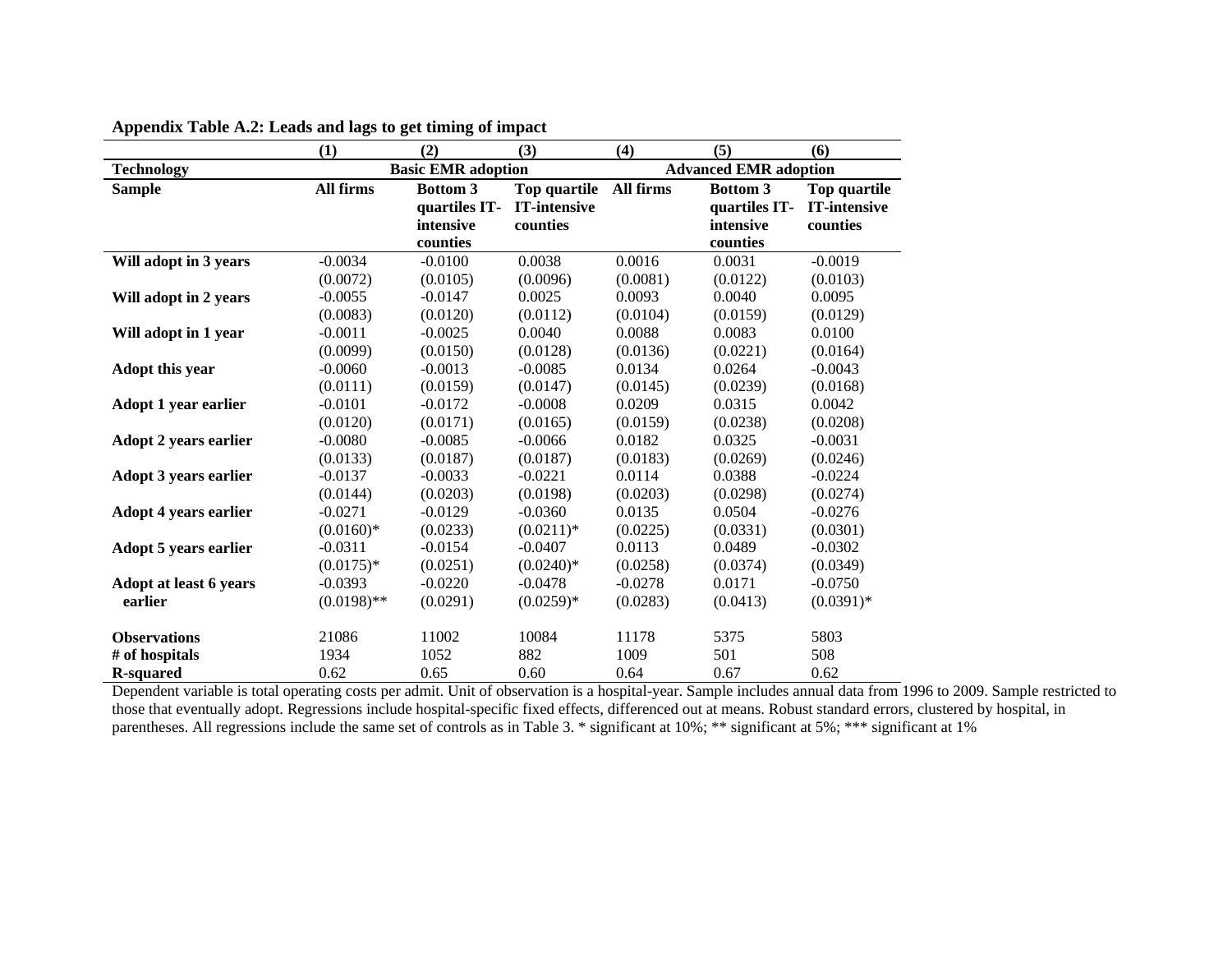| . .                                   |                  |                 |                  |                 |                  |                 |                                             |                 |
|---------------------------------------|------------------|-----------------|------------------|-----------------|------------------|-----------------|---------------------------------------------|-----------------|
|                                       | (1)              | (2)             | (3)              | (4)             | (5)              | (6)             | (7)                                         | (8)             |
|                                       |                  |                 | No controls      |                 |                  |                 | Add controls for current levels of hospital |                 |
|                                       |                  |                 |                  |                 |                  |                 | <b>characteristics</b>                      |                 |
| <b>Technology</b>                     | <b>Basic EMR</b> | <b>Advanced</b> | <b>Basic EMR</b> | <b>Advanced</b> | <b>Basic EMR</b> | <b>Advanced</b> | <b>Basic EMR</b>                            | <b>Advanced</b> |
|                                       | adoption         | <b>EMR</b>      | adoption         | <b>EMR</b>      | adoption         | <b>EMR</b>      | adoption                                    | <b>EMR</b>      |
|                                       |                  | adoption        |                  | adoption        |                  | adoption        |                                             | adoption        |
| Adopt in previous 3 year period       | 0.2597           | 0.3060          | 0.2805           | 0.3323          | 0.0151           | 0.0327          | 0.0263                                      | 0.0445          |
|                                       | $(0.0068)$ ***   | $(0.0083)$ ***  | $(0.0084)$ ***   | $(0.0112)$ ***  | $(0.0056)$ ***   | $(0.0060)$ ***  | $(0.0079)$ ***                              | $(0.0092)$ ***  |
| Adopt at least 3 years earlier        | 0.5075           | 0.5026          | 0.5515           | 0.5580          | 0.0074           | 0.0244          | 0.0346                                      | 0.0490          |
|                                       | $(0.0072)$ ***   | $(0.0096)$ ***  | $(0.0097)$ ***   | $(0.0153)$ ***  | (0.0080)         | $(0.0089)$ ***  | $(0.0111)$ ***                              | $(0.0129)$ ***  |
| Adopt in previous 3 year period x IT- |                  |                 | $-0.2809$        | $-0.3127$       |                  |                 | $-0.0235$                                   | $-0.0223$       |
| intensive county                      |                  |                 | $(0.0142)$ ***   | $(0.0166)$ ***  |                  |                 | $(0.0111)$ **                               | $(0.0120)*$     |
| Adopt at least 3 years earlier        |                  |                 | $-0.5862$        | $-0.5622$       |                  |                 | $-0.0566$                                   | $-0.0462$       |
| x IT-intensive county                 |                  |                 | $(0.0175)$ ***   | $(0.0208)$ ***  |                  |                 | $(0.0158)$ ***                              | $(0.0173)$ ***  |
|                                       |                  |                 |                  |                 |                  |                 |                                             |                 |
| <b>Observations</b>                   | 24284            | 35733           | 24284            | 35733           | 23361            | 34262           | 23361                                       | 34262           |
| # of hospitals                        | 2247             | 3334            | 2247             | 3334            | 2228             | 3306            | 2228                                        | 3306            |
| <b>R-squared</b>                      | 0.27             | 0.10            | 0.36             | 0.25            | 0.73             | 0.71            | 0.73                                        | 0.71            |

# **Appendix Table A.3: Other specifications of controls**

Dependent variable is total operating costs per admit. Unit of observation is a hospital-year. Sample includes annual data from 1996 to 2009. Regressions include hospital-specific fixed effects, differenced out at means. Robust standard errors, clustered by hospital, in parentheses. Columns 3, 4, 7, and 8 include time trends for IT-intensive location. Columns 5-8 include the same set of controls as in Table 3 plus 5-8 include the current values by year for all hospital-level controls from Table 3. \* significant at 10%; \*\* significant at 5%; \*\*\* significant at 1%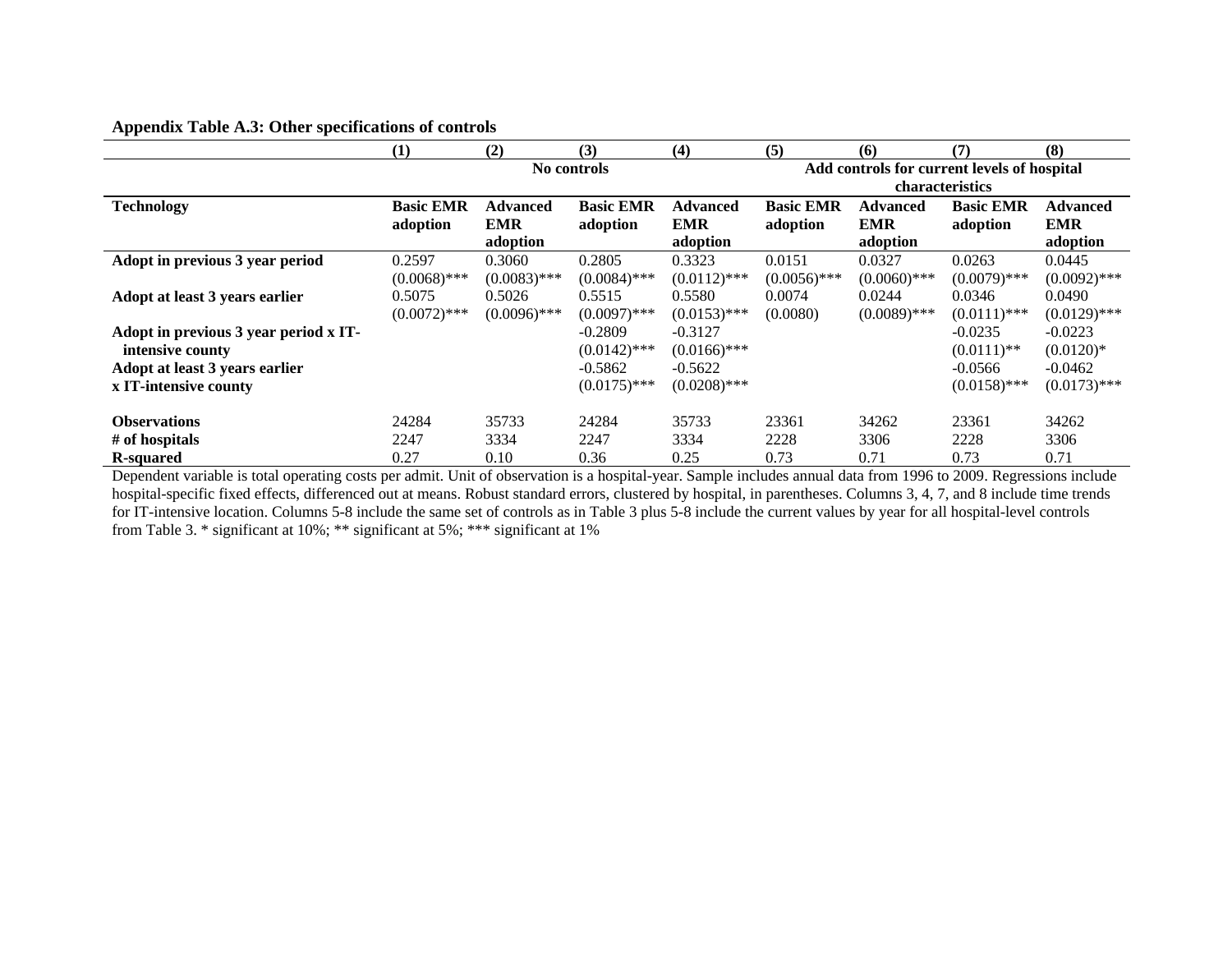|                                | (1)              | (2)             | (3)                         | (4)             | (5)              | (6)             | (7)                          | (8)             |
|--------------------------------|------------------|-----------------|-----------------------------|-----------------|------------------|-----------------|------------------------------|-----------------|
| Dependent variable             |                  |                 | Total labor costs per admit |                 |                  |                 | Total direct costs per admit |                 |
| <b>Technology</b>              | <b>Basic EMR</b> | <b>Advanced</b> | <b>Basic EMR</b>            | <b>Advanced</b> | <b>Basic EMR</b> | <b>Advanced</b> | <b>Basic EMR</b>             | <b>Advanced</b> |
|                                | adoption         | <b>EMR</b>      | adoption                    | <b>EMR</b>      | adoption         | <b>EMR</b>      | adoption                     | <b>EMR</b>      |
|                                |                  | adoption        |                             | adoption        |                  | adoption        |                              | adoption        |
| Adopt in previous 3 year       | $-0.0029$        | 0.0261          | 0.0052                      | 0.0365          | 0.0063           | 0.0255          | 0.0121                       | 0.0380          |
| period                         | (0.0063)         | $(0.0072)$ ***  | (0.0085)                    | $(0.0105)$ ***  | (0.0063)         | $(0.0070)$ ***  | (0.0085)                     | $(0.0103)$ ***  |
| <b>Adopt at least 3 years</b>  | $-0.0152$        | 0.0150          | 0.0121                      | 0.0454          | $-0.0082$        | 0.0037          | 0.0154                       | 0.0322          |
| earlier                        | $(0.0092)*$      | (0.0100)        | (0.0128)                    | $(0.0149)$ ***  | (0.0089)         | (0.0097)        | (0.0123)                     | $(0.0146)$ **   |
| Adopt in previous 3 year       |                  |                 | $-0.0171$                   | $-0.0196$       |                  |                 | $-0.0123$                    | $-0.0238$       |
| period x IT-intensive county   |                  |                 | (0.0127)                    | (0.0145)        |                  |                 | (0.0126)                     | $(0.0141)*$     |
| Adopt at least 3 years earlier |                  |                 | $-0.0566$                   | $-0.0572$       |                  |                 | $-0.0488$                    | $-0.0536$       |
| x IT-intensive county          |                  |                 | $(0.0186)$ ***              | $(0.0194)$ ***  |                  |                 | $(0.0178)$ ***               | $(0.0190)$ ***  |
|                                |                  |                 |                             |                 |                  |                 |                              |                 |
| <b>Observations</b>            | 23416            | 34405           | 23416                       | 34405           | 23418            | 34407           | 23418                        | 34407           |
| # of hospitals                 | 2228             | 3306            | 2228                        | 3306            | 2228             | 3306            | 2228                         | 3306            |
| R-squared                      | 0.53             | 0.50            | 0.53                        | 0.50            | 0.56             | 0.54            | 0.56                         | 0.54            |

## **Appendix Table A.4: Labor costs and direct costs**

Unit of observation is a hospital-year. Sample includes annual data from 1996 to 2009. Regressions include hospital-specific fixed effects, differenced out at means. Robust standard errors, clustered by hospital, in parentheses. All regressions include the same set of controls as in Table 3 plus time trends for ITintensive location (columns 3, 4,7, 8). \* significant at 10%; \*\* significant at 5%; \*\*\* significant at 1%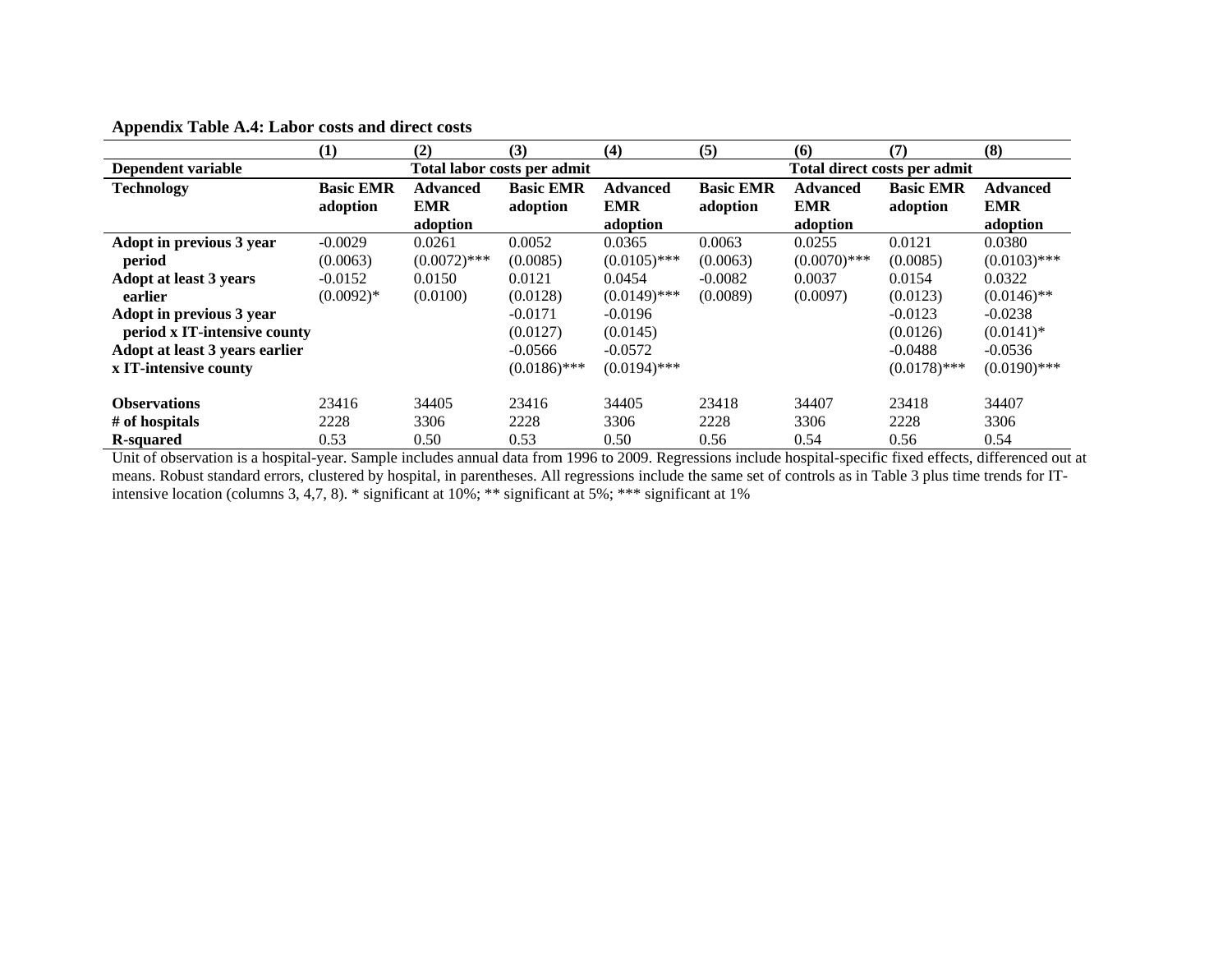|                                | (1)              | (2)                                    | (3)              | (4)             | (5)              | (6)             | (7)                              | (8)             |
|--------------------------------|------------------|----------------------------------------|------------------|-----------------|------------------|-----------------|----------------------------------|-----------------|
|                                |                  | Add Medicare case mix index as control |                  |                 |                  |                 | Weight dependent variable by the |                 |
|                                |                  |                                        |                  |                 |                  |                 | <b>Medicare case mix index</b>   |                 |
| <b>Technology</b>              | <b>Basic EMR</b> | <b>Advanced</b>                        | <b>Basic EMR</b> | <b>Advanced</b> | <b>Basic EMR</b> | <b>Advanced</b> | <b>Basic EMR</b>                 | <b>Advanced</b> |
|                                | adoption         | <b>EMR</b>                             | adoption         | <b>EMR</b>      | adoption         | <b>EMR</b>      | adoption                         | <b>EMR</b>      |
|                                |                  | adoption                               |                  | adoption        |                  | adoption        |                                  | adoption        |
| Adopt in previous 3 year       | 0.0045           | 0.0269                                 | 0.0125           | 0.0371          | 0.0034           | 0.0248          | 0.0090                           | 0.0286          |
| period                         | (0.0063)         | $(0.0068)$ ***                         | (0.0087)         | $(0.0108)$ ***  | (0.0064)         | $(0.0069)$ ***  | (0.0088)                         | $(0.0109)$ ***  |
| Adopt at least 3 years         | $-0.0070$        | 0.0137                                 | 0.0208           | 0.0410          | $-0.0055$        | 0.0151          | 0.0195                           | 0.0383          |
| earlier                        | (0.0090)         | (0.0097)                               | $(0.0125)*$      | $(0.0149)$ ***  | (0.0091)         | (0.0097)        | (0.0127)                         | $(0.0145)$ ***  |
| Adopt in previous 3 year       |                  |                                        | $-0.0163$        | $-0.0188$       |                  |                 | $-0.0117$                        | $-0.0070$       |
| period x IT-intensive county   |                  |                                        | (0.0124)         | (0.0137)        |                  |                 | (0.0125)                         | (0.0139)        |
| Adopt at least 3 years earlier |                  |                                        | $-0.0562$        | $-0.0503$       |                  |                 | $-0.0507$                        | $-0.0427$       |
| x IT-intensive county          |                  |                                        | $(0.0177)$ ***   | $(0.0190)$ ***  |                  |                 | $(0.0178)$ ***                   | $(0.0190)$ **   |
| <b>Medicare case mix index</b> | 0.2013           | 0.1899                                 | 0.1977           | 0.1871          |                  |                 |                                  |                 |
|                                | $(0.0303)$ ***   | $(0.0309)$ ***                         | $(0.0304)$ ***   | $(0.0309)$ ***  |                  |                 |                                  |                 |
| <b>Observations</b>            | 20214            | 29545                                  | 20214            | 29545           | 20214            | 29545           | 20214                            | 29545           |
| # of hospitals                 | 1642             | 2403                                   | 1642             | 2403            | 1642             | 2403            | 1642                             | 2403            |
| <b>R-squared</b>               | 0.62             | 0.60                                   | 0.62             | 0.60            | 0.62             | 0.60            | 0.62                             | 0.60            |

|  |  |  |  | Appendix Table A.5: Include adjustments for difficulty of the Medicare case mix |  |  |  |
|--|--|--|--|---------------------------------------------------------------------------------|--|--|--|
|  |  |  |  |                                                                                 |  |  |  |

In columns 1-4, dependent variable is total operating costs per admit. In columns 5-8, dependent variable is total operating costs per admit, weighted by the Medicare case mix index. Note that the Medicare case mix is a weak proxy for the total case mix. Unit of observation is a hospital-year. Sample includes annual data from 1996 to 2009, subject to having data on the Medicare case mix (eliminating approximately 13% of the sample). Regressions include hospital-specific fixed effects, differenced out at means. Robust standard errors, clustered by hospital, in parentheses. All regressions include the same set of controls as in Table 3 plus time trends for IT-intensive location (columns 3, 4, 7, 8).  $*$  significant at 10%; \*\* significant at 5%; \*\*\* significant at 1%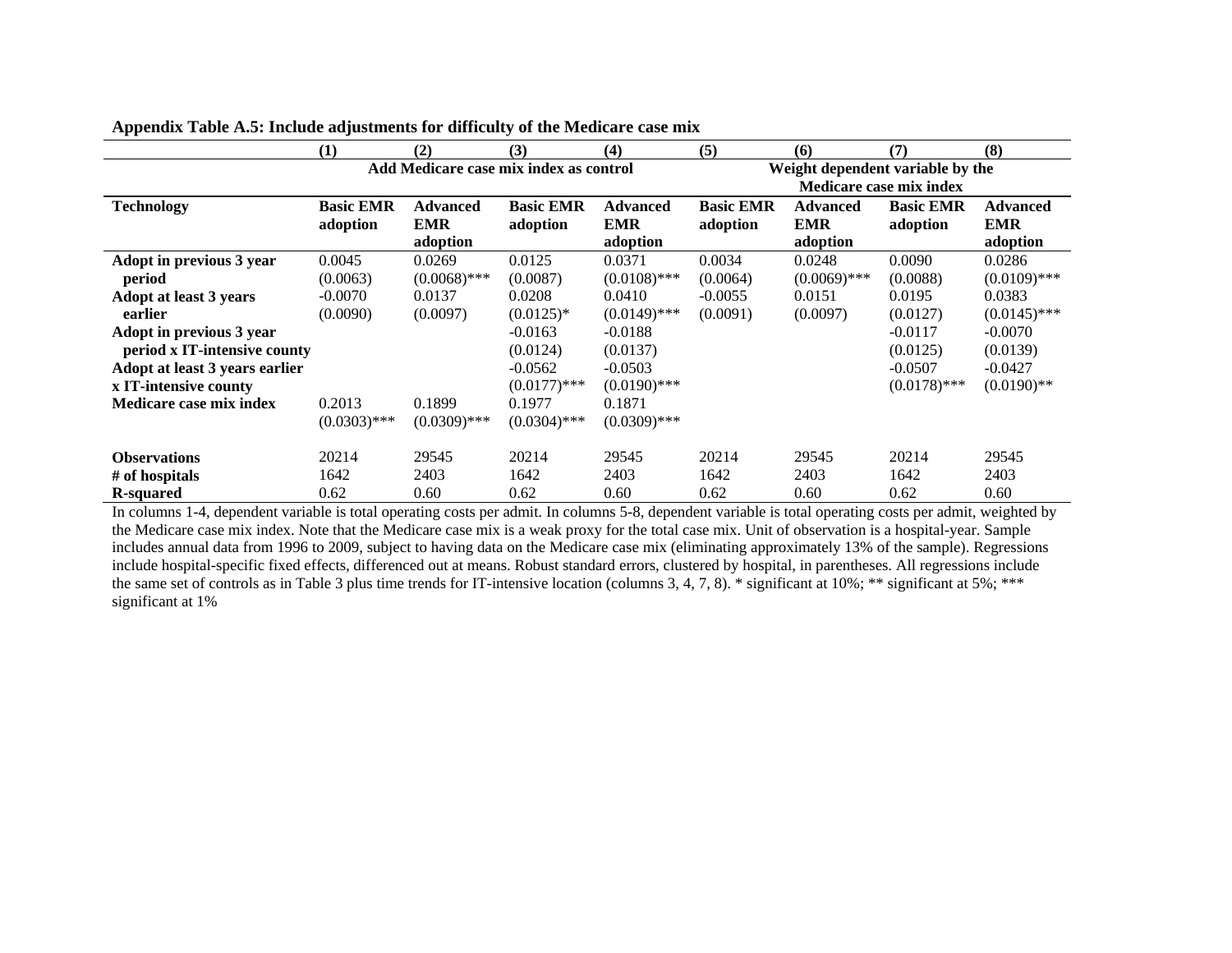|                                        | (1)                       | (2)            | (3)                          | (4)            |
|----------------------------------------|---------------------------|----------------|------------------------------|----------------|
| <b>Technology</b>                      | <b>Basic EMR adoption</b> |                | <b>Advanced EMR adoption</b> |                |
|                                        | All data                  | Only           | All data                     | Only           |
|                                        |                           | adopters       |                              | adopters       |
| Adopt in previous 3 year period        | 0.0128                    | 0.0106         | 0.0403                       | 0.0338         |
|                                        | (0.0085)                  | (0.0087)       | $(0.0102)$ ***               | $(0.0118)$ *** |
| Adopt at least 3 years earlier         | 0.0170                    | 0.0125         | 0.0382                       | 0.0363         |
|                                        | (0.0123)                  | (0.0125)       | $(0.0145)$ ***               | $(0.0173)$ **  |
| Adopt in previous 3 year period x IT-  | $-0.0157$                 | $-0.0141$      | $-0.0285$                    | $-0.0304$      |
| intensive county                       | (0.0126)                  | (0.0123)       | $(0.0140)$ **                | $(0.0161)*$    |
| Adopt at least 3 years earlier         | $-0.0513$                 | $-0.0474$      | $-0.0597$                    | $-0.0617$      |
| x IT-intensive county                  | $(0.0178)$ ***            | $(0.0173)$ *** | $(0.0189)$ ***               | $(0.0228)$ *** |
|                                        |                           |                |                              |                |
| <b>Observations</b>                    | 23418                     | 21086          | 34407                        | 11178          |
| # of hospitals                         | 2228                      | 1934           | 3306                         | 1009           |
| <b>R-squared</b>                       | 0.58                      | 0.62           | 0.56                         | 0.64           |
| <b>CONTROLS</b>                        |                           |                |                              |                |
| IT-intensive county x year             | 0.0000                    | $-0.0006$      | $-0.0013$                    | 0.0016         |
|                                        | (0.0019)                  | (0.0020)       | (0.0014)                     | (0.0027)       |
| Log inpatient days                     | $-0.4578$                 | $-0.4134$      | $-0.6154$                    | $-0.6742$      |
|                                        | $(0.1870)$ **             | $(0.2109)*$    | $(0.1426)$ ***               | $(0.2969)$ **  |
| Log outpatient visits                  | $-0.0600$                 | $-0.2506$      | $-0.0590$                    | $-0.0770$      |
|                                        | (0.1191)                  | (0.1525)       | (0.0902)                     | (0.2072)       |
| Log inpatient days x Log inpatient     | 0.0304                    | 0.0367         | 0.0301                       | 0.0331         |
| days                                   | $(0.0086)$ ***            | $(0.0094)$ *** | $(0.0069)$ ***               | $(0.0151)$ **  |
| Log outpatient visits x Log outpatient | 0.0170                    | 0.0329         | 0.0103                       | 0.0130         |
| visits                                 | $(0.0067)$ **             | $(0.0101)$ *** | $(0.0050)$ **                | (0.0098)       |
| Log inpatient days x Log outpatient    | $-0.0306$                 | $-0.0463$      | $-0.0163$                    | $-0.0191$      |
| visits                                 | $(0.0143)$ **             | $(0.0146)$ *** | (0.0118)                     | (0.0196)       |
| Log total costs per admit in 1996 x    | $-0.0202$                 | $-0.0202$      | $-0.0231$                    | $-0.0285$      |
| year                                   | $(0.0030)$ ***            | $(0.0028)$ *** | $(0.0024)$ ***               | $(0.0047)$ *** |
| Log total hospital beds x year         | $-0.0081$                 | $-0.0069$      | $-0.0098$                    | $-0.0056$      |
|                                        | $(0.0023)$ ***            | $(0.0024)$ *** | $(0.0020)$ ***               | (0.0038)       |
| Independent practice assn. hospital x  | $-0.0009$                 | $-0.0010$      | 0.0001                       | $-0.0011$      |
| year                                   | (0.0015)                  | (0.0015)       | (0.0013)                     | (0.0020)       |
| Mngmt service org. hospital x year     | $-0.0022$                 | $-0.0020$      | $-0.0030$                    | $-0.0010$      |
|                                        | (0.0015)                  | (0.0015)       | $(0.0013)$ **                | (0.0020)       |
| Equity model hospital x year           | $-0.0025$                 | $-0.0002$      | $-0.0017$                    | $-0.0036$      |

**Appendix Table A.6: Comparison of coefficients when only eventual adopters included in the estimation**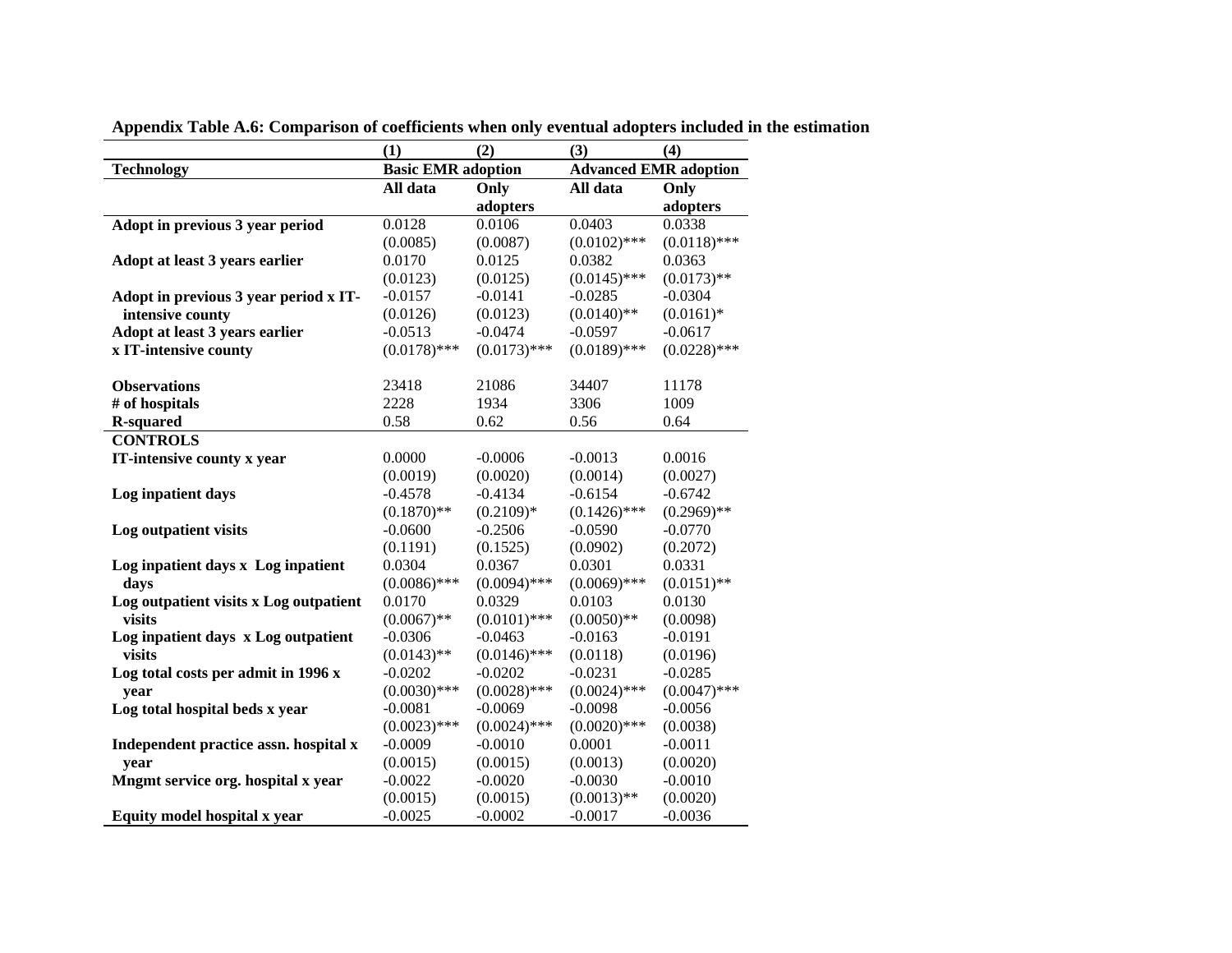|                                             | (0.0032)       | (0.0031)       | (0.0025)       | (0.0043)       |
|---------------------------------------------|----------------|----------------|----------------|----------------|
| Foundation hospital x year                  | 0.0019         | 0.0022         | 0.0014         | $-0.0005$      |
|                                             | (0.0019)       | (0.0020)       | (0.0016)       | (0.0027)       |
| Log admissions x year                       | 0.0023         | $-0.0005$      | 0.0039         | 0.0008         |
|                                             | (0.0022)       | (0.0024)       | $(0.0020)$ **  | (0.0040)       |
| Births (000s) x year                        | 0.0019         | 0.0024         | 0.0018         | 0.0017         |
|                                             | $(0.0008)$ **  | $(0.0008)$ *** | $(0.0007)$ *** | $(0.0009)*$    |
| For-profit ownership x year                 | $-0.0101$      | $-0.0092$      | $-0.0097$      | $-0.0210$      |
|                                             | $(0.0022)$ *** | $(0.0022)$ *** | $(0.0019)$ *** | $(0.0037)$ *** |
| Non-secular nonprofit ownership x           | 0.0006         | 0.0006         | $-0.0004$      | $-0.0007$      |
| year                                        | (0.0016)       | (0.0016)       | (0.0014)       | (0.0023)       |
| Non-profit church ownership x year          | $-0.0003$      | 0.0001         | 0.0000         | $-0.0036$      |
|                                             | (0.0021)       | (0.0021)       | (0.0018)       | (0.0027)       |
| <b>Number of discharges Medicare (000s)</b> | 0.0001         | 0.0001         | 0.0002         | 0.0000         |
| x year                                      | (0.0004)       | (0.0004)       | (0.0003)       | (0.0005)       |
| <b>Number of discharges Medicaid</b>        | 0.0002         | 0.0000         | 0.0005         | 0.0001         |
| $(000s)$ x year                             | (0.0005)       | (0.0005)       | (0.0004)       | (0.0006)       |
| <b>Residency/Mmbr Council Teaching</b>      | 0.0036         | 0.0039         | 0.0032         | 0.0056         |
| Hosps x year                                | $(0.0018)$ **  | $(0.0018)$ **  | $(0.0015)$ **  | $(0.0025)$ **  |
| Log population in 2000 census x year        | $-0.0009$      | $-0.0007$      | $-0.0011$      | $-0.0017$      |
|                                             | (0.0007)       | (0.0007)       | $(0.0006)*$    | $(0.0009)*$    |
| % Black in 2000 census                      | $-0.0192$      | $-0.0160$      | $-0.0173$      | $-0.0211$      |
| x year                                      | $(0.0046)$ *** | $(0.0049)$ *** | $(0.0041)$ *** | $(0.0075)$ *** |
| $\%$ age 65+ in 2000 census x year          | $-0.0301$      | $-0.0261$      | $-0.0319$      | $-0.0383$      |
|                                             | (0.0189)       | (0.0194)       | $(0.0167)*$    | (0.0248)       |
| % age 25-64 in 2000 census x year           | $-0.0306$      | $-0.0246$      | $-0.0163$      | 0.0177         |
|                                             | $(0.0135)$ **  | $(0.0132)*$    | (0.0138)       | (0.0230)       |
| % university education in 2000 census       | 0.0343         | 0.0488         | 0.0565         | 0.0685         |
| x year                                      | $(0.0157)$ **  | $(0.0156)$ *** | $(0.0134)$ *** | $(0.0216)$ *** |
| Log median hh income in 2000 census x       | 0.0109         | 0.0076         | 0.0075         | $-0.0033$      |
| vear                                        | $(0.0045)$ **  | $(0.0045)*$    | $(0.0040)*$    | (0.0067)       |

Dependent variable is total operating costs per admit. Unit of observation is a hospital-year. Sample includes annual data from 1996 to 2009. Regressions include hospital-specific fixed effects, differenced out at means and year fixed effects. Robust standard errors, clustered by hospital, in parentheses. The controls are the same as those listed in Table 3. \* significant at 10%; \*\* significant at 5%; \*\*\* significant at 1%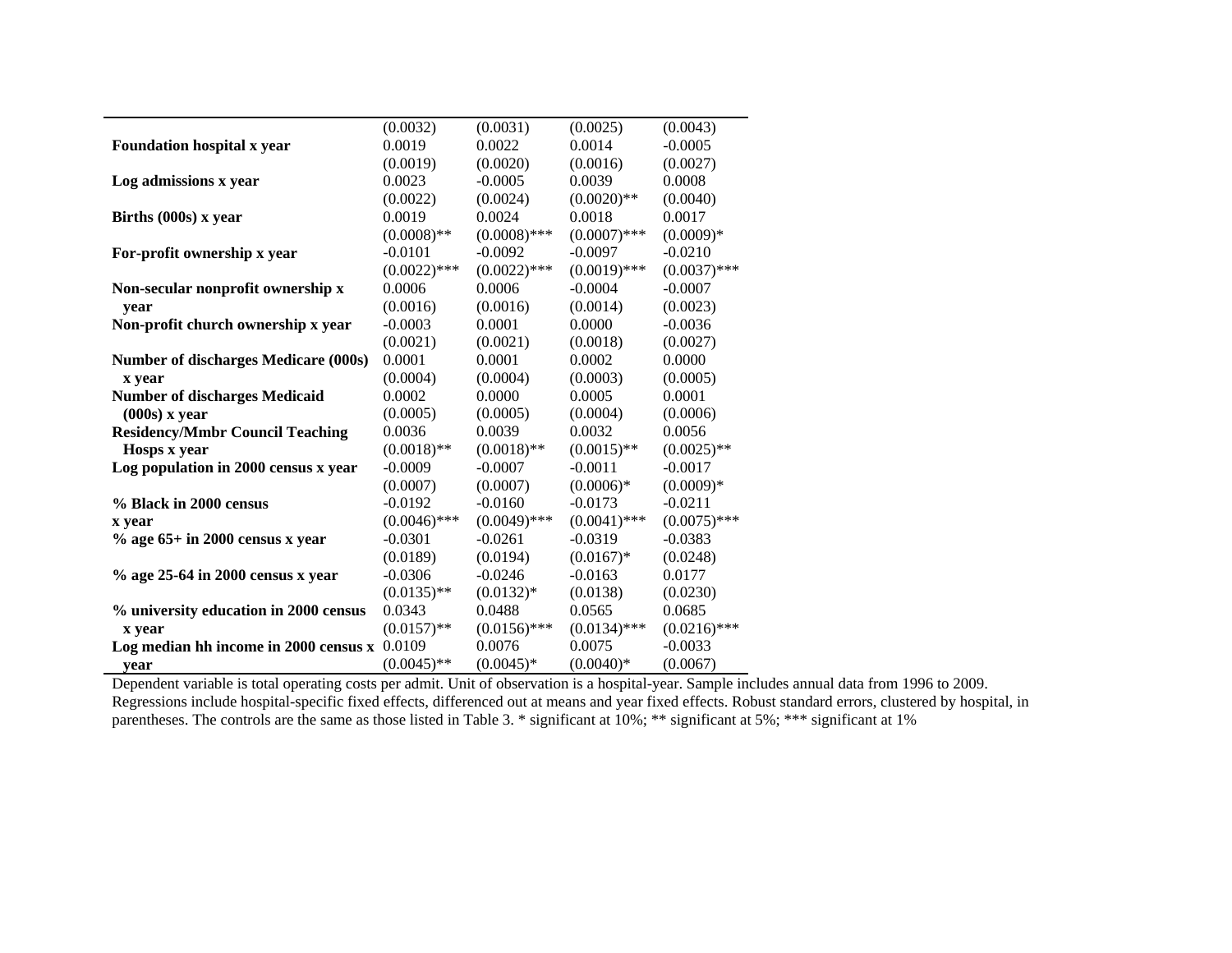**Appendix Table A.7: Baseline specification to help interpretation of instrumental variable results** 

|                                                                |                              | (2)                                       | (3)                          | $\boldsymbol{(4)}$                        |
|----------------------------------------------------------------|------------------------------|-------------------------------------------|------------------------------|-------------------------------------------|
| <b>Technology</b>                                              | <b>Basic EMR</b><br>adoption | <b>Advanced</b><br><b>EMR</b><br>adoption | <b>Basic EMR</b><br>adoption | <b>Advanced</b><br><b>EMR</b><br>adoption |
| Adopted EMR at least 3 years earlier                           | $-0.0127$<br>$(0.0060)$ **   | $-0.0091$<br>(0.0080)                     | 0.0052<br>(0.0082)           | 0.0134<br>(0.0118)                        |
| Adopted EMR at least 3 years earlier x IT-<br>intensive county |                              |                                           | $-0.0366$<br>$(0.0118)$ ***  | $-0.0425$<br>$(0.0156)$ ***               |
| <b>Observations</b>                                            | 23418                        | 34407                                     | 23418                        | 34407                                     |
| # of hospitals                                                 | 2228                         | 3306                                      | 2228                         | 3306                                      |
| <b>R</b> -squared                                              | 0.58                         | 0.56                                      | 0.58                         | 0.56                                      |

Dependent variable is total operating costs per admit. Unit of observation is a hospital-year. Sample includes annual data from 1996 to 2009. Regressions include hospital-specific fixed effects, differenced out at means. Robust standard errors, clustered by hospital, in parentheses. All regressions include the same set of controls as in Table 3 plus time trends for IT-intensive location (columns 3,4). \* significant at 10%; \*\* significant at 5%; \*\*\* significant at 1%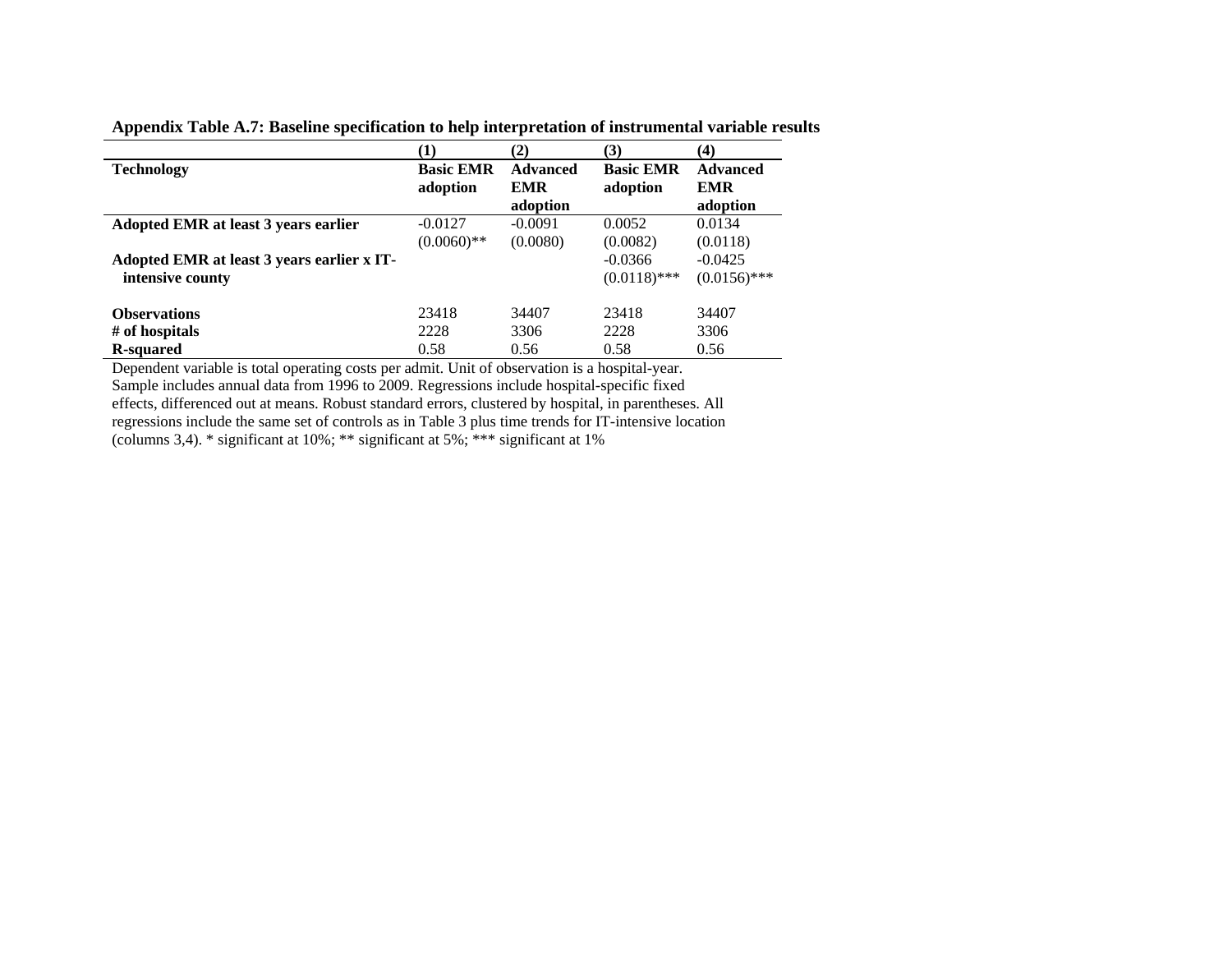|                                       | (1)              | (2)                   | (3)            | (4)                                 | (5)            | (6)             | (7)                    | (8)           | (3a)                  | (4a)                                               | (7a)            | (8a)            |
|---------------------------------------|------------------|-----------------------|----------------|-------------------------------------|----------------|-----------------|------------------------|---------------|-----------------------|----------------------------------------------------|-----------------|-----------------|
|                                       |                  |                       |                | <b>First stage for EMR adoption</b> |                |                 |                        |               |                       | First stage for EMR adoption x IT-intensive county |                 |                 |
|                                       |                  | All three instruments |                |                                     |                |                 | <b>Two instruments</b> |               | All three instruments |                                                    | Two instruments |                 |
| <b>Technology</b>                     | <b>Basic EMR</b> | <b>Advanced</b>       | <b>Basic</b>   | <b>Advanced</b>                     | <b>Basic</b>   | <b>Advanced</b> | <b>Basic EMR</b>       | Advanced      | <b>Basic EMR</b>      | <b>Advanced</b>                                    | <b>Basic</b>    | <b>Advanced</b> |
|                                       | adoption         | <b>EMR</b>            | <b>EMR</b>     | <b>EMR</b>                          | <b>EMR</b>     | <b>EMR</b>      | adoption               | <b>EMR</b>    | adoption              | <b>EMR</b>                                         | <b>EMR</b>      | <b>EMR</b>      |
|                                       |                  | adoption              | adoption       | adoption                            | adoption       | adoption        |                        | adoption      |                       | adoption                                           | adoption        | adoption        |
| <b>EMR</b> adoption by competitors in | 0.1959           | 0.0942                | 0.1776         | 0.0551                              | 0.1981         | 0.0875          | 0.1802                 | 0.0499        | 0.00086               | $-0.0052$                                          | 0.00004         | $-0.0047$       |
| other markets                         | $(0.0314)$ ***   | $(0.0472)$ **         | $(0.0436)$ *** | (0.0507)                            | $(0.0313)$ *** | $(0.0474)*$     | $(0.0435)$ ***         | (0.0510)      | (0.0066)              | (0.0120)                                           | (0.0066)        | (0.0125)        |
| <b>EMR</b> adoption by competitors in |                  |                       | 0.0350         | 0.0898                              |                |                 | 0.0339                 | 0.0857        | 0.2024                | 0.1411                                             | 0.2057          | 0.1298          |
| other markets x IT-intensive county   |                  |                       | (0.0603)       | (0.0963)                            |                |                 | (0.0603)               | (0.0970)      | $(0.0428)$ ***        | $(0.0820)*$                                        | $(0.0427)$ ***  | (0.0827)        |
| <b>Distance to nearest EMR vendor</b> | $-0.0014$        | 0.0005                | $-0.0036$      | 0.0023                              | $-0.0014$      | 0.0004          | 0.0036                 | 0.0022        | 0.0004                | 0.0008                                             | 0.0003          | 0.0010          |
|                                       | $(0.0006)$ **    | (0.0005)              | $(0.0013)$ *** | $(0.0010)**$                        | $(0.0006)$ **  | (0.0005)        | $(0.0013)$ ***         | $(0.0010)$ ** | (0.0002)              | $(0.0002)$ ***                                     | (0.0002)        | $(0.0002)$ ***  |
| Distance to nearest EMR vendor x      |                  |                       | $-0.0027$      | $-0.0023$                           |                |                 | $-0.0028$              | $-0.0023$     | $-0.00027$            | $-0.0012$                                          | $-0.0003$       | $-0.0015$       |
| IT-intensive county                   |                  |                       | $(0.0014)*$    | $(0.0011)$ **                       |                |                 | $(0.0014)*$            | $(0.0011)$ ** | (0.00068)             | $(0.0006)$ **                                      | (0.0007)        | $(0.0006)$ ***  |
| Percent in alliance adopting          | $-0.0303$        | 0.1746                | $-0.0311$      | 0.1089                              |                |                 |                        |               | 0.008309              | $-0.0530$                                          |                 |                 |
|                                       | (0.0299)         | $(0.0350)$ ***        | (0.0400)       | $(0.0437)*$                         |                |                 |                        |               | (0.0106)              | $(0.0125)$ ***                                     |                 |                 |
| Percent in alliance adopting x IT-    |                  |                       | 0.0047         | 0.1469                              |                |                 |                        |               | $-0.0409$             | 0.3311                                             |                 |                 |
| intensive county                      |                  |                       | (0.0575)       | $(0.0671)*$                         |                |                 |                        |               | (0.0421)              | $(0.0518)$ ***                                     |                 |                 |
|                                       |                  |                       |                |                                     |                |                 |                        |               |                       |                                                    |                 |                 |
| <b>Partial R-squared</b>              | 0.006            | 0.005                 | 0.007          | 0.006                               | 0.006          | 0.001           | 0.006                  | 0.002         | 0.006                 | 0.012                                              | 0.006           | 0.002           |
| <b>F</b> -statistic                   | 15.78            | 9.85                  | 8.63           | 6.22                                | 23.23          | 2.00            | 12.67                  | 2.17          | 4.49                  | 11.60                                              | 6.41            | 6.83            |

### **Appendix Table A.8: First stage of Table 8 instrumental variables results**

Dependent variable is total operating costs per admit. Unit of observation is a hospital-year. Sample includes annual data from 1996 to 2009. Regressions include hospital-specific fixed effects, differenced out at means. Robust standard errors, clustered by hospital, in parentheses. All regressions include the same set of controls as in Table 3 plus time trends for IT-intensive location (columns 3a, 4a, 7a, 8a). \* significant at 10%; \*\* significant at 5%; \*\*\* significant at 1%